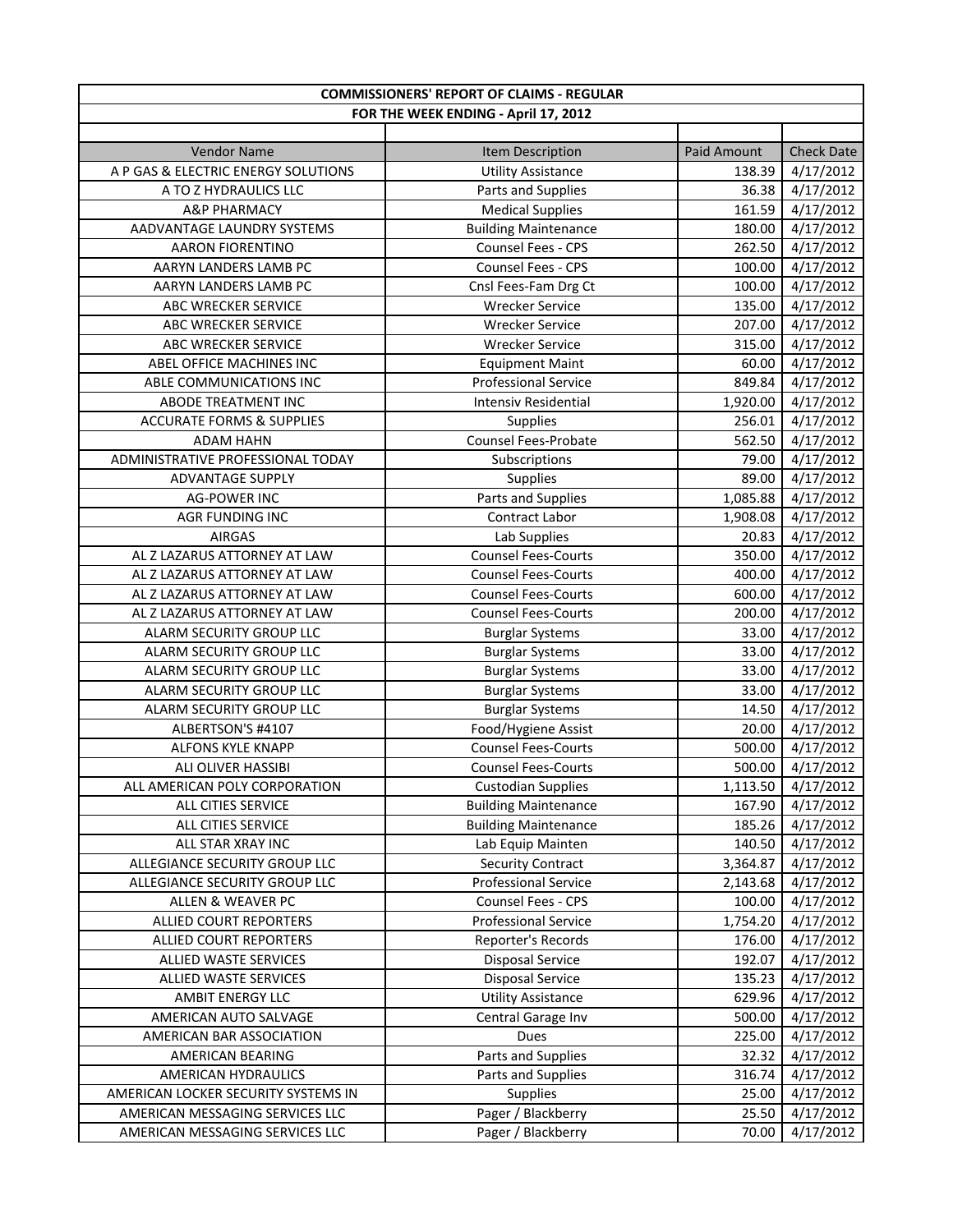| AMERICAN MESSAGING SERVICES LLC    | Pager / Blackberry          | 88.00     | 4/17/2012 |
|------------------------------------|-----------------------------|-----------|-----------|
| ANDREA BAYER                       | <b>Bail Bond Surety Fee</b> | 13.50     | 4/17/2012 |
| ANDREA BAYER                       | <b>Bail Bond Surety Fee</b> | 1.50      | 4/17/2012 |
| ANGELA HARVEY                      | Counsel Fees-Probate        | 1,800.00  | 4/17/2012 |
| <b>ANN LAWLER</b>                  | Counsel Fees - CPS          | 100.00    | 4/17/2012 |
| ANNA HISCOCK O'DAY                 | <b>Interpreter Fees</b>     | 150.00    | 4/17/2012 |
| <b>ANTHONY GREEN</b>               | Counsel Fees - CPS          | 100.00    | 4/17/2012 |
| APAC TEXAS INC                     | Asphalt-Rock/Hot Mix        | 135.42    | 4/17/2012 |
| APPLIED OPERATIONS SECURITY        | <b>Security Contract</b>    | 2,120.80  | 4/17/2012 |
| APPLIED OPERATIONS SECURITY        | <b>Security Contract</b>    | 10,444.80 | 4/17/2012 |
| <b>APRIL DEAN</b>                  | Hith Dept Immu Fees         | 131.00    | 4/17/2012 |
| ARAMARK UNIFORM SERVICES INC       | Graphics Inventory          | 6.00      | 4/17/2012 |
| ARAMARK UNIFORM SERVICES INC       | <b>Custodian Services</b>   | 21.25     | 4/17/2012 |
| ARAMARK UNIFORM SERVICES INC       | <b>Custodian Services</b>   | 10.00     | 4/17/2012 |
| ARAMARK UNIFORM SERVICES INC       | <b>Custodian Services</b>   | 55.00     | 4/17/2012 |
| ARAMARK UNIFORM SERVICES INC       | <b>Custodian Services</b>   | 133.75    | 4/17/2012 |
| ARAMARK UNIFORM SERVICES INC       | <b>Custodian Services</b>   | 69.75     | 4/17/2012 |
| ARAMARK UNIFORM SERVICES INC       | <b>Custodian Services</b>   | 49.00     | 4/17/2012 |
| ARAMARK UNIFORM SERVICES INC       | <b>Custodian Services</b>   | 55.00     | 4/17/2012 |
| ARAMARK UNIFORM SERVICES INC       | <b>Custodian Services</b>   | 28.75     | 4/17/2012 |
| ARAMARK UNIFORM SERVICES INC       | <b>Custodian Services</b>   | 34.00     | 4/17/2012 |
| ARAMARK UNIFORM SERVICES INC       | <b>Custodian Services</b>   | 37.50     | 4/17/2012 |
| ARAMARK UNIFORM SERVICES INC       | <b>Custodian Services</b>   | 67.50     | 4/17/2012 |
| ARAMARK UNIFORM SERVICES INC       | <b>Custodian Services</b>   | 43.08     | 4/17/2012 |
| ARAMARK UNIFORM SERVICES INC       | <b>Custodian Services</b>   | 4.50      | 4/17/2012 |
| ARAMARK UNIFORM SERVICES INC       | <b>Custodian Services</b>   | 40.10     | 4/17/2012 |
| ARAMARK UNIFORM SERVICES INC       | <b>Custodian Services</b>   | 8.86      | 4/17/2012 |
| ARAMARK UNIFORM SERVICES INC       | <b>Custodian Services</b>   | 22.00     | 4/17/2012 |
| ARAMARK UNIFORM SERVICES INC       | <b>Custodian Services</b>   | 5.50      | 4/17/2012 |
| ARAMARK UNIFORM SERVICES INC       | <b>Custodian Services</b>   | 16.65     | 4/17/2012 |
| ARAMARK UNIFORM SERVICES INC       | <b>Custodian Services</b>   | 109.50    | 4/17/2012 |
| ARAMARK UNIFORM SERVICES INC       | <b>Custodian Services</b>   | 16.00     | 4/17/2012 |
| ARAMARK UNIFORM SERVICES INC       | <b>Custodian Services</b>   | 21.00     | 4/17/2012 |
| ARAMARK UNIFORM SERVICES INC       | <b>Equipment Rentals</b>    | 153.80    | 4/17/2012 |
| ARAMARK UNIFORM SERVICES INC       | Parts and Supplies          | 2.00      | 4/17/2012 |
| ARAMARK UNIFORM SERVICES INC       | <b>Building Maintenance</b> | 20.75     | 4/17/2012 |
| ARAMARK UNIFORM SERVICES INC       | <b>Building Maintenance</b> | 41.90     | 4/17/2012 |
| ARAMARK UNIFORM SERVICES INC       | <b>Custodian Services</b>   | 5.50      | 4/17/2012 |
| ARAMARK UNIFORM SERVICES INC       | <b>Laundry Services</b>     | 5.50      | 4/17/2012 |
| ARC/ AUSTIN RIBBON & COMPUTER      | LV Computers (Mod)          | 1,120.69  | 4/17/2012 |
| ARC/ AUSTIN RIBBON & COMPUTER      | Capital Outlay-Low V        | 452.27    | 4/17/2012 |
| ARC/ AUSTIN RIBBON & COMPUTER      | Non-Track Equipment         | 116.44    | 4/17/2012 |
| ARC/ AUSTIN RIBBON & COMPUTER      | Non-Track Equipment         | 164.76    | 4/17/2012 |
| ARC/ AUSTIN RIBBON & COMPUTER      | Non-Track Equipment         | 232.88    | 4/17/2012 |
| ARC/ AUSTIN RIBBON & COMPUTER      | Equipment                   | 239.40    | 4/17/2012 |
| ARC/ AUSTIN RIBBON & COMPUTER      | Equipment                   | 239.40    | 4/17/2012 |
| ARCHIVE SUPPLIES INC               | Photo Processing Inv        | 390.72    | 4/17/2012 |
| ARLINGTON WATER UTILITIES          | Water                       | 27.94     | 4/17/2012 |
| ARLINGTON WATER UTILITIES          | Water                       | 18.62     | 4/17/2012 |
| ARLINGTON WATER UTILITIES          | <b>Utility Assistance</b>   | 35.88     | 4/17/2012 |
| ARROW MAGNOLIA CO                  | Parts and Supplies          | 809.95    | 4/17/2012 |
| ART REGENCY IV PARTNERS            | Rental Assistance           | 1,320.00  | 4/17/2012 |
| ART REGENCY IV PARTNERS            | <b>Utility Assistance</b>   | 381.32    | 4/17/2012 |
| ARTHUR WEINMAN ARCHITECTS          | <b>Professional Service</b> | 6,293.79  | 4/17/2012 |
| ASSOCIATED TIME INSTRUMENTS CO INC | <b>Support Serv Supply</b>  | 171.00    | 4/17/2012 |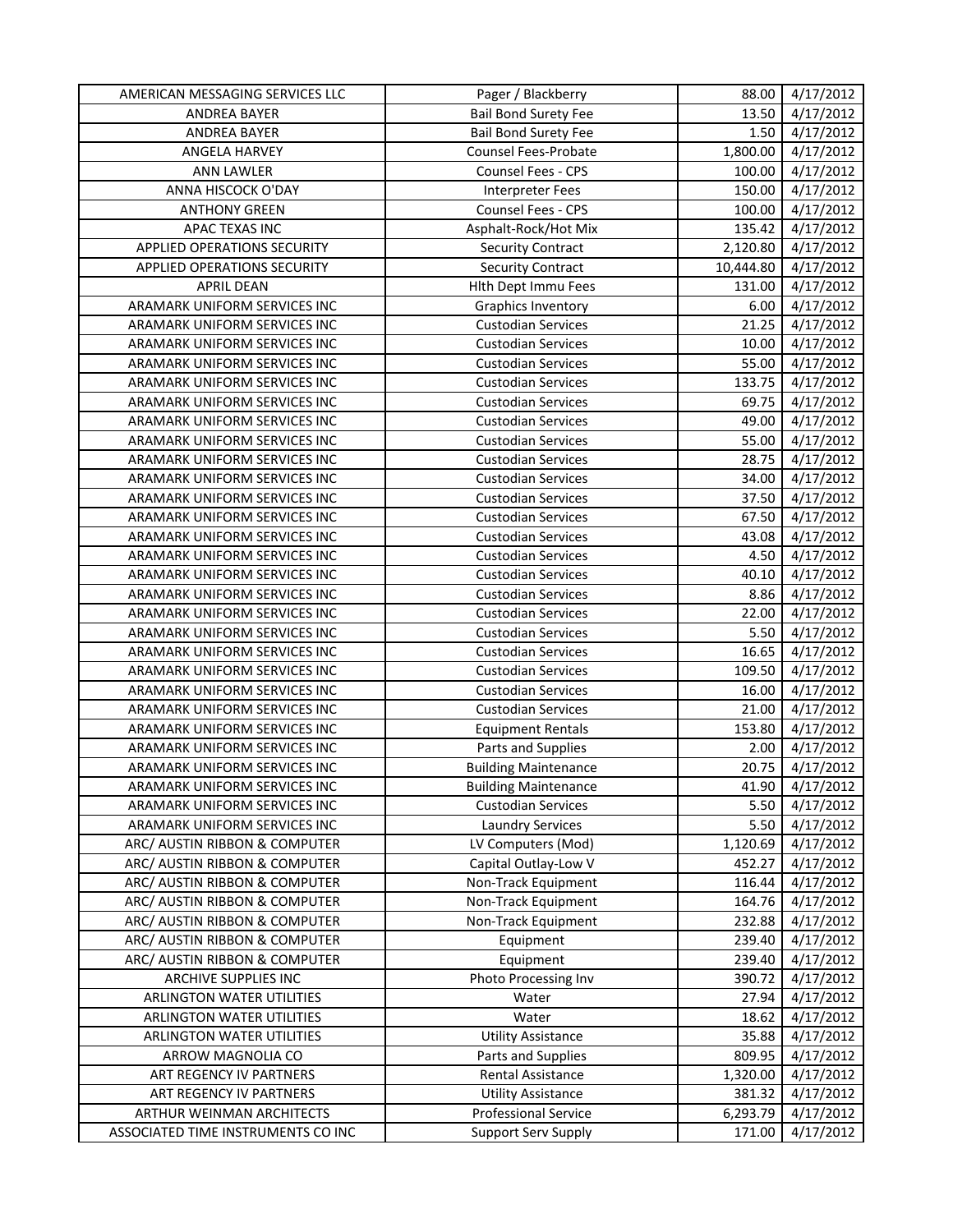| ASSOCIATED TIME INSTRUMENTS CO INC        | Supplies                    | 28.50      | 4/17/2012 |
|-------------------------------------------|-----------------------------|------------|-----------|
| ATC FREIGHTLINER GROUP                    | Parts and Supplies          | 240.67     | 4/17/2012 |
| <b>ATMOS ENERGY CORP</b>                  | Gas                         | 20.98      | 4/17/2012 |
| <b>ATMOS ENERGY CORP</b>                  | Gas                         | 16.49      | 4/17/2012 |
| <b>ATMOS ENERGY CORP</b>                  | Gas                         | 196.06     | 4/17/2012 |
| <b>ATMOS ENERGY CORP</b>                  | Gas                         | 1,399.67   | 4/17/2012 |
| <b>ATMOS ENERGY CORP</b>                  | Gas                         | 1,133.71   | 4/17/2012 |
| <b>ATMOS ENERGY CORP</b>                  | Gas                         | 871.66     | 4/17/2012 |
| <b>ATMOS ENERGY CORP</b>                  | Gas                         | 352.51     | 4/17/2012 |
| <b>ATMOS ENERGY CORP</b>                  | Gas                         | 20.35      | 4/17/2012 |
| <b>ATMOS ENERGY CORP</b>                  | Gas                         | 168.35     | 4/17/2012 |
| <b>ATMOS ENERGY CORP</b>                  | Gas                         | 232.66     | 4/17/2012 |
| <b>ATMOS ENERGY CORP</b>                  | <b>Utility Assistance</b>   | 339.42     | 4/17/2012 |
| <b>ATMOS ENERGY CORP</b>                  | <b>Utility Assistance</b>   | 1,003.05   | 4/17/2012 |
| <b>ATMOS ENERGY CORP</b>                  | <b>Utility Assistance</b>   | 2,707.90   | 4/17/2012 |
| <b>ATMOS ENERGY CORP</b>                  | <b>Utility Assistance</b>   | 237.70     | 4/17/2012 |
| <b>ATTICUS J GILL</b>                     | <b>Counsel Fees-Courts</b>  | 250.00     | 4/17/2012 |
| AUTOMATIC SPRINKLER OF TEXAS INC          | <b>Building Maintenance</b> | 1,187.10   | 4/17/2012 |
| AUTOMATIC SPRINKLER OF TEXAS INC          | <b>Building Maintenance</b> | 397.75     | 4/17/2012 |
| AUTOMATIC SPRINKLER OF TEXAS INC          | <b>Building Maintenance</b> | 150.00     | 4/17/2012 |
| AUTOMATIC SPRINKLER OF TEXAS INC          | <b>Building Maintenance</b> | 150.00     | 4/17/2012 |
| <b>B &amp; B BAKERY INC</b>               | <b>Meeting Expenses</b>     | 180.58     | 4/17/2012 |
| <b>BABY JACK II AUTOMOTIVE LTD</b>        | Capital Outlay - Veh        | 104,937.00 | 4/17/2012 |
| <b>BABY JACK II AUTOMOTIVE LTD</b>        | Capital Outlay - Veh        | 45,180.00  | 4/17/2012 |
| <b>BABY JACK II AUTOMOTIVE LTD</b>        | Capital Outlay - Veh        | 28,832.00  | 4/17/2012 |
| <b>BABY JACK II AUTOMOTIVE LTD</b>        | Capital Outlay - Veh        | 19,366.00  | 4/17/2012 |
| <b>BAILEY &amp; GALYEN</b>                | <b>Counsel Fees-Courts</b>  | 700.00     | 4/17/2012 |
| <b>BAILEY &amp; GALYEN</b>                | <b>Counsel Fees-Courts</b>  | 150.00     | 4/17/2012 |
| <b>BAILEY &amp; GALYEN</b>                | <b>Counsel Fees-Courts</b>  | 350.00     | 4/17/2012 |
| BAKER AND DAMERON LLC                     | <b>Counsel Fees-Courts</b>  | 1,200.00   | 4/17/2012 |
| BAKER AND DAMERON LLC                     | <b>Counsel Fees-Courts</b>  | 350.00     | 4/17/2012 |
| BAKER AND DAMERON LLC                     | <b>Counsel Fees-Courts</b>  | 100.00     | 4/17/2012 |
| BAKUTIS, MCCULLY & SAWYER PC              | <b>Counsel Fees-Probate</b> | 1,000.00   | 4/17/2012 |
| BAKUTIS, MCCULLY & SAWYER PC              | <b>Counsel Fees-Probate</b> | 3,000.00   | 4/17/2012 |
| <b>BALANCE FORENSIC &amp; GENERAL</b>     | Psych Exam/Testimony        | 2,090.00   | 4/17/2012 |
| <b>BALANCE FORENSIC &amp; GENERAL</b>     | Psych Exam/Testimony        | 400.00     | 4/17/2012 |
| BALL & HASE PC                            | <b>Counsel Fees-Courts</b>  | 950.00     | 4/17/2012 |
| <b>BALL &amp; HASE PC</b>                 | <b>Counsel Fees-Courts</b>  | 450.00     | 4/17/2012 |
| <b>BALL &amp; HASE PC</b>                 | <b>Counsel Fees-Courts</b>  | 750.00     | 4/17/2012 |
| <b>BALL &amp; HASE PC</b>                 | <b>Counsel Fees-Courts</b>  | 150.00     | 4/17/2012 |
| <b>BALL &amp; HASE PC</b>                 | <b>Counsel Fees-Courts</b>  | 350.00     | 4/17/2012 |
| <b>BANE MACHINERY INC</b>                 | Parts and Supplies          | 250.05     | 4/17/2012 |
| BANKSTON FORD OF SOUTH FORT WORTH         | Central Garage Inv          | 445.34     | 4/17/2012 |
| BANKSTON FORD OF SOUTH FORT WORTH         | Central Garage Inv          | 92.01      | 4/17/2012 |
| BARNES & NOBLE BOOKSELLERS INC            | <b>Supplies</b>             | 35.90      | 4/17/2012 |
| BARNES & NOBLE BOOKSELLERS INC            | <b>Educational Material</b> | 455.88     | 4/17/2012 |
| <b>BARNES &amp; NOBLE BOOKSELLERS INC</b> | <b>Supplies</b>             | 229.90     | 4/17/2012 |
| <b>BARNES PROX LAW PLLC</b>               | Counsel Fees - CPS          | 3,980.00   | 4/17/2012 |
| BARNEY HOLLAND OIL COMPANY                | Fuel                        | 2,055.56   | 4/17/2012 |
| BARNEY HOLLAND OIL COMPANY                | Fuel                        | 640.78     | 4/17/2012 |
| <b>BARRY ALFORD</b>                       | <b>Counsel Fees-Courts</b>  | 2,900.00   | 4/17/2012 |
| <b>BARRY ALFORD</b>                       | <b>Counsel Fees-Courts</b>  | 150.00     | 4/17/2012 |
| <b>BASECOM INC</b>                        | <b>Building Maintenance</b> | 318.23     | 4/17/2012 |
| <b>BASECOM INC</b>                        | <b>Building Maintenance</b> | 168.69     | 4/17/2012 |
| <b>BASECOM INC</b>                        | <b>Building Maintenance</b> | 1,184.24   | 4/17/2012 |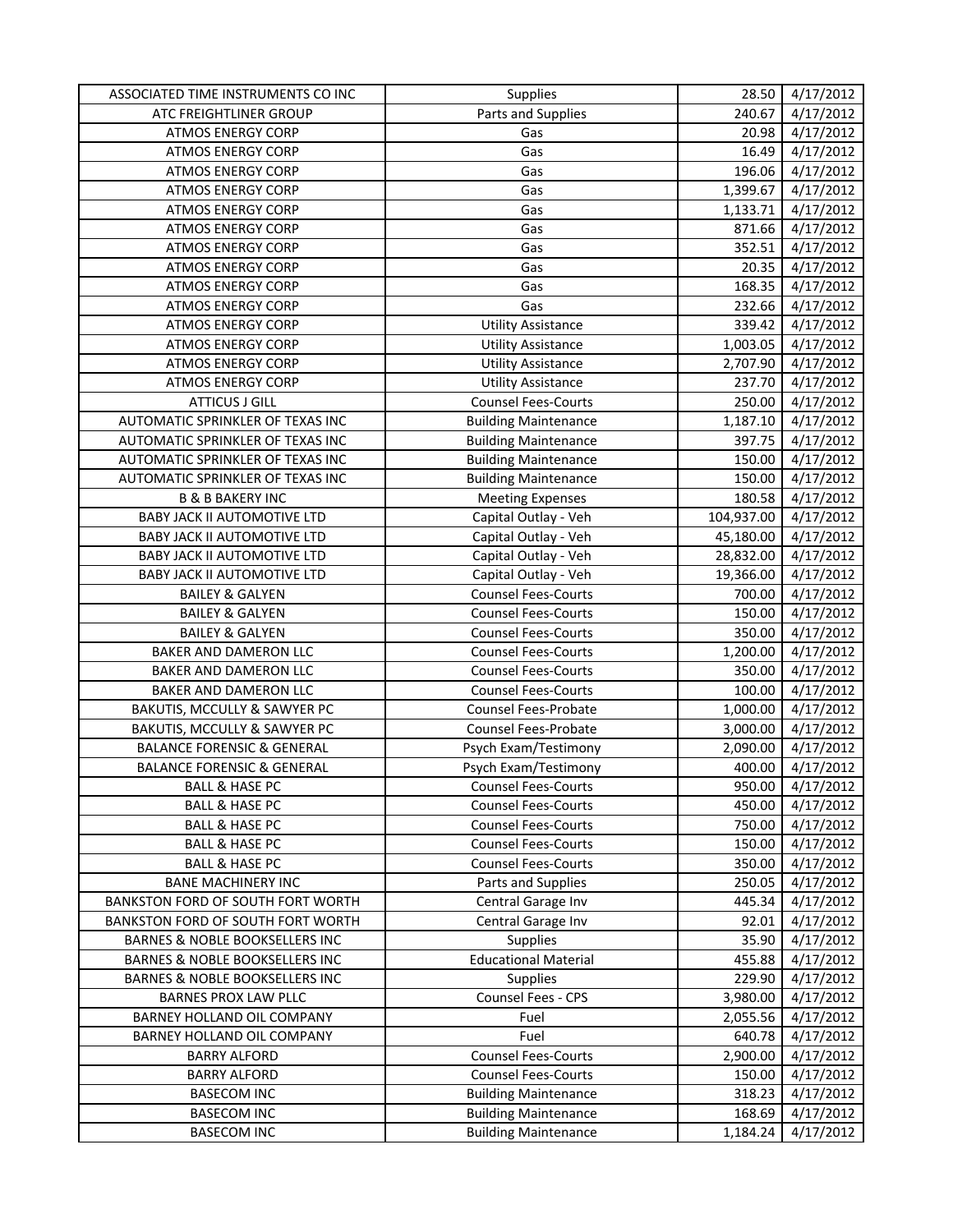| <b>BASECOM INC</b>                        | <b>Building Maintenance</b> | 84.35     | 4/17/2012 |
|-------------------------------------------|-----------------------------|-----------|-----------|
| <b>BAYTECH SUPPLY INC</b>                 | Supplies                    | 2,044.00  | 4/17/2012 |
| BEARDEN CHILDREN'S TRUST                  | <b>Equipment Maint</b>      | 110.00    | 4/17/2012 |
| BEARDEN CHILDREN'S TRUST                  | Rent                        | 468.01    | 4/17/2012 |
| BEARDEN CHILDREN'S TRUST                  | <b>Equipment Maint</b>      | 110.00    | 4/17/2012 |
| <b>BEARDEN CHILDREN'S TRUST</b>           | Rent                        | 3,387.80  | 4/17/2012 |
| <b>BEARDEN CHILDREN'S TRUST</b>           | Rent                        | 326.10    | 4/17/2012 |
| <b>BEARDEN CHILDREN'S TRUST</b>           | Rent                        | 27.17     | 4/17/2012 |
| <b>BEARDEN CHILDREN'S TRUST</b>           | Rent                        | 18.12     | 4/17/2012 |
| BEARDEN INVESTIGATIVE AGENCY              | Investigative               | 75.00     | 4/17/2012 |
| BEN LEONARD PLLC                          | <b>Counsel Fees-Courts</b>  | 500.00    | 4/17/2012 |
| <b>BEN LEONARD PLLC</b>                   | <b>Counsel Fees-Courts</b>  | 750.00    | 4/17/2012 |
| BICKERSTAFF HEATH DELGADO ACOSTA          | <b>Professional Service</b> | 11,809.45 | 4/17/2012 |
| BIG BROTHERS BIG SISTERS OF NORTH T       | <b>Subrecipient Service</b> | 2,855.77  | 4/17/2012 |
| <b>BIMBO BAKERIES USA INC</b>             | Food                        | 407.68    | 4/17/2012 |
| <b>BLAGG TIRE AND SERVICE</b>             | Central Garage Inv          | 826.00    | 4/17/2012 |
| <b>BLAKE BURNS</b>                        | Counsel Fees-Courts         | 600.00    | 4/17/2012 |
| <b>BLAKE BURNS</b>                        | <b>Counsel Fees-Courts</b>  | 450.00    | 4/17/2012 |
| <b>BLAKE BURNS</b>                        | Counsel Fees-Juv            | 200.00    | 4/17/2012 |
| <b>BONNIE C WELLS</b>                     | Investigative               | 94.00     | 4/17/2012 |
| <b>BONNIE C WELLS</b>                     | Investigative               | 93.00     | 4/17/2012 |
| <b>BONNY MCMURROUGH LINK</b>              | Counsel Fees - CPS          | 100.00    | 4/17/2012 |
| <b>BONNY MCMURROUGH LINK</b>              | Counsel Fees-Probate        | 400.00    | 4/17/2012 |
| <b>BOYS &amp; GIRLS CLUB OF ARLINGTON</b> | <b>County Projects</b>      | 15,000.00 | 4/17/2012 |
| <b>BOYS &amp; GIRLS CLUB OF GREATER</b>   | Subrecipient Service        | 5,559.16  | 4/17/2012 |
| <b>BRADFORD SHAW</b>                      | Counsel Fees-Courts         | 700.00    | 4/17/2012 |
| <b>BRADFORD SHAW</b>                      | <b>Counsel Fees-Courts</b>  | 350.00    | 4/17/2012 |
| <b>BRADFORD SHAW</b>                      | Counsel Fees - CPS          | 450.00    | 4/17/2012 |
| <b>BRENDA HANSEN</b>                      | <b>Counsel Fees-Courts</b>  | 275.00    | 4/17/2012 |
| <b>BRENDA HANSEN</b>                      | Counsel Fees-Juv            | 400.00    | 4/17/2012 |
| <b>BRENDA HANSEN</b>                      | Cnsl Fees-Fam Drg Ct        | 100.00    | 4/17/2012 |
| <b>BRENDA R VONJOE</b>                    | <b>Counsel Fees-Courts</b>  | 2,575.00  | 4/17/2012 |
| <b>BRETT BOONE</b>                        | <b>Counsel Fees-Courts</b>  | 500.00    | 4/17/2012 |
| <b>BRIAN C SIMPSON</b>                    | Counsel Fees - CPS          | 1,260.00  | 4/17/2012 |
| <b>BRIAN E POPE PHD</b>                   | Psych Exam/Testimony        | 800.00    | 4/17/2012 |
| <b>BRIAN J NEWMAN</b>                     | <b>Counsel Fees-Courts</b>  | 170.00    | 4/17/2012 |
| BRIAN J NEWMAN                            | <b>Counsel Fees-Courts</b>  | 300.00    | 4/17/2012 |
| <b>BRIAN J NEWMAN</b>                     | <b>Counsel Fees-Courts</b>  | 100.00    | 4/17/2012 |
| <b>BRIAN J WILLETT</b>                    | <b>Counsel Fees-Courts</b>  | 450.00    | 4/17/2012 |
| <b>BRIAN J WILLETT</b>                    | <b>Counsel Fees-Courts</b>  | 100.00    | 4/17/2012 |
| <b>BRIAN J WILLETT</b>                    | Counsel Fees-Juv            | 200.00    | 4/17/2012 |
| <b>BRIAN K WALKER</b>                     | <b>Counsel Fees-Courts</b>  | 600.00    | 4/17/2012 |
| <b>BRIAN M BOUFFARD</b>                   | <b>Counsel Fees-Courts</b>  | 600.00    | 4/17/2012 |
| <b>BRIAN M BOUFFARD</b>                   | <b>Counsel Fees-Courts</b>  | 100.00    | 4/17/2012 |
| <b>BRIAN M BOUFFARD</b>                   | <b>Counsel Fees-Courts</b>  | 100.00    | 4/17/2012 |
| <b>BRIAN SALVANT</b>                      | <b>Counsel Fees-Courts</b>  | 350.00    | 4/17/2012 |
| <b>BRIAN SALVANT</b>                      | <b>Counsel Fees-Courts</b>  | 400.00    | 4/17/2012 |
| <b>BRIAN SALVANT</b>                      | <b>Counsel Fees-Courts</b>  | 200.00    | 4/17/2012 |
| <b>BRIAN SALVANT</b>                      | <b>Counsel Fees-Courts</b>  | 200.00    | 4/17/2012 |
| <b>BRIAN SALVANT</b>                      | <b>Counsel Fees-Courts</b>  | 175.00    | 4/17/2012 |
| <b>BRIAN SIMS</b>                         | Clothing                    | 100.00    | 4/17/2012 |
| <b>BRUCE ASHWORTH</b>                     | <b>Counsel Fees-Courts</b>  | 700.00    | 4/17/2012 |
| <b>BRUCE ASHWORTH</b>                     | <b>Counsel Fees-Courts</b>  | 500.00    | 4/17/2012 |
| <b>BRUCE ASHWORTH</b>                     | <b>Counsel Fees-Courts</b>  | 850.00    | 4/17/2012 |
| <b>BRUCE ASHWORTH</b>                     | <b>Counsel Fees-Courts</b>  | 100.00    | 4/17/2012 |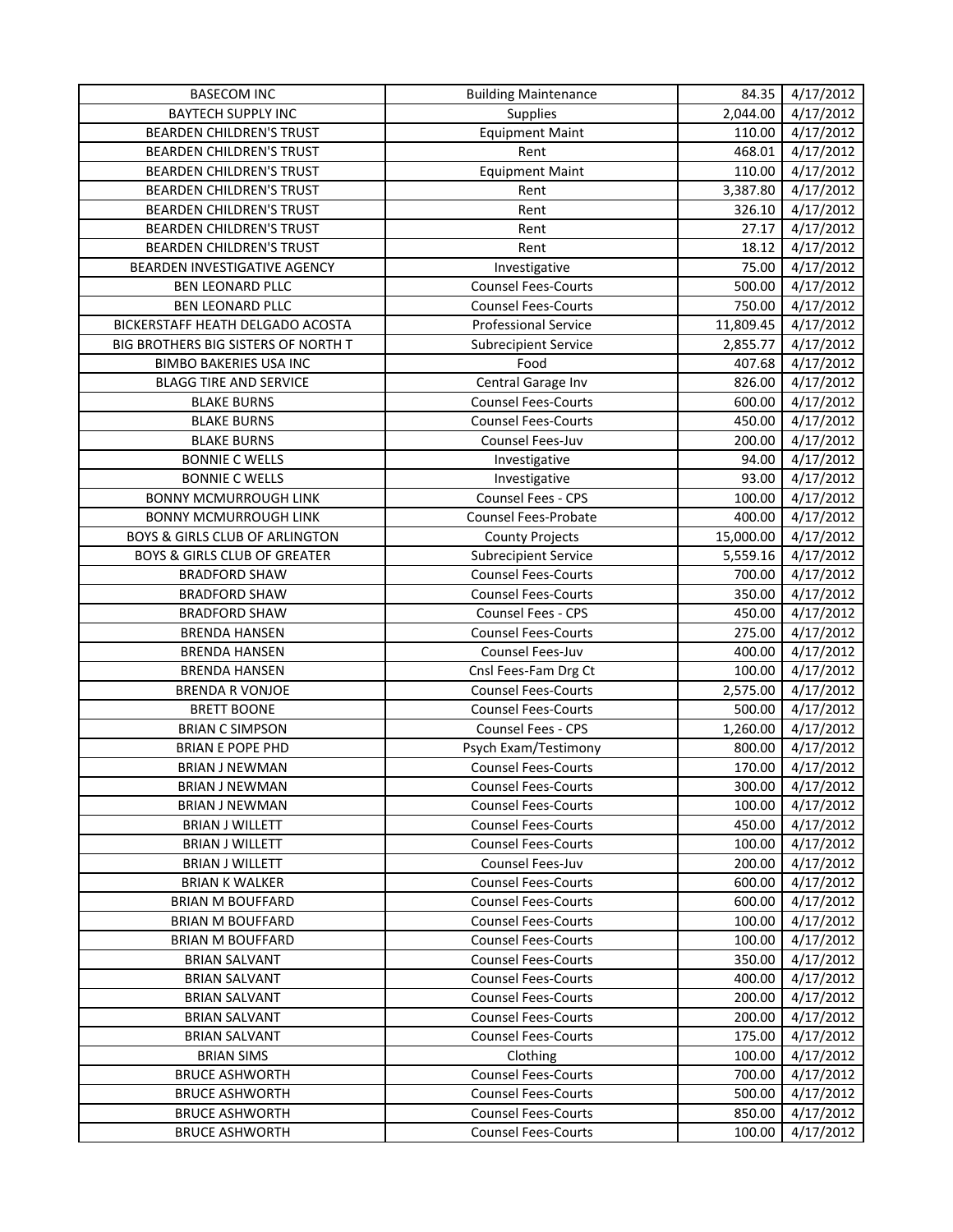| <b>BRUCE ASHWORTH</b>             | <b>Counsel Fees-Courts</b>  | 200.00    | 4/17/2012 |
|-----------------------------------|-----------------------------|-----------|-----------|
| <b>BUSH RUDNICKI SHELTON PC</b>   | Counsel Fees-Juv            | 510.00    | 4/17/2012 |
| C & P PUMP SERVICES INC           | A/C Maint Contract          | 3,550.00  | 4/17/2012 |
| C.D. HARTNETT CO                  | Food                        | 12,862.51 | 4/17/2012 |
| C.R.'S AUTO REPAIR                | Parts and Supplies          | 101.50    | 4/17/2012 |
| CALEB I MOORE                     | Counsel Fees - CPS          | 100.00    | 4/17/2012 |
| CAMP FIRE USA FIRST TEXAS COUNCIL | <b>Subrecipient Service</b> | 1,099.46  | 4/17/2012 |
| <b>CANAS &amp; FLORES</b>         | <b>Counsel Fees-Courts</b>  | 600.00    | 4/17/2012 |
| <b>CANAS &amp; FLORES</b>         | <b>Counsel Fees-Courts</b>  | 250.00    | 4/17/2012 |
| <b>CANAS &amp; FLORES</b>         | <b>Counsel Fees-Courts</b>  | 750.00    | 4/17/2012 |
| <b>CANAS &amp; FLORES</b>         | <b>Counsel Fees-Courts</b>  | 300.00    | 4/17/2012 |
| <b>CANAS &amp; FLORES</b>         | <b>Counsel Fees-Courts</b>  | 300.00    | 4/17/2012 |
| <b>CANAS &amp; FLORES</b>         | <b>Counsel Fees-Courts</b>  | 300.00    | 4/17/2012 |
| <b>CANAS &amp; FLORES</b>         | <b>Counsel Fees-Courts</b>  | 125.00    | 4/17/2012 |
| <b>CANAS &amp; FLORES</b>         | <b>Counsel Fees-Courts</b>  | 300.00    | 4/17/2012 |
| <b>CANAS &amp; FLORES</b>         | <b>Counsel Fees-Courts</b>  | 750.00    | 4/17/2012 |
| <b>CANCER CARE SERVICES</b>       | Food/Hygiene Assist         | 1,225.24  | 4/17/2012 |
| <b>CAPITOL SYSTEMS INC</b>        | Prof Srvc-Proj Mgmt         | 11,931.81 | 4/17/2012 |
| <b>CAROLE KERR</b>                | <b>Counsel Fees-Courts</b>  | 350.00    | 4/17/2012 |
| <b>CAROLE KERR</b>                | <b>Counsel Fees-Courts</b>  | 200.00    | 4/17/2012 |
| <b>CAROLE L ROGERS</b>            | Psych Exam/Testimony        | 3,200.00  | 4/17/2012 |
| <b>CASEY COLE</b>                 | Counsel Fees-Courts         | 400.00    | 4/17/2012 |
| CASS ROBERT CALLAWAY              | <b>Counsel Fees-Courts</b>  | 500.00    | 4/17/2012 |
| <b>CASS ROBERT CALLAWAY</b>       | <b>Counsel Fees-Courts</b>  | 250.00    | 4/17/2012 |
| <b>CATHERINE DUNNAVANT</b>        | <b>Counsel Fees-Courts</b>  | 725.00    | 4/17/2012 |
| <b>CATHERINE DUNNAVANT</b>        | <b>Counsel Fees-Courts</b>  | 825.00    | 4/17/2012 |
| <b>CATHERINE DUNNAVANT</b>        | <b>Counsel Fees-Courts</b>  | 125.00    | 4/17/2012 |
| <b>CATHERINE DUNNAVANT</b>        | <b>Counsel Fees-Courts</b>  | 700.00    | 4/17/2012 |
| CATHOLIC CHARITIES DIOCESE OF     | <b>Professional Service</b> | 137.50    | 4/17/2012 |
| CATHOLIC CHARITIES DIOCESE OF     | <b>Professional Service</b> | 3,795.00  | 4/17/2012 |
| CATHOLIC CHARITIES DIOCESE OF FTW | Interpreter Fees            | 1,107.50  | 4/17/2012 |
| <b>CATHY WILKERSON</b>            | Clothing                    | 89.86     | 4/17/2012 |
| CATS EYE INTELLIGENCE SERVICE     | Investigative               | 733.25    | 4/17/2012 |
| <b>CDW GOVERNMENT INC</b>         | Supplies                    | 280.90    | 4/17/2012 |
| <b>CDW GOVERNMENT INC</b>         | Non-Track Equipment         | 87.39     | 4/17/2012 |
| <b>CECO INDUSTRIAL SALES CORP</b> | Kitchen Supplies            | 30.15     | 4/17/2012 |
| CELLEBRITE USA CORP               | <b>Computer Supplies</b>    | 1,999.99  | 4/17/2012 |
| <b>CHAD LEE</b>                   | <b>Counsel Fees-Courts</b>  | 200.00    | 4/17/2012 |
| <b>CHAD LEE</b>                   | Counsel Fees-Juv            | 500.00    | 4/17/2012 |
| <b>CHARLES BURGESS</b>            | <b>Counsel Fees-Courts</b>  | 100.00    | 4/17/2012 |
| <b>CHARLES BURGESS</b>            | <b>Counsel Fees-Courts</b>  | 875.00    | 4/17/2012 |
| <b>CHARLES ROACH</b>              | <b>Counsel Fees-Courts</b>  | 500.00    | 4/17/2012 |
| <b>CHARLES ROACH</b>              | <b>Counsel Fees-Courts</b>  | 1,225.00  | 4/17/2012 |
| <b>CHARLES ROACH</b>              | <b>Counsel Fees-Courts</b>  | 300.00    | 4/17/2012 |
| <b>CHARM SCIENCES</b>             | Lab Supplies                | 1,477.65  | 4/17/2012 |
| <b>CHARTER CAPITAL</b>            | Interpreter Fees            | 83.78     | 4/17/2012 |
| <b>CHARTER CAPITAL</b>            | <b>Professional Service</b> | 11.36     | 4/17/2012 |
| <b>CHECKPOINT SERVICES INC</b>    | LV Grant Equip(Mod)         | 4,941.00  | 4/17/2012 |
| <b>CHECKPOINT SERVICES INC</b>    | <b>Supplies</b>             | 1,273.65  | 4/17/2012 |
| <b>CHECKPOINT SERVICES INC</b>    | <b>Building Maintenance</b> | 1,009.20  | 4/17/2012 |
| <b>CHEM AQUA</b>                  | A/C Maint Contract          | 80.00     | 4/17/2012 |
| Cheryl D Tyler                    | Education                   | 140.00    | 4/17/2012 |
| <b>CHERYL NASON</b>               | <b>Professional Service</b> | 675.00    | 4/17/2012 |
| <b>CHERYL NASON</b>               | <b>Professional Service</b> | 300.00    | 4/17/2012 |
| <b>CHERYL NASON</b>               | <b>Professional Service</b> | 300.00    | 4/17/2012 |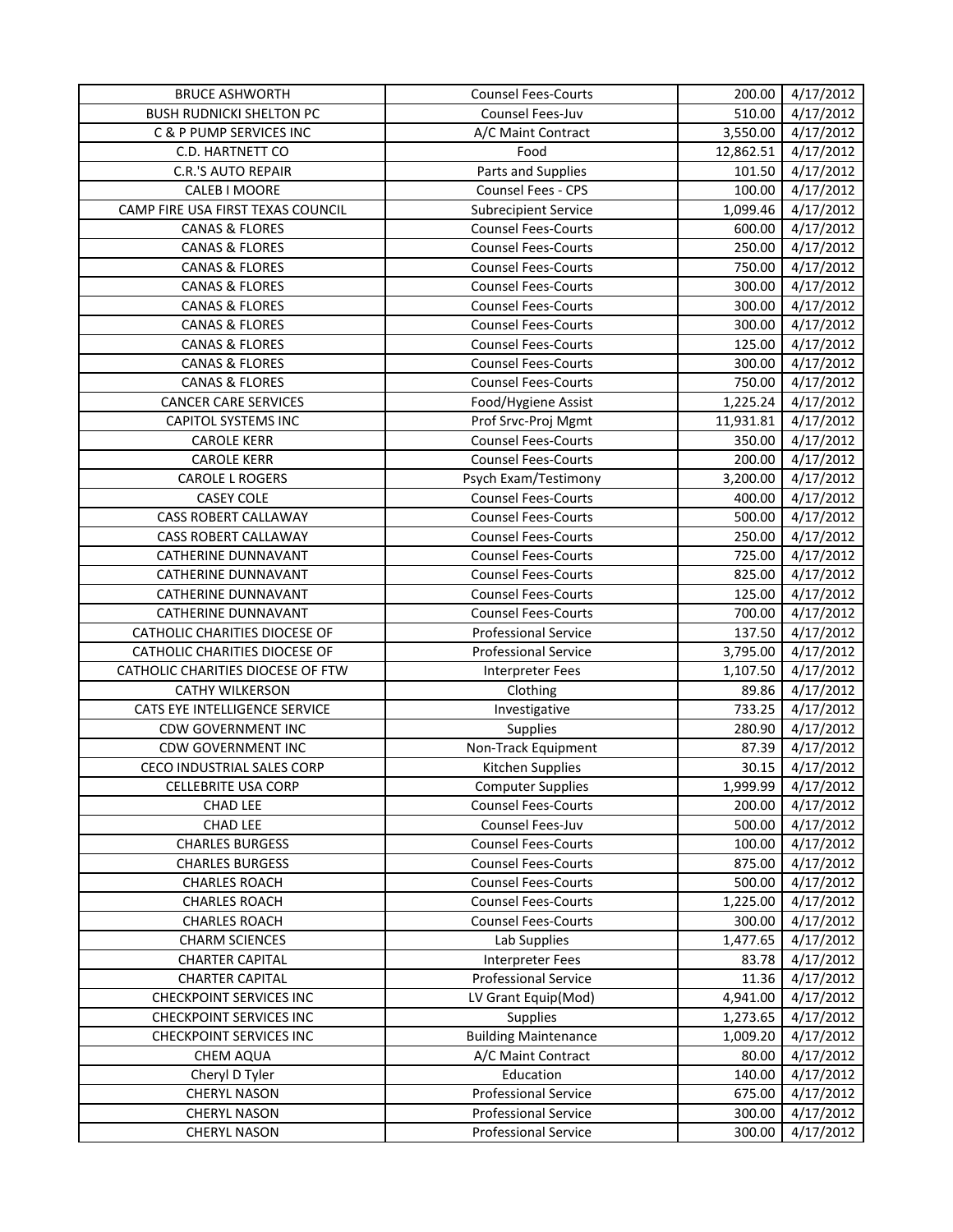| <b>CHESTER HOBGOOD</b>                  | Clothing                    | 200.43     | 4/17/2012 |
|-----------------------------------------|-----------------------------|------------|-----------|
| <b>CHRIS'S TRIM SHOP</b>                | Parts and Supplies          | 380.00     | 4/17/2012 |
| <b>CHRIS'S TRIM SHOP</b>                | Parts and Supplies          | 120.00     | 4/17/2012 |
| <b>Christine E Dooling</b>              | Education                   | 812.80     | 4/17/2012 |
| <b>CHRISTOFER R TRACY</b>               | <b>Counsel Fees-Courts</b>  | 250.00     | 4/17/2012 |
| Christopher L New                       | Education                   | 38.41      | 4/17/2012 |
| <b>CHRISTOPHER LEO CASTANON</b>         | <b>Counsel Fees-Courts</b>  | 300.00     | 4/17/2012 |
| CHRISTOPHER LEO CASTANON                | <b>Counsel Fees-Courts</b>  | 300.00     | 4/17/2012 |
| <b>CHRISTOPHER LEO CASTANON</b>         | <b>Counsel Fees-Courts</b>  | 137.50     | 4/17/2012 |
| CHRISTOPHER LEO CASTANON                | <b>Counsel Fees-Courts</b>  | 500.00     | 4/17/2012 |
| <b>CHRISTOPHER LEO CASTANON</b>         | <b>Counsel Fees-Courts</b>  | 500.00     | 4/17/2012 |
| <b>CINDY BRIGHT</b>                     | Clothing                    | 300.00     | 4/17/2012 |
| <b>CITIBANK</b>                         | Travel                      | 506.19     | 4/17/2012 |
| <b>CITIBANK</b>                         | Travel                      | 12.99      | 4/17/2012 |
| <b>CITIBANK</b>                         | Travel                      | 573.18     | 4/17/2012 |
| <b>CITIBANK</b>                         | Travel                      | 1,292.28   | 4/17/2012 |
| <b>CITIBANK</b>                         | <b>Witness Travel</b>       | 3,031.30   | 4/17/2012 |
| <b>CITIBANK</b>                         | Education                   | 749.18     | 4/17/2012 |
| <b>CITIBANK</b>                         | Education                   | 1,431.78   | 4/17/2012 |
| <b>CITIBANK</b>                         | Education                   | 435.09     | 4/17/2012 |
| <b>CITIBANK</b>                         | Education                   | 678.59     | 4/17/2012 |
| <b>CITIBANK</b>                         | Education                   | 678.59     | 4/17/2012 |
| <b>CITIBANK</b>                         | Education                   | 286.59     | 4/17/2012 |
| <b>CITIBANK</b>                         | Education                   | 435.09     | 4/17/2012 |
| <b>CITIBANK</b>                         | Travel                      | 1,162.97   | 4/17/2012 |
| <b>CITIBANK</b>                         | Travel                      | 1,517.18   | 4/17/2012 |
| <b>CITIBANK</b>                         | Education                   | 876.59     | 4/17/2012 |
| <b>CITIBANK</b>                         | Education                   | 406.09     | 4/17/2012 |
| <b>CITIBANK</b>                         | Travel                      | (691.60)   | 4/17/2012 |
| <b>CITY OF ARLINGTON</b>                | Rent                        | 3,598.33   | 4/17/2012 |
| CITY OF AZLE UTILITY DEPT               | <b>Utility Assistance</b>   | 53.06      | 4/17/2012 |
| CITY OF FOREST HILL UTILITIES           | <b>Utility Assistance</b>   | 112.08     | 4/17/2012 |
| <b>CITY OF GRAND PRAIRIE</b>            | <b>Utility Assistance</b>   | 150.70     | 4/17/2012 |
| <b>CITY OF KENNEDALE</b>                | Water                       | 367.43     | 4/17/2012 |
| <b>CITY OF KENNEDALE</b>                | Water                       | 377.34     | 4/17/2012 |
| <b>CITY OF KENNEDALE</b>                | <b>County Projects</b>      | 177,956.05 | 4/17/2012 |
| <b>CITY OF RIVER OAKS</b>               | <b>Utility Assistance</b>   | 86.13      | 4/17/2012 |
| <b>CITY OF WATAUGA</b>                  | <b>Utility Assistance</b>   | 133.00     | 4/17/2012 |
| <b>CLASSIC PARTS &amp; SERVICES INC</b> | Landscaping Expense         | 89.99      | 4/17/2012 |
| CLEMENTE DE LA CRUZ                     | Counsel Fees-Juv            | 100.00     | 4/17/2012 |
| <b>CLIFFORD D MACKENZIE</b>             | Counsel Fees - CPS          | 100.00     | 4/17/2012 |
| <b>CLIFFORD GINN</b>                    | Investigative               | 1,614.60   | 4/17/2012 |
| CODY L COFER                            | <b>Counsel Fees-Courts</b>  | 550.00     | 4/17/2012 |
| CODY L COFER                            | <b>Counsel Fees-Courts</b>  | 600.00     | 4/17/2012 |
| <b>CODY L COFER</b>                     | Cnsl Fees-Fam Drg Ct        | 100.00     | 4/17/2012 |
| <b>COLE JENNINGS BRYAN</b>              | <b>Counsel Fees-Courts</b>  | 475.00     | 4/17/2012 |
| <b>COMMERCIAL RECORDER</b>              | <b>Estray Livestock</b>     | 27.00      | 4/17/2012 |
| <b>COMMERCIAL RECORDER</b>              | Books/Pamphlets             | 107.00     | 4/17/2012 |
| <b>CONCHO SUPPLY INC</b>                | Central Garage Inv          | 526.14     | 4/17/2012 |
| <b>CONNECTING URBAN FAMILIES</b>        | <b>Professional Service</b> | 840.00     | 4/17/2012 |
| CONSTANTINE GEORGE ANAGNOSTIS           | Counsel Fees-Juv            | 200.00     | 4/17/2012 |
| CORNERSTONE ASSISTANCE NETWORK INC      | <b>Subrecipient Service</b> | 1,096.76   | 4/17/2012 |
| CORNERSTONE ASSISTANCE NETWORK INC      | <b>Subrecipient Service</b> | 7,718.47   | 4/17/2012 |
| CORNERSTONE ASSISTANCE NETWORK INC      | <b>Subrecipient Service</b> | 12,198.00  | 4/17/2012 |
| <b>CORPORATE SOURCE LTD</b>             | Non-Track Equipment         | 2,615.30   | 4/17/2012 |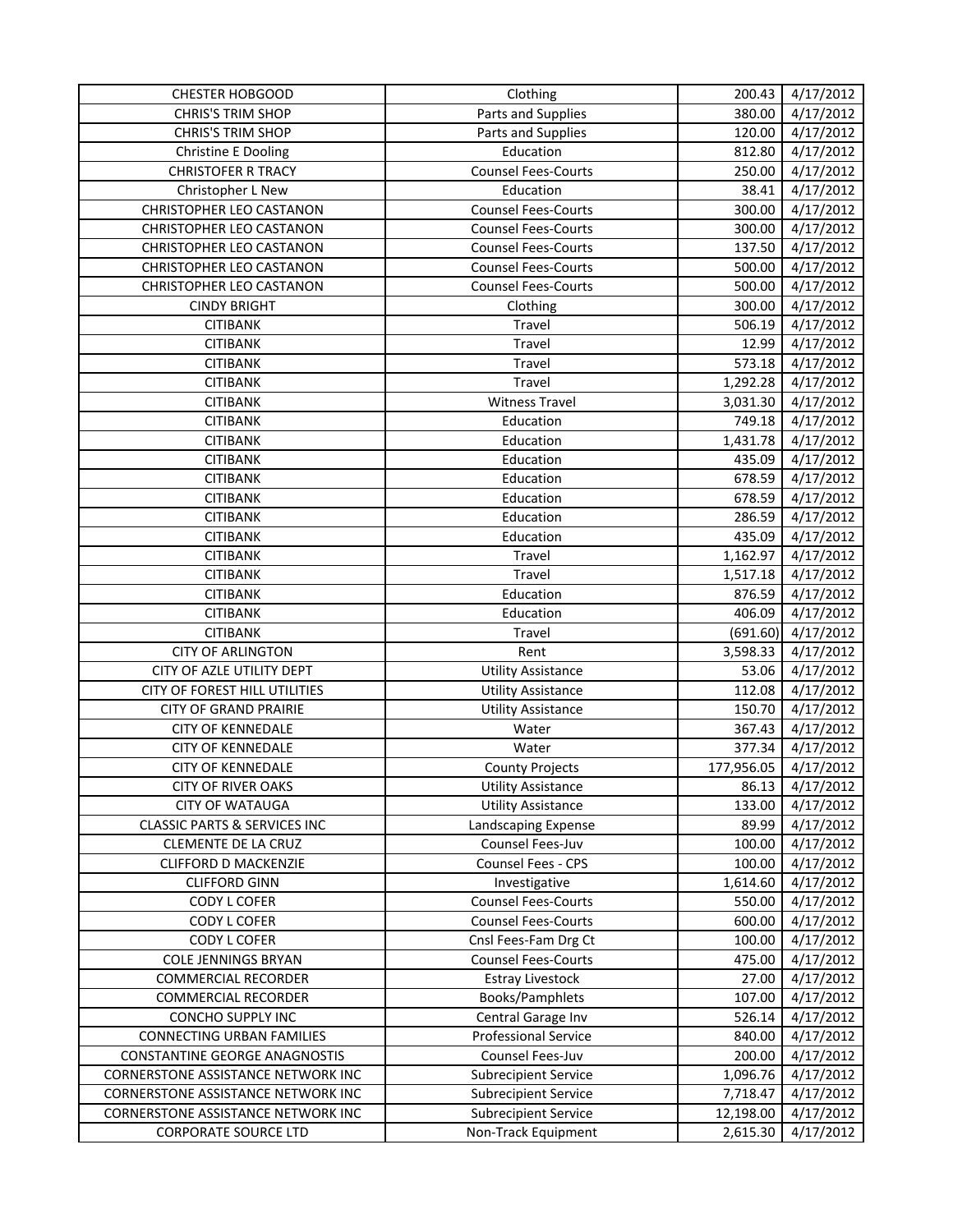| COURTHOUSE TECHNOLOGIES LTD            | <b>Professional Service</b> | 11,580.00  | 4/17/2012 |
|----------------------------------------|-----------------------------|------------|-----------|
| COURTYARD BY MARRIOTT-NORTH            | Education                   | 592.86     | 4/17/2012 |
| CREATIVE SERVICES OF NEW ENGLAND       | <b>Promotional Expenses</b> | 975.17     | 4/17/2012 |
| <b>CRUISERS</b>                        | Central Garage Inv          | 179.82     | 4/17/2012 |
| <b>CUEVAS DISTRIBUTION INC</b>         | Lab Supplies                | 700.00     | 4/17/2012 |
| <b>CUEVAS DISTRIBUTION INC</b>         | Lab Supplies                | 92.00      | 4/17/2012 |
| <b>CVR COMPUTER SUPPLIES INC</b>       | Supplies                    | 120.00     | 4/17/2012 |
| <b>CVR COMPUTER SUPPLIES INC</b>       | Supplies                    | 103.00     | 4/17/2012 |
| <b>CVR COMPUTER SUPPLIES INC</b>       | Supplies                    | 103.00     | 4/17/2012 |
| <b>CYNTHIA A FITCH</b>                 | <b>Counsel Fees-Courts</b>  | 300.00     | 4/17/2012 |
| <b>CYNTHIA MCKENZIE</b>                | Counsel Fees-Juv            | 300.00     | 4/17/2012 |
| DAISY YOUNG                            | Transportation              | 130.00     | 4/17/2012 |
| DALE HEISCH                            | <b>Counsel Fees-Courts</b>  | 375.00     | 4/17/2012 |
| DALE HEISCH                            | <b>Counsel Fees-Courts</b>  | 270.00     | 4/17/2012 |
| DAL-TILE DISTRIBUTION INC              | <b>Building Maintenance</b> | 1,130.94   | 4/17/2012 |
| DANA A DUFFEY                          | Counsel Fees - CPS          | 300.00     | 4/17/2012 |
| DANETTE DEE ALVARADO                   | Counsel Fees - CPS          | 100.00     | 4/17/2012 |
| DANIEL HERNANDEZ                       | <b>Counsel Fees-Courts</b>  | 800.00     | 4/17/2012 |
| DANIEL HERNANDEZ                       | <b>Counsel Fees-Courts</b>  | 400.00     | 4/17/2012 |
| DANIEL HERNANDEZ                       | <b>Counsel Fees-Courts</b>  | 600.00     | 4/17/2012 |
| DANIEL YOUNG                           | <b>Counsel Fees-Courts</b>  | 50.00      | 4/17/2012 |
| DANIEL YOUNG                           | <b>Counsel Fees-Courts</b>  | 1,213.00   | 4/17/2012 |
| DANIEL YOUNG                           | <b>Counsel Fees-Courts</b>  | 150.00     | 4/17/2012 |
| DANNY D PITZER                         | <b>Counsel Fees-Courts</b>  | 1,220.00   | 4/17/2012 |
| DANNY D PITZER                         | <b>Counsel Fees-Courts</b>  | 350.00     | 4/17/2012 |
| <b>DANNY D PITZER</b>                  | <b>Counsel Fees-Courts</b>  | 150.00     | 4/17/2012 |
| DANNY D PITZER                         | Cnsl Fees-Crim Appls        | 2,510.00   | 4/17/2012 |
| Danny M Sustaire                       | Education                   | 180.00     | 4/17/2012 |
| DARCY NILES DENO                       | Counsel Fees - CPS          | 190.00     | 4/17/2012 |
| DARCY NILES DENO                       | Cnsl Fees-Fam Drg Ct        | 100.00     | 4/17/2012 |
| <b>DAVID BAYS</b>                      | <b>Counsel Fees-Courts</b>  | 600.00     | 4/17/2012 |
| DAVID PEARSON, IV                      | <b>Counsel Fees-Courts</b>  | 240.00     | 4/17/2012 |
| <b>DAVID RICHARDS</b>                  | <b>Counsel Fees-Courts</b>  | 600.00     | 4/17/2012 |
| DBC FAMILY LAW                         | Counsel Fees - CPS          | 150.00     | 4/17/2012 |
| DCS INFORMATION SYSTEMS                | Subscriptions               | 9.50       | 4/17/2012 |
| <b>DEAN MIYAZONO</b>                   | <b>Counsel Fees-Courts</b>  | 300.00     | 4/17/2012 |
| DEAN SWANDA                            | Counsel Fees-Juv            | 200.00     | 4/17/2012 |
| <b>DEBORAH R HINDS</b>                 | Counsel Fees-Probate        | 500.00     | 4/17/2012 |
| DECKER, JONES, MCMACKIN, MCCLANE, HALL | Counsel Fees-Probate        | 2,200.00   | 4/17/2012 |
| DEEDRA CLINKSCALE                      | Clothing                    | 725.00     | 4/17/2012 |
| <b>DEREK BROWN</b>                     | <b>Counsel Fees-Courts</b>  | 300.00     | 4/17/2012 |
| DFW COMMUNICATIONS INC                 | <b>Equipment Maint</b>      | 105.15     | 4/17/2012 |
| DFW COMMUNICATIONS INC                 | Non-Track Const/Bldg        | 154,530.00 | 4/17/2012 |
| DIAGNOSTIC HYBRIDS, INC.               | Lab Supplies                | 205.45     | 4/17/2012 |
| <b>DIRECT ENERGY LP</b>                | <b>Utility Assistance</b>   | 96.74      | 4/17/2012 |
| <b>DIRECT ENERGY LP</b>                | <b>Utility Assistance</b>   | 1,500.94   | 4/17/2012 |
| <b>DIRECTV INC</b>                     | Subscriptions               | 114.99     | 4/17/2012 |
| DISPUTE RESOLUTION SERVICES            | <b>Professional Service</b> | 24,721.00  | 4/17/2012 |
| DIVERSIFIED POWER SYSTEMS INC          | <b>Building Maintenance</b> | 6,233.47   | 4/17/2012 |
| DOLORES STEWART & ASSOCIATES INC       | <b>Professional Service</b> | 1,573.64   | 4/17/2012 |
| DOLORES STEWART & ASSOCIATES INC       | <b>Professional Service</b> | 175.42     | 4/17/2012 |
| DOMINIC A BAUMAN                       | <b>Counsel Fees-Courts</b>  | 550.00     | 4/17/2012 |
| DOMINIC A BAUMAN                       | <b>Counsel Fees-Courts</b>  | 200.00     | 4/17/2012 |
| <b>DON GANDY</b>                       | <b>Counsel Fees-Courts</b>  | 800.00     | 4/17/2012 |
| DON M DAWES                            | <b>Counsel Fees-Courts</b>  | 200.00     | 4/17/2012 |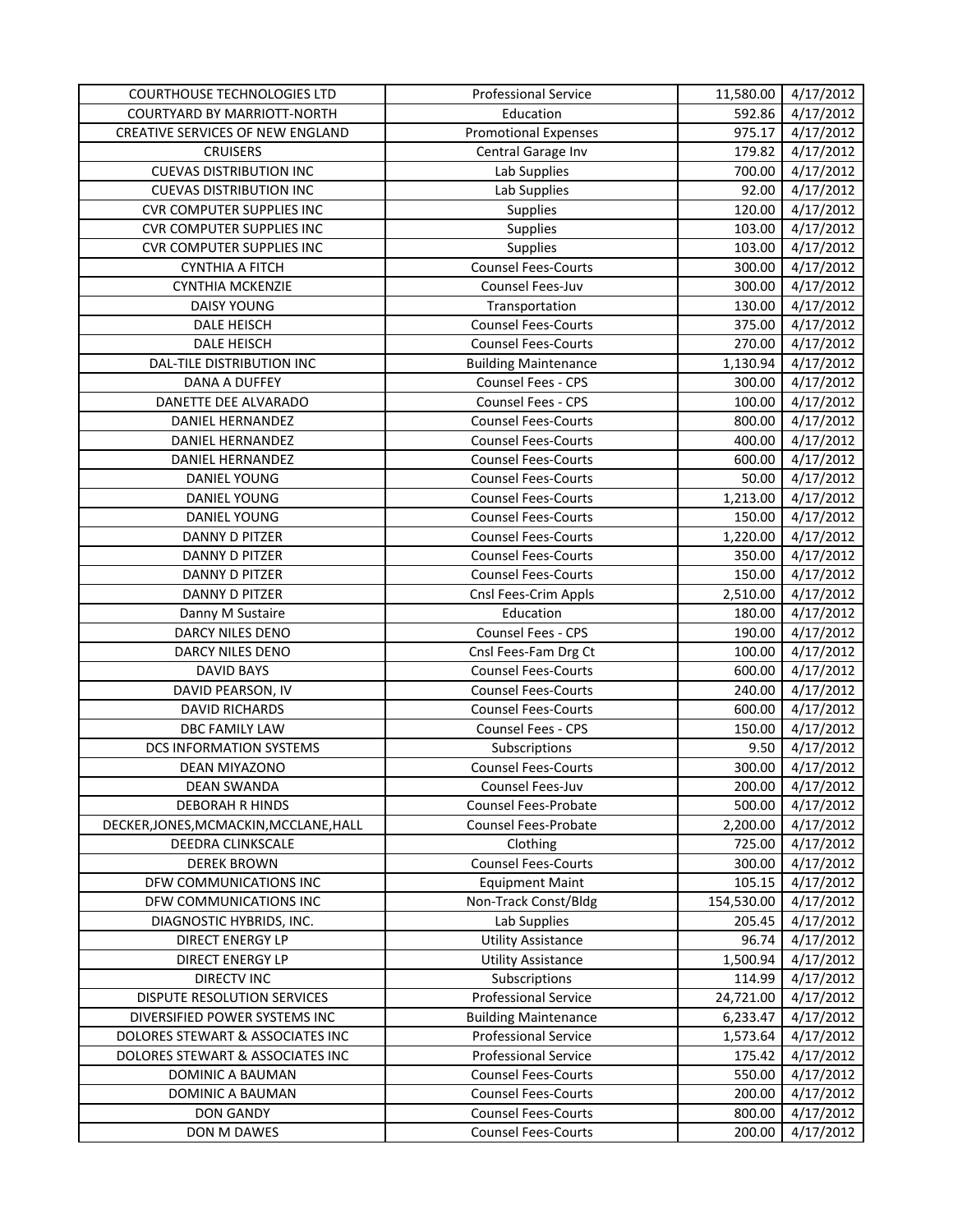| DON M DAWES                            | <b>Counsel Fees-Courts</b>  | 150.00    | 4/17/2012 |
|----------------------------------------|-----------------------------|-----------|-----------|
| DON M DAWES                            | <b>Counsel Fees-Courts</b>  | 600.00    | 4/17/2012 |
| <b>DONNA GOODRICH</b>                  | Psych Exam/Testimony        | 1,200.00  | 4/17/2012 |
| DOUBLE EAGLE MECHANICAL SERVICE        | <b>Building Maintenance</b> | 198.00    | 4/17/2012 |
| DOUBLE EAGLE MECHANICAL SERVICE        | A/C Maint Contract          | 2,000.00  | 4/17/2012 |
| DOUBLE EAGLE MECHANICAL SERVICE        | A/C Maint Contract          | 14,000.00 | 4/17/2012 |
| DOUBLE EAGLE MECHANICAL SERVICE        | A/C Maint Contract          | 5,500.00  | 4/17/2012 |
| DOUBLE EAGLE MECHANICAL SERVICE        | A/C Maint Contract          | 5,274.00  | 4/17/2012 |
| DOUBLETREE HOTEL AT AUSTIN             | Travel                      | 113.85    | 4/17/2012 |
| <b>DOUGLASS DISTRIBUTING</b>           | Gasoline Inventory          | 40,714.29 | 4/17/2012 |
| <b>DOUGLASS DISTRIBUTING</b>           | <b>Gasoline Inventory</b>   | 17,489.65 | 4/17/2012 |
| DSCI INC and                           | Rehab/Preserve Act          | 24,815.00 | 4/17/2012 |
| DSHS-DEPARTMENT OF STATE HEALTH        | <b>Professional Service</b> | 22.00     | 4/17/2012 |
| DURHAM SCHOOL SERVICES LP              | Transportation              | 25,374.12 | 4/17/2012 |
| DURKIN LAW OFFICES PC                  | Counsel Fees-Juv            | 85.00     | 4/17/2012 |
| <b>EARL E BATES JR</b>                 | <b>Counsel Fees-Courts</b>  | 350.00    | 4/17/2012 |
| <b>EDWARD G JONES</b>                  | <b>Counsel Fees-Courts</b>  | 337.50    | 4/17/2012 |
| <b>EDWIN YOUNGBLOOD</b>                | Counsel Fees - CPS          | 200.00    | 4/17/2012 |
| ELECTRO ACOUSTICS & VIDEO INC          | <b>Equipment Maint</b>      | 46.75     | 4/17/2012 |
| ELIZABETH NUTUA                        | Court Visitor               | 328.00    | 4/17/2012 |
| ELIZABETH RIVERA                       | <b>Counsel Fees-Courts</b>  | 600.00    | 4/17/2012 |
| <b>ELOY SEPULVEDA</b>                  | <b>Counsel Fees-Courts</b>  | 350.00    | 4/17/2012 |
| <b>ELOY SEPULVEDA</b>                  | <b>Counsel Fees-Courts</b>  | 600.00    | 4/17/2012 |
| <b>ELRODS COST PLUS</b>                | Food/Hygiene Assist         | 20.00     | 4/17/2012 |
| <b>EMC INTEGRATED SYSTEMS GROUP</b>    | <b>Equipment Maint</b>      | 3,540.25  | 4/17/2012 |
| <b>EMERGENCY VEHICLE SUPPLY CO LLC</b> | Non-Track Equipment         | 1,608.60  | 4/17/2012 |
| <b>EMPIRE PAPER</b>                    | Sheriff Inventory           | 354.10    | 4/17/2012 |
| <b>EMPIRE PAPER</b>                    | <b>Custodian Supplies</b>   | 967.00    | 4/17/2012 |
| <b>EMPIRE PAPER</b>                    | <b>Custodian Supplies</b>   | 386.80    | 4/17/2012 |
| <b>EMPIRE PAPER</b>                    | Parts and Supplies          | 290.10    | 4/17/2012 |
| <b>ENCLAVE ARLINGTON LP</b>            | Rental Assistance           | 620.00    | 4/17/2012 |
| <b>ENVIROMATIC SERVICES</b>            | A/C Maint Contract          | 78.00     | 4/17/2012 |
| <b>ENVIROMATIC SERVICES</b>            | A/C Maint Contract          | 936.00    | 4/17/2012 |
| <b>ENVIROMATIC SYSTEMS</b>             | Energy Mgmt Maint           | 3,600.00  | 4/17/2012 |
| <b>ENVISIONWORKS INC</b>               | <b>Professional Service</b> | 14,700.00 | 4/17/2012 |
| EQUIPMENT DEPOT-FORT WORTH             | Vehicle Maintenance         | 729.65    | 4/17/2012 |
| ER INVESTIGATIVE NETWORK               | Investigative               | 500.00    | 4/17/2012 |
| <b>ERIC CUMMINGS</b>                   | <b>Counsel Fees-Courts</b>  | 360.00    | 4/17/2012 |
| <b>ERIC CUMMINGS</b>                   | <b>Counsel Fees-Courts</b>  | 2,250.00  | 4/17/2012 |
| <b>ERIC CUMMINGS</b>                   | <b>Counsel Fees-Courts</b>  | 160.00    | 4/17/2012 |
| Eric S Metcalf                         | Education                   | 42.00     | 4/17/2012 |
| EULESS HOLDINGS, L.C.                  | Rental Assistance           | 610.00    | 4/17/2012 |
| EULESS HOLDINGS, L.C.                  | <b>Utility Assistance</b>   | 60.57     | 4/17/2012 |
| <b>EVCO PARTNERS LP</b>                | Supplies                    | 13.96     | 4/17/2012 |
| <b>EVCO PARTNERS LP</b>                | Supplies                    | 84.00     | 4/17/2012 |
| <b>EVCO PARTNERS LP</b>                | <b>Custodian Supplies</b>   | 155.70    | 4/17/2012 |
| <b>EVCO PARTNERS LP</b>                | <b>Building Maintenance</b> | 98.60     | 4/17/2012 |
| <b>EVCO PARTNERS LP</b>                | <b>Building Maintenance</b> | 72.78     | 4/17/2012 |
| <b>EVCO PARTNERS LP</b>                | <b>Building Maintenance</b> | 184.25    | 4/17/2012 |
| <b>EVCO PARTNERS LP</b>                | <b>Building Maintenance</b> | 872.06    | 4/17/2012 |
| <b>EVCO PARTNERS LP</b>                | <b>Building Maintenance</b> | 420.02    | 4/17/2012 |
| <b>EVCO PARTNERS LP</b>                | Parts and Supplies          | 262.76    | 4/17/2012 |
| <b>EVCO PARTNERS LP</b>                | Field Equip&Supplies        | 203.70    | 4/17/2012 |
| <b>EVCO PARTNERS LP</b>                | <b>Building Maintenance</b> | 52.79     | 4/17/2012 |
| <b>EVCO PARTNERS LP</b>                | <b>Building Maintenance</b> | 61.04     | 4/17/2012 |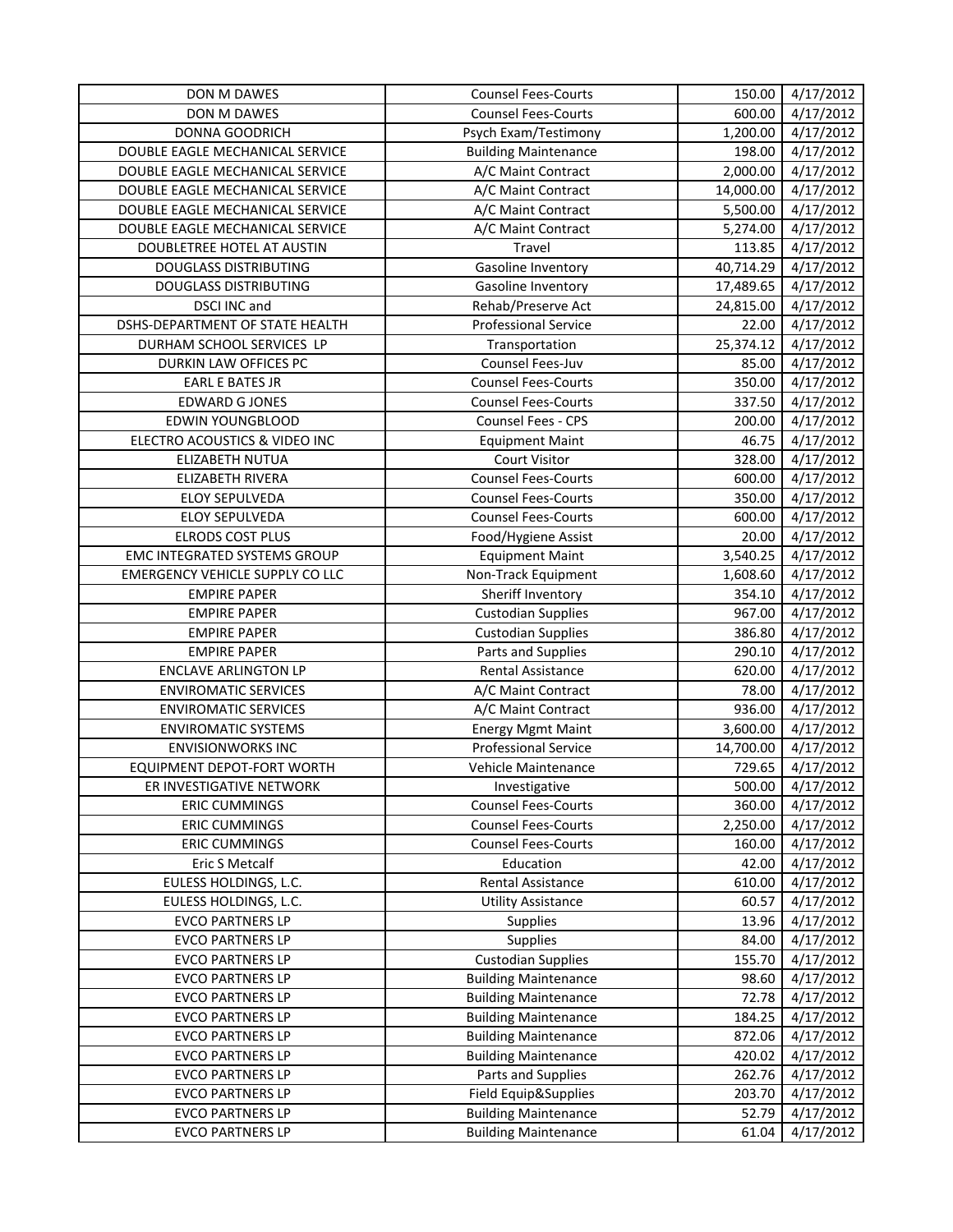| <b>EVCO PARTNERS LP</b>               | <b>Building Maintenance</b> | 10.38      | 4/17/2012              |
|---------------------------------------|-----------------------------|------------|------------------------|
| <b>EXECUTIVE FORMS &amp; SUPPLIES</b> | <b>Educational Material</b> | 1,302.96   | 4/17/2012              |
| EZ ELECTRICAL CONTRACTORS LLC         | <b>Building Maintenance</b> | 169.63     | 4/17/2012              |
| EZ ELECTRICAL CONTRACTORS LLC         | Non-Track Const/Bldg        | 5,674.05   | 4/17/2012              |
| <b>FAIRWAY SUPPLY INC</b>             | <b>Building Maintenance</b> | 1,816.00   | 4/17/2012              |
| FAMILY DOLLAR #5504                   | Food/Hygiene Assist         | 100.00     | 4/17/2012              |
| FAMILY DOLLAR #5522                   | Food/Hygiene Assist         | 388.68     | 4/17/2012              |
| FAMILY DOLLAR #5713                   | Food/Hygiene Assist         | 39.49      | 4/17/2012              |
| FAMILY DOLLAR #6283                   | Food/Hygiene Assist         | 113.70     | 4/17/2012              |
| FAMILY DOLLAR #6560                   | Other Payable               | 17.00      | 4/17/2012              |
| FAMILY DOLLAR #6560                   | Food/Hygiene Assist         | 37.00      | 4/17/2012              |
| <b>FARMERS MARKET</b>                 | Food                        | 379.48     | $\frac{1}{4}$ /17/2012 |
| <b>FASCLAMPITT PAPER STORE</b>        | <b>Graphics Inventory</b>   | 1,401.40   | 4/17/2012              |
| FASTENAL                              | <b>Building Maintenance</b> | 348.82     | 4/17/2012              |
| <b>FAYE R HARDEN</b>                  | <b>Counsel Fees-Courts</b>  | 350.00     | 4/17/2012              |
| FELIPE O CALZADA                      | <b>Counsel Fees-Courts</b>  | 375.00     | 4/17/2012              |
| FELIPE O CALZADA                      | <b>Counsel Fees-Courts</b>  | 300.00     | 4/17/2012              |
| FELIPE O CALZADA                      | Counsel Fees-Juv            | 500.00     | 4/17/2012              |
| FELIPE O CALZADA                      | Cnsl Fees-Juv Det&Tr        | 500.00     | 4/17/2012              |
| FERTITTA HOSPITALITY                  | Education                   | 174.24     | 4/17/2012              |
| FERTITTA HOSPITALITY                  | Education                   | 174.24     | 4/17/2012              |
| <b>FERTITTA HOSPITALITY</b>           | Education                   | 174.24     | 4/17/2012              |
| FIESTA MART #61                       | Food/Hygiene Assist         | 100.00     | 4/17/2012              |
| FIESTA MART #69                       | Food/Hygiene Assist         | 14.76      | 4/17/2012              |
| FIESTA MART #76                       | Food/Hygiene Assist         | 119.97     | 4/17/2012              |
| FIESTA MART INC                       | Food/Hygiene Assist         | 41.14      | 4/17/2012              |
| FILTER SYSTEMS INC                    | A/C Maint Contract          | 17.24      | 4/17/2012              |
| FIRST CALL MORGUE                     | <b>Professional Service</b> | 200.00     | 4/17/2012              |
| <b>FIRST CHOICE POWER</b>             | <b>Utility Assistance</b>   | 963.12     | 4/17/2012              |
| <b>FISHER SCIENTIFIC</b>              | Lab Supplies                | 260.91     | 4/17/2012              |
| <b>FISHER SCIENTIFIC</b>              | Lab Supplies                | 193.18     | 4/17/2012              |
| <b>FISHER SCIENTIFIC</b>              | Lab Supplies                | 472.85     | 4/17/2012              |
| <b>FISHER SCIENTIFIC</b>              | Lab Supplies                | 156.94     | 4/17/2012              |
| FIVE STAR CORRECTIONAL SERVICES INC   | Food Contr/Prisoners        | 150,457.33 | 4/17/2012              |
| FIVE STAR CORRECTIONAL SERVICES INC   | Food Contr/Employees        | 5,089.25   | 4/17/2012              |
| FLYNN, FRANCIS & CLARK LLP            | Counsel Fees-Juv            | 250.00     | 4/17/2012              |
| FORT DEARBORN LIFE INSURANCE CO       | <b>Optional Term</b>        | 55,800.97  | 4/17/2012              |
| FORT DEARBORN LIFE INSURANCE CO       | Dependent Group Life        | 3,271.80   | 4/17/2012              |
| FORT DEARBORN LIFE INSURANCE CO       | Spousal Opt TermLife        | 1,974.15   | 4/17/2012              |
| FORT DEARBORN LIFE INSURANCE CO       | <b>Basic Life</b>           | 26,037.36  | 4/17/2012              |
| FORT WORTH AUTO GLASS CENTER LTD      | Central Garage Inv          | 199.99     | 4/17/2012              |
| FORT WORTH BOLT AND TOOL CO           | <b>Supplies</b>             | 234.00     | 4/17/2012              |
| FORT WORTH ELECTRIC                   | <b>Building Maintenance</b> | 275.71     | 4/17/2012              |
| FORT WORTH ELECTRIC                   | <b>Building Maintenance</b> | 348.35     | 4/17/2012              |
| FORT WORTH GEAR AND AXLE              | Parts and Supplies          | 6.92       | 4/17/2012              |
| FORT WORTH STAR TELEGRAM              | Subscriptions               | 119.70     | 4/17/2012              |
| FORT WORTH STAR TELEGRAM              | Subscriptions               | 237.96     | 4/17/2012              |
| FORT WORTH TRANSPORTATION AUTHORITY   | Transportation              | 250.00     | 4/17/2012              |
| FORT WORTH WATER DEPARTMENT           | Water                       | 260.68     | 4/17/2012              |
| FORT WORTH WATER DEPARTMENT           | Water                       | 96.04      | 4/17/2012              |
| FORT WORTH WATER DEPARTMENT           | Water                       | 275.04     | 4/17/2012              |
| FORT WORTH WATER DEPARTMENT           | Water                       | 122.32     | 4/17/2012              |
| FORT WORTH WATER DEPARTMENT           | <b>Utility Assistance</b>   | 3,205.57   | 4/17/2012              |
| FORT WORTH WATER DEPARTMENT           | Field Equip&Supplies        | 183.95     | 4/17/2012              |
| FORT WORTH WATER DEPARTMENT           | Water                       | 61.75      | 4/17/2012              |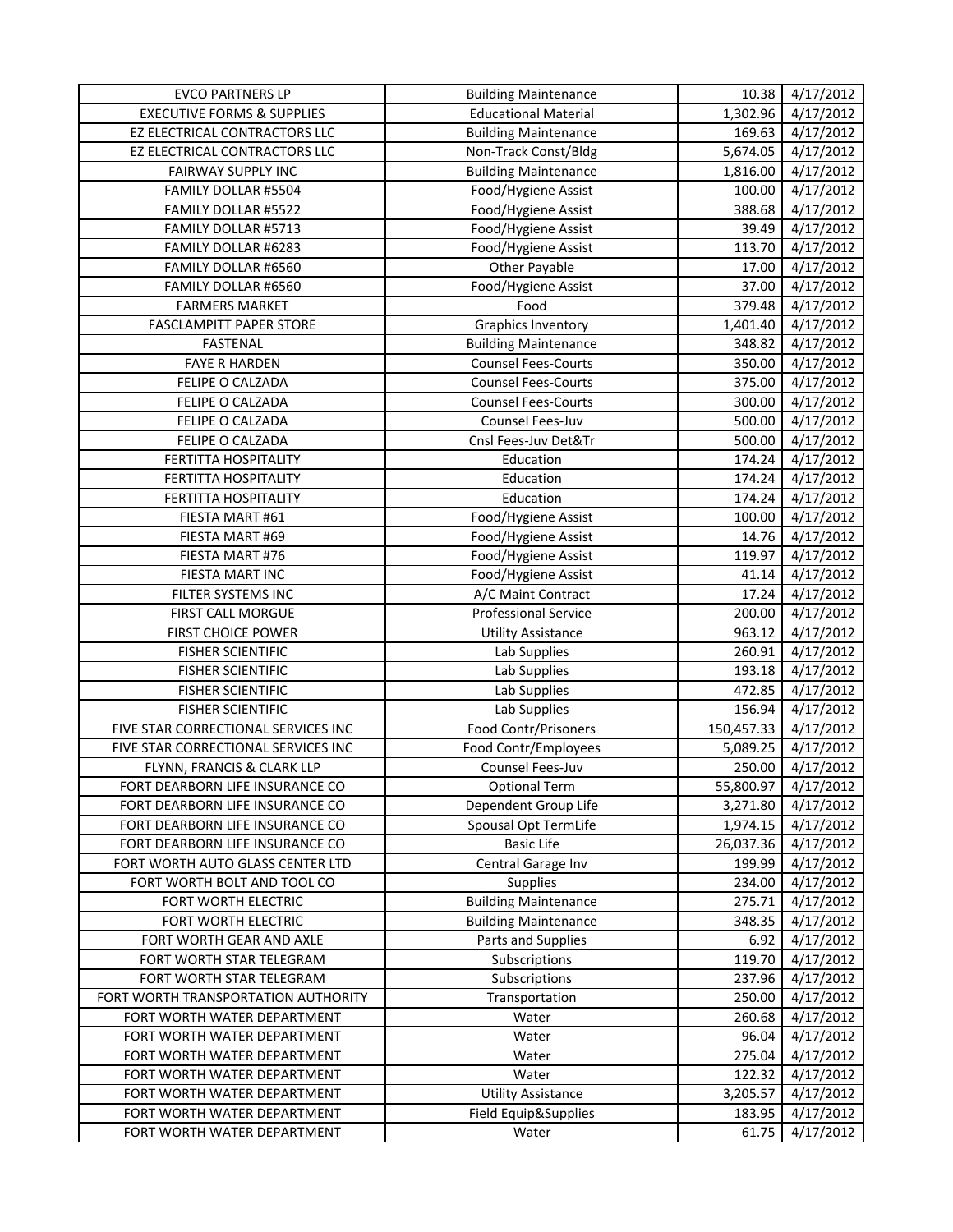| FORT WORTH WATER DEPARTMENT          | Water                       | 168.57   | 4/17/2012 |
|--------------------------------------|-----------------------------|----------|-----------|
| FORT WORTH WATER DEPARTMENT          | Water                       | 360.16   | 4/17/2012 |
| FORT WORTH WATER DEPARTMENT          | Water                       | 57.92    | 4/17/2012 |
| FORT WORTH WATER DEPARTMENT          | Water                       | 693.15   | 4/17/2012 |
| FORT WORTH WATER DEPARTMENT          | Water                       | 2,583.87 | 4/17/2012 |
| FORTUNE REAL PROPERTY                | Rent Sub to L'Iords         | 514.00   | 4/17/2012 |
| FQFW LIMITED PARTNERSHIP             | Rental Assistance           | 465.00   | 4/17/2012 |
| FRANCISCO HERNANDEZ JR               | <b>Counsel Fees-Courts</b>  | 700.00   | 4/17/2012 |
| FRANCISCO HERNANDEZ JR               | <b>Counsel Fees-Courts</b>  | 1,500.00 | 4/17/2012 |
| FRANCISCO HERNANDEZ JR               | <b>Counsel Fees-Courts</b>  | 700.00   | 4/17/2012 |
| FRANCISCO HERNANDEZ JR               | <b>Counsel Fees-Courts</b>  | 150.00   | 4/17/2012 |
| FRANCISCO HERNANDEZ JR               | <b>Counsel Fees-Courts</b>  | 100.00   | 4/17/2012 |
| <b>FRANK ADLER</b>                   | Counsel Fees - CPS          | 1,845.00 | 4/17/2012 |
| FRED CUMMINGS                        | <b>Counsel Fees-Courts</b>  | 700.00   | 4/17/2012 |
| <b>FRONING &amp; ASSOCIATES</b>      | <b>Professional Service</b> | 175.42   | 4/17/2012 |
| FT WORTH LAUNDRY & DRY CLEAN         | Clothing                    | 227.00   | 4/17/2012 |
| FT WORTH LAUNDRY & DRY CLEAN         | Lab Equip Mainten           | 27.00    | 4/17/2012 |
| FULGHAM LAW FIRM PC                  | <b>Counsel Fees-Courts</b>  | 900.00   | 4/17/2012 |
| FULGHAM LAW FIRM PC                  | <b>Counsel Fees-Courts</b>  | 200.00   | 4/17/2012 |
| FULGHAM LAW FIRM PC                  | <b>Counsel Fees-Courts</b>  | 100.00   | 4/17/2012 |
| <b>G ALAN STEELE</b>                 | <b>Counsel Fees-Courts</b>  | 900.00   | 4/17/2012 |
| <b>G ALAN STEELE</b>                 | <b>Counsel Fees-Courts</b>  | 156.25   | 4/17/2012 |
| <b>G ANDREW PLATT</b>                | <b>Counsel Fees-Courts</b>  | 300.00   | 4/17/2012 |
| <b>G ANDREW PLATT</b>                | <b>Counsel Fees-Courts</b>  | 250.00   | 4/17/2012 |
| <b>GLSEAMAN &amp; COMPANY</b>        | Supplies                    | 85.00    | 4/17/2012 |
| <b>G4S JUSTICE SERVICES INC</b>      | Electronic Monitor'g        | 3,539.84 | 4/17/2012 |
| <b>GARY MEDLIN</b>                   | <b>Counsel Fees-Courts</b>  | 680.00   | 4/17/2012 |
| <b>GARY MEDLIN</b>                   | <b>Counsel Fees-Courts</b>  | 600.00   | 4/17/2012 |
| GASB                                 | Education                   | 19.95    | 4/17/2012 |
| <b>GAYLE C ISBELL</b>                | Counsel Fees - CPS          | 100.00   | 4/17/2012 |
| <b>GEORGE MACKEY</b>                 | <b>Counsel Fees-Courts</b>  | 400.00   | 4/17/2012 |
| <b>GEORGE MACKEY</b>                 | <b>Counsel Fees-Courts</b>  | 1,235.00 | 4/17/2012 |
| <b>GEORGE MACKEY</b>                 | <b>Counsel Fees-Courts</b>  | 600.00   | 4/17/2012 |
| <b>GEORGE MACKEY</b>                 | <b>Counsel Fees-Courts</b>  | 100.00   | 4/17/2012 |
| <b>GEORGE R TRIMBER LAW OFFICE</b>   | <b>Counsel Fees-Courts</b>  | 900.00   | 4/17/2012 |
| <b>GEORGE R TRIMBER LAW OFFICE</b>   | <b>Counsel Fees-Courts</b>  | 300.00   | 4/17/2012 |
| GES                                  | <b>Building Maintenance</b> | 219.55   | 4/17/2012 |
| GES                                  | A/C Maint Contract          | 624.73   | 4/17/2012 |
| <b>GES</b>                           | A/C Maint Contract          | 415.93   | 4/17/2012 |
| <b>GEXA ENERGY LP</b>                | <b>Utility Assistance</b>   | 204.41   | 4/17/2012 |
| <b>GILBERT RUSSELL ROWE</b>          | <b>Counsel Fees-Courts</b>  | 250.00   | 4/17/2012 |
| <b>GILBERT RUSSELL ROWE</b>          | <b>Counsel Fees-Courts</b>  | 350.00   | 4/17/2012 |
| <b>GILBERT RUSSELL ROWE</b>          | <b>Counsel Fees-Courts</b>  | 100.00   | 4/17/2012 |
| <b>GIRLS INC OF TARRANT COUNTY</b>   | <b>Subrecipient Service</b> | 3,532.95 | 4/17/2012 |
| <b>GLYNIS MCGINTY</b>                | <b>Counsel Fees-Courts</b>  | 900.00   | 4/17/2012 |
| <b>GLYNIS MCGINTY</b>                | <b>Counsel Fees-Courts</b>  | 350.00   | 4/17/2012 |
| <b>GLYNIS MCGINTY</b>                | <b>Counsel Fees-Courts</b>  | 900.00   | 4/17/2012 |
| <b>GOLDEN GATE FUNERAL HOME</b>      | <b>County Burials</b>       | 495.00   | 4/17/2012 |
| GOMEZ FLOOR COVERING INC             | <b>Building Maintenance</b> | 290.00   | 4/17/2012 |
| <b>GRAINGER</b>                      | Support Serv Supply         | 389.35   | 4/17/2012 |
| <b>GRANGER GROUP INC</b>             | <b>Bonds</b>                | 71.00    | 4/17/2012 |
| <b>GRANGER GROUP INC</b>             | <b>Bonds</b>                | 112.00   | 4/17/2012 |
| <b>GRANGER GROUP INC</b>             | <b>Bonds</b>                | 100.00   | 4/17/2012 |
| GREEN GUARD FIRST AID AND SAFETY     | <b>Supplies</b>             | 77.18    | 4/17/2012 |
| <b>GREEN MOUNTAIN ENERGY COMPANY</b> | <b>Utility Assistance</b>   | 122.73   | 4/17/2012 |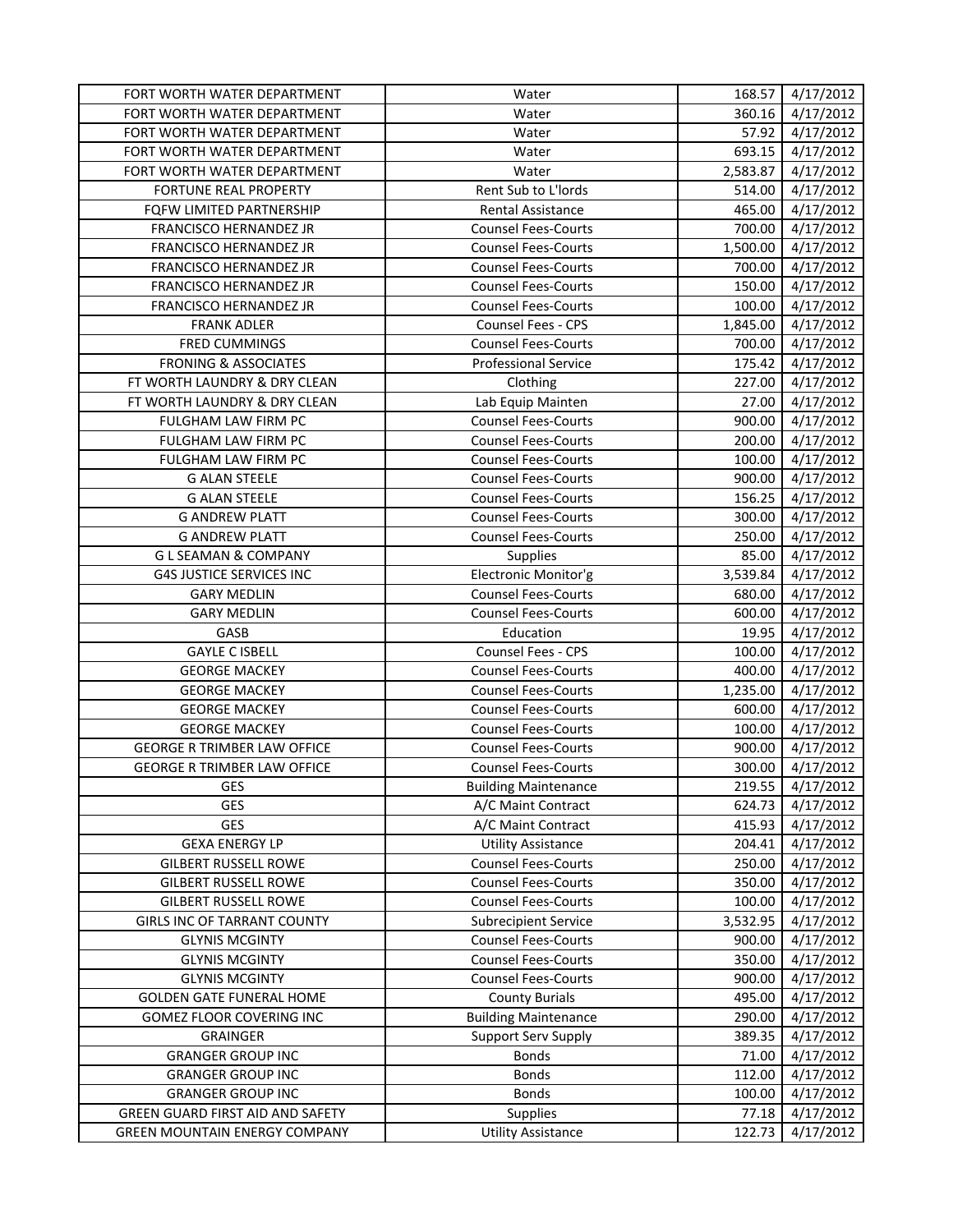| <b>GREEN MOUNTAIN ENERGY COMPANY</b> | <b>Utility Assistance</b>   | 257.35    | 4/17/2012 |
|--------------------------------------|-----------------------------|-----------|-----------|
| <b>GREG GRAY</b>                     | <b>Counsel Fees-Courts</b>  | 500.00    | 4/17/2012 |
| <b>GREG GRAY</b>                     | <b>Counsel Fees-Courts</b>  | 225.00    | 4/17/2012 |
| <b>GREGORY SPENCER FUNERAL</b>       | <b>County Burials</b>       | 3,078.54  | 4/17/2012 |
| <b>GSBS BATENHORST INC</b>           | <b>Professional Service</b> | 41,573.83 | 4/17/2012 |
| <b>GT DISTRIBUTORS INC</b>           | <b>Range Supplies</b>       | 1,983.60  | 4/17/2012 |
| <b>GUARANTEED EXPRESS INC</b>        | <b>Courier Service</b>      | 409.20    | 4/17/2012 |
| <b>GW OUTFITTERS LP</b>              | Supplies                    | 396.00    | 4/17/2012 |
| H D SMITH WHOLESALE CO               | <b>Medical Supplies</b>     | 7,200.71  | 4/17/2012 |
| HALAWA VIEW APARTMENTS GP            | Rent                        | 56.99     | 4/17/2012 |
| HALAWA VIEW APARTMENTS GP            | Rent                        | 180.23    | 4/17/2012 |
| HALAWA VIEW APARTMENTS GP            | Rent                        | 65.54     | 4/17/2012 |
| HALAWA VIEW APARTMENTS GP            | Rent                        | 81.92     | 4/17/2012 |
| HALAWA VIEW APARTMENTS GP            | Rent                        | 327.68    | 4/17/2012 |
| HALL & MIXON PLLC                    | Counsel Fees-Probate        | 250.00    | 4/17/2012 |
| HAMIDA A ABDAL-KHALLAQ INC           | <b>Counsel Fees-Courts</b>  | 300.00    | 4/17/2012 |
| HAMIDA A ABDAL-KHALLAQ INC           | <b>Counsel Fees-Courts</b>  | 650.00    | 4/17/2012 |
| HAMIDA A ABDAL-KHALLAQ INC           | <b>Counsel Fees-Courts</b>  | 650.00    | 4/17/2012 |
| HAMIDA A ABDAL-KHALLAQ INC           | <b>Counsel Fees-Courts</b>  | 300.00    | 4/17/2012 |
| HAMIDA A ABDAL-KHALLAQ INC           | Counsel Fees-Juv            | 200.00    | 4/17/2012 |
| HAMIDA A ABDAL-KHALLAQ INC           | Counsel Fees - CPS          | 400.00    | 4/17/2012 |
| HANSON AGGREGATES CENTRAL INC        | Rock and Gravel             | 5,503.99  | 4/17/2012 |
| HAPPY SOFTWARE INC                   | Education                   | 125.00    | 4/17/2012 |
| HARLAND TECHNOLOGY SERVICES          | <b>Equipment Maint</b>      | 1,446.00  | 4/17/2012 |
| HAROLD V JOHNSON                     | <b>Counsel Fees-Courts</b>  | 1,025.00  | 4/17/2012 |
| HAROLD V JOHNSON                     | <b>Counsel Fees-Courts</b>  | 1,175.00  | 4/17/2012 |
| HAROLD V JOHNSON                     | <b>Counsel Fees-Courts</b>  | 175.00    | 4/17/2012 |
| HARRY HARRIS, III                    | <b>Counsel Fees-Courts</b>  | 200.00    | 4/17/2012 |
| HARRY HARRIS, III                    | <b>Counsel Fees-Courts</b>  | 400.00    | 4/17/2012 |
| HART INTERCIVIC INC                  | <b>Equipment Maint</b>      | 491.30    | 4/17/2012 |
| HAY GROUP INC                        | <b>Professional Service</b> | 6,250.00  | 4/17/2012 |
| HEALTHSMART BENEFIT SOLUTIONS INC    | <b>Medical Admn Fees</b>    | 10.00     | 4/17/2012 |
| HEARTLAND ASPHALT MATERIALS INC      | Asphalt-Liquid              | 2,735.15  | 4/17/2012 |
| HEATHER YVONNE OGIER                 | Counsel Fees - CPS          | 1,070.00  | 4/17/2012 |
| HEATHER YVONNE OGIER                 | Cnsl Fees-Fam Drg Ct        | 100.00    | 4/17/2012 |
| <b>HELBING'S MOBIL SERVICE</b>       | Central Garage Inv          | 173.50    | 4/17/2012 |
| HELPING HAND HOME FOR CHILDREN       | Clothing                    | 625.00    | 4/17/2012 |
| HERCULITE PRODUCTS                   | <b>Bedding and Clothing</b> | 3,760.00  | 4/17/2012 |
| <b>HOBART SERVICE</b>                | Kitchen Maintenance         | 1,303.10  | 4/17/2012 |
| HUNDLEY HYDRAULIC SERVICE            | Parts and Supplies          | 269.46    | 4/17/2012 |
| <b>IBM CORPORATION</b>               | Software Maintenance        | 38,048.00 | 4/17/2012 |
| ICAOS-INTERSTATE COMMISSION FOR      | Books/Pamphlets             | 69.00     | 4/17/2012 |
| ICS                                  | Sheriff Inventory           | 396.00    | 4/17/2012 |
| ICS                                  | <b>Shrff Commissary Inv</b> | 282.00    | 4/17/2012 |
| <b>IDEXX LABORATORIES INC</b>        | Lab Supplies                | 2,618.41  | 4/17/2012 |
| <b>IMMUNALYSIS CORPORATION</b>       | Lab Supplies                | 3,331.00  | 4/17/2012 |
| INDEPENDENT ENVIRONMENTAL SERV       | <b>Disposal Service</b>     | 1,773.66  | 4/17/2012 |
| INDEPENDENT ENVIRONMENTAL SERV       | <b>Disposal Service</b>     | 762.00    | 4/17/2012 |
| INDIVIDUAL SOFTWARE INC              | <b>Supplies</b>             | 258.99    | 4/17/2012 |
| <b>INLAND TRUCK PARTS CO</b>         | Parts and Supplies          | 69.52     | 4/17/2012 |
| INSTALLER SALES AND SERVICE          | Central Garage Inv          | 329.40    | 4/17/2012 |
| INSTRUMENTATION LABORATORY COMPANY   | Lab Supplies                | 216.63    | 4/17/2012 |
| INSTRUMENTATION LABORATORY COMPANY   | Lab Equip Mainten           | 622.53    | 4/17/2012 |
| INTEGRA REALTY RESOURCES DFW LLP     | <b>Building Maintenance</b> | 8,500.00  | 4/17/2012 |
| INTERLINGUA INTERNATIONAL INC        | Interpreter Fees            | 463.00    | 4/17/2012 |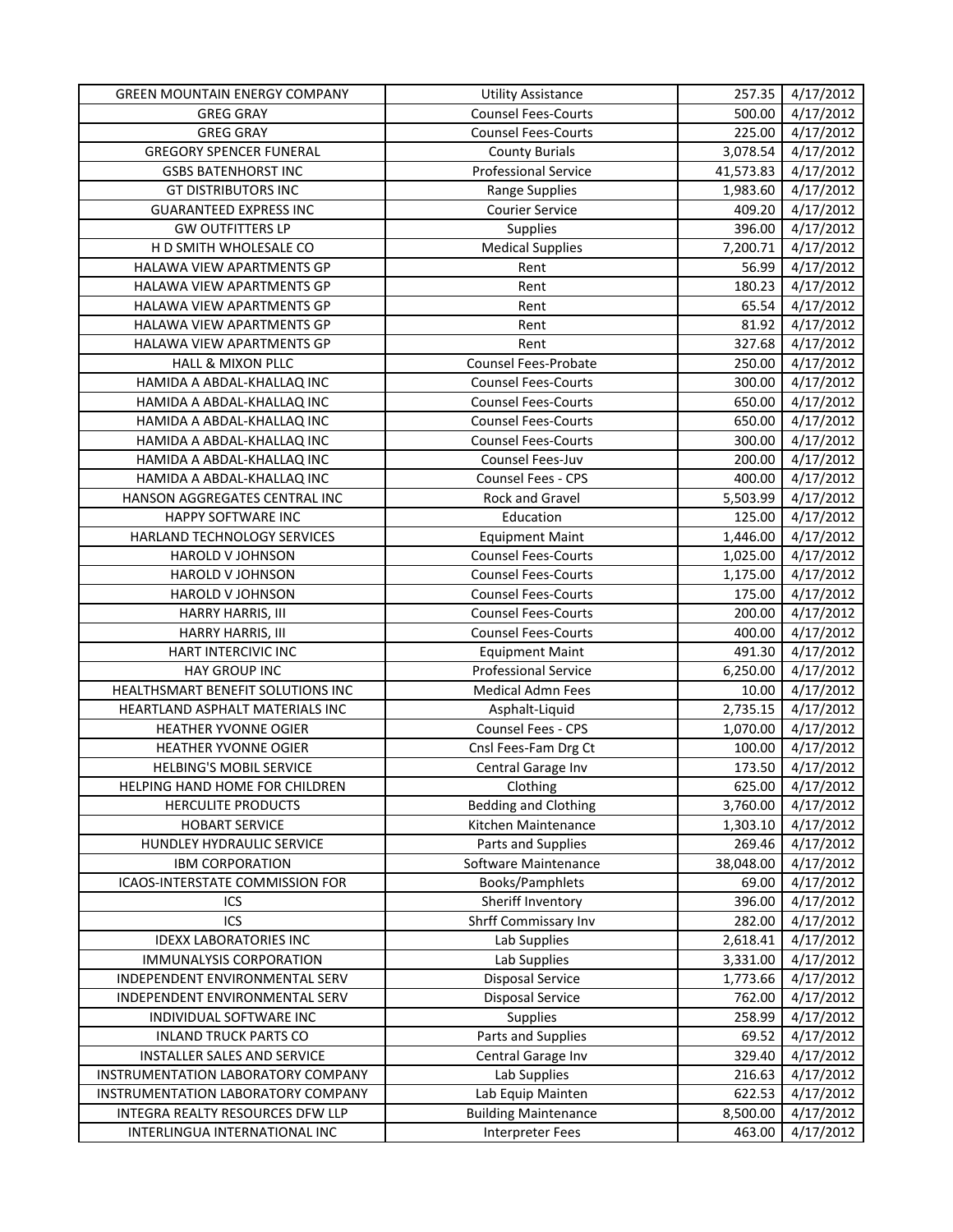| INTERSTATE BATTERY OF FT WORTH  | Parts and Supplies          | 245.85   | 4/17/2012             |
|---------------------------------|-----------------------------|----------|-----------------------|
| INTL ASSOC FOR IDENTIFICATION   | Dues                        | 490.00   | 4/17/2012             |
| INTL ASSOC FOR IDENTIFICATION   | Dues                        | 70.00    | 4/17/2012             |
| IRVING HOLDINGS INC             | Transportation              | 785.55   | 4/17/2012             |
| J A SEXAUER                     | <b>Building Maintenance</b> | 1,587.48 | 4/17/2012             |
| J A SEXAUER                     | <b>Building Maintenance</b> | 105.92   | 4/17/2012             |
| J H LADD                        | Investigative               | 401.50   | 4/17/2012             |
| <b>J STEVEN BUSH</b>            | <b>Counsel Fees-Courts</b>  | 300.00   | 4/17/2012             |
| <b>J STEVEN BUSH</b>            | <b>Counsel Fees-Courts</b>  | 550.00   | 4/17/2012             |
| <b>J STEVEN BUSH</b>            | <b>Counsel Fees-Courts</b>  | 840.00   | 4/17/2012             |
| JACK G DUFFY, JR.               | <b>Counsel Fees-Courts</b>  | 700.00   | 4/17/2012             |
| JACK L HINES JR                 | <b>Building Maintenance</b> | 1,125.00 | 4/17/2012             |
| Jacquelyn R Meinecke            | Education                   | 61.72    | 4/17/2012             |
| <b>JAMES C MAGEE</b>            | Constable 1 Fees            | 75.00    | 4/17/2012             |
| <b>JAMES D RENFORTH II</b>      | <b>Counsel Fees-Courts</b>  | 300.00   | 4/17/2012             |
| <b>JAMES D RENFORTH II</b>      | <b>Counsel Fees-Courts</b>  | 100.00   | 4/17/2012             |
| <b>JAMES D RENFORTH II</b>      | <b>Counsel Fees-Courts</b>  | 115.00   | 4/17/2012             |
| <b>JAMES MASEK</b>              | Counsel Fees - CPS          | 615.00   | 4/17/2012             |
| <b>JAMES MASEK</b>              | Cnsl Fees-Fam Drg Ct        | 100.00   | 4/17/2012             |
| JAMES R WILSON                  | <b>Counsel Fees-Courts</b>  | 322.50   | 4/17/2012             |
| James W Birdwell                | Dues                        | 125.00   | 4/17/2012             |
| <b>JANA KAY BRAVO</b>           | <b>Professional Service</b> | 1,052.52 | 4/17/2012             |
| <b>JANE HICKERSON</b>           | Hith Dept Immu Fees         | 50.00    | 4/17/2012             |
| <b>JANET S O'NEIL</b>           | Cnsl Fees-Crim Appls        | 912.50   | 4/17/2012             |
| <b>JANPAK</b>                   | Sheriff Inventory           | 58.52    | $\frac{1}{4/17/2012}$ |
| <b>JANPAK</b>                   | Sheriff Inventory           | 902.94   | 4/17/2012             |
| <b>JANPAK</b>                   | <b>Custodian Supplies</b>   | 328.96   | 4/17/2012             |
| JAY GILBERT CABALLERO           | <b>Counsel Fees-Courts</b>  | 230.00   | 4/17/2012             |
| <b>JEANIE MORRIS</b>            | <b>Professional Service</b> | 877.10   | 4/17/2012             |
| <b>JEANIE MORRIS</b>            | Reporter's Records          | 660.00   | 4/17/2012             |
| <b>JEANNE ROSE</b>              | Education                   | 350.00   | 4/17/2012             |
| JEFF EUBANK ROOFING CO INC      | <b>Building Maintenance</b> | 725.00   | 4/17/2012             |
| JEFF S HOOVER                   | <b>Counsel Fees-Courts</b>  | 100.00   | 4/17/2012             |
| JEFF S HOOVER                   | <b>Counsel Fees-Courts</b>  | 200.00   | 4/17/2012             |
| <b>JEFF TILLMAN</b>             | State Right of Way          | 600.00   | 4/17/2012             |
| JEFFERY DAVID BONCEK            | <b>Counsel Fees-Courts</b>  | 300.00   | 4/17/2012             |
| JEFFERY DAVID BONCEK            | <b>Counsel Fees-Courts</b>  | 100.00   | 4/17/2012             |
| JEFFREY S STEWART PC            | <b>Counsel Fees-Courts</b>  | 600.00   | 4/17/2012             |
| JEFFREY S STEWART PC            | <b>Counsel Fees-Courts</b>  | 800.00   | 4/17/2012             |
| JEFFREY S STEWART PC            | <b>Counsel Fees-Courts</b>  | 110.00   | 4/17/2012             |
| JEFFREY S STEWART PC            | <b>Counsel Fees-Courts</b>  | 118.75   | 4/17/2012             |
| JENNIFER ADAMS                  | Clothing                    | 59.66    | 4/17/2012             |
| JENNIFER JOHNSON                | Transportation              | 100.00   | 4/17/2012             |
| <b>JERRY WOOD</b>               | <b>Counsel Fees-Courts</b>  | 300.00   | 4/17/2012             |
| <b>JERRY WOOD</b>               | <b>Counsel Fees-Courts</b>  | 450.00   | 4/17/2012             |
| <b>JERRY WOOD</b>               | <b>Counsel Fees-Courts</b>  | 400.00   | 4/17/2012             |
| <b>JERRY WOOD</b>               | <b>Counsel Fees-Courts</b>  | 100.00   | 4/17/2012             |
| <b>JERRY WOOD</b>               | <b>Counsel Fees-Courts</b>  | 100.00   | 4/17/2012             |
| <b>JESSICA DOOMAN</b>           | <b>Witness Travel</b>       | 528.99   | 4/17/2012             |
| <b>JESUS NEVAREZ</b>            | <b>Counsel Fees-Courts</b>  | 100.00   | 4/17/2012             |
| <b>JESUS NEVAREZ</b>            | Counsel Fees - CPS          | 100.00   | 4/17/2012             |
| <b>JESUS NEVAREZ</b>            | Counsel Fees - CPS          | 100.00   | 4/17/2012             |
| JIM BEARDEN AND ASSOCIATES PLLC | Cnsl Fees-Fam Drg Ct        | 100.00   | 4/17/2012             |
| <b>JIM C MINTER</b>             | <b>Counsel Fees-Courts</b>  | 350.00   | 4/17/2012             |
| <b>JIM CULBERTSON</b>           | Counsel Fees-Juv            | 500.00   | 4/17/2012             |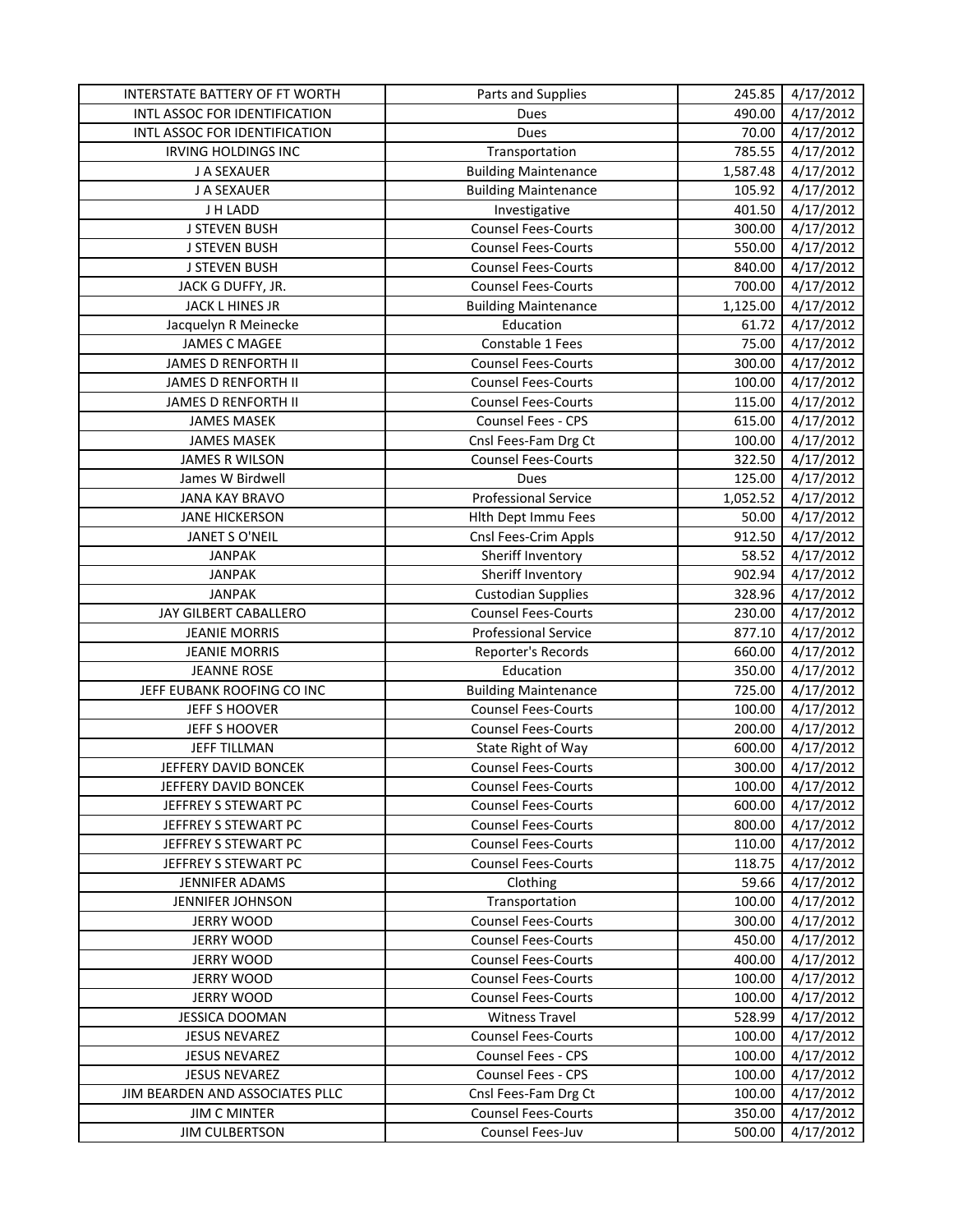| <b>JIM CULBERTSON</b>            | Counsel Fees - CPS          | 1,030.00 | 4/17/2012 |
|----------------------------------|-----------------------------|----------|-----------|
| <b>JIM LANE</b>                  | <b>Counsel Fees-Courts</b>  | 600.00   | 4/17/2012 |
| <b>JIM LANE</b>                  | <b>Counsel Fees-Courts</b>  | 475.00   | 4/17/2012 |
| <b>JIMI WYATT</b>                | Counsel Fees - CPS          | 100.00   | 4/17/2012 |
| JIM'S FUNERAL HOME               | <b>County Burials</b>       | 495.00   | 4/17/2012 |
| <b>JMP INTEREST LTD</b>          | Law Books                   | 23.00    | 4/17/2012 |
| JOE RIDER PROPANE INC.           | <b>Utility Assistance</b>   | 278.25   | 4/17/2012 |
| <b>JOE STEWART</b>               | Clothing                    | 200.00   | 4/17/2012 |
| <b>JOETTA KEENE</b>              | <b>Counsel Fees-Courts</b>  | 600.00   | 4/17/2012 |
| <b>JOHN AVERY</b>                | <b>Counsel Fees-Courts</b>  | 500.00   | 4/17/2012 |
| <b>JOHN AVERY</b>                | <b>Counsel Fees-Courts</b>  | 600.00   | 4/17/2012 |
| <b>JOHN AVERY</b>                | <b>Counsel Fees-Courts</b>  | 475.00   | 4/17/2012 |
| JOHN CARL BEATTY                 | <b>Counsel Fees-Courts</b>  | 600.00   | 4/17/2012 |
| JOHN CARL BEATTY                 | <b>Counsel Fees-Courts</b>  | 950.00   | 4/17/2012 |
| <b>JOHN ECK</b>                  | Counsel Fees - CPS          | 200.00   | 4/17/2012 |
| <b>JOHN HARDING</b>              | <b>Counsel Fees-Courts</b>  | 500.00   | 4/17/2012 |
| <b>JOHN LINEBARGER</b>           | <b>Counsel Fees-Courts</b>  | 300.00   | 4/17/2012 |
| <b>JOHN LINEBARGER</b>           | <b>Counsel Fees-Courts</b>  | 275.00   | 4/17/2012 |
| JOHN W STICKELS                  | <b>Counsel Fees-Courts</b>  | 1,000.00 | 4/17/2012 |
| JOHN W STICKELS                  | <b>Counsel Fees-Courts</b>  | 7,805.00 | 4/17/2012 |
| JOHN W STICKELS                  | <b>Counsel Fees-Courts</b>  | 100.00   | 4/17/2012 |
| JOHN W STICKELS                  | Cnsl Fees-Cap Murder        | 8,185.00 | 4/17/2012 |
| JOHN W STICKELS                  | Cnsl Fees-Crim Appls        | 2,125.00 | 4/17/2012 |
| JOHNNIE JOHNSON                  | Clothing                    | 225.94   | 4/17/2012 |
| JOHNSON COUNTY DISTRICT ATTORNEY | ME Crime Lab Fees           | 156.00   | 4/17/2012 |
| <b>JONATHAN SIMPSON</b>          | <b>Counsel Fees-Courts</b>  | 250.00   | 4/17/2012 |
| <b>JONATHAN SIMPSON</b>          | <b>Counsel Fees-Courts</b>  | 475.00   | 4/17/2012 |
| JOYCE E STEVENS P.C.             | <b>Counsel Fees-Courts</b>  | 100.00   | 4/17/2012 |
| JOYCE E STEVENS P.C.             | Counsel Fees-Juv            | 200.00   | 4/17/2012 |
| JPMORGAN CHASE BANK NA           | Cert Copies/Trans           | 29.50    | 4/17/2012 |
| JPMORGAN CHASE BANK NA           | Fuel                        | 90.28    | 4/17/2012 |
| JPMORGAN CHASE BANK NA           | Liaison Expense             | 30.82    | 4/17/2012 |
| JPMORGAN CHASE BANK NA           | <b>Witness Travel</b>       | 617.48   | 4/17/2012 |
| JPMORGAN CHASE BANK NA           | <b>Court Costs</b>          | 26.58    | 4/17/2012 |
| JPMORGAN CHASE BANK NA           | Education                   | 930.00   | 4/17/2012 |
| JPMORGAN CHASE BANK NA           | Education                   | 293.25   | 4/17/2012 |
| JPMORGAN CHASE BANK NA           | Education                   | 913.40   | 4/17/2012 |
| JPMORGAN CHASE BANK NA           | Travel                      | 103.49   | 4/17/2012 |
| JPMORGAN CHASE BANK NA           | Parts and Supplies          | 948.03   | 4/17/2012 |
| JPMORGAN CHASE BANK NA           | Field Equip&Supplies        | 83.84    | 4/17/2012 |
| JPMORGAN CHASE BANK NA           | <b>Building Maintenance</b> | 114.38   | 4/17/2012 |
| JPMORGAN CHASE BANK NA           | Education                   | 99.00    | 4/17/2012 |
| JUDITH VAN HOOF                  | Counsel Fees - CPS          | 1,005.00 | 4/17/2012 |
|                                  | Counsel Fees - CPS          |          | 4/17/2012 |
| JULIE JACOBSON                   | <b>Professional Service</b> | 200.00   |           |
| <b>JULIE R BOOTH</b>             |                             | 175.42   | 4/17/2012 |
| <b>JUST ENERGY TEXAS I CORP</b>  | <b>Utility Assistance</b>   | 345.03   | 4/17/2012 |
| <b>JUSTICE &amp; WHITE PLLC</b>  | <b>Counsel Fees-Courts</b>  | 400.00   | 4/17/2012 |
| <b>JUSTICE &amp; WHITE PLLC</b>  | <b>Counsel Fees-Courts</b>  | 150.00   | 4/17/2012 |
| JUSTICE BENEFITS INC             | <b>Professional Service</b> | 7,756.87 | 4/17/2012 |
| JUSTIN SEED CO INC               | ROW/Rd Maint Materls        | 383.00   | 4/17/2012 |
| K PLUS K ASSOCIATES LLP          | Non-Track Const/Bldg        | 400.00   | 4/17/2012 |
| KAPPA MAP GROUP LLC              | <b>Supplies</b>             | 35.04    | 4/17/2012 |
| KAPPA MAP GROUP LLC              | Supplies                    | 227.70   | 4/17/2012 |
| KARA CARRERAS                    | <b>Counsel Fees-Courts</b>  | 350.00   | 4/17/2012 |
| KARA CARRERAS                    | <b>Counsel Fees-Courts</b>  | 100.00   | 4/17/2012 |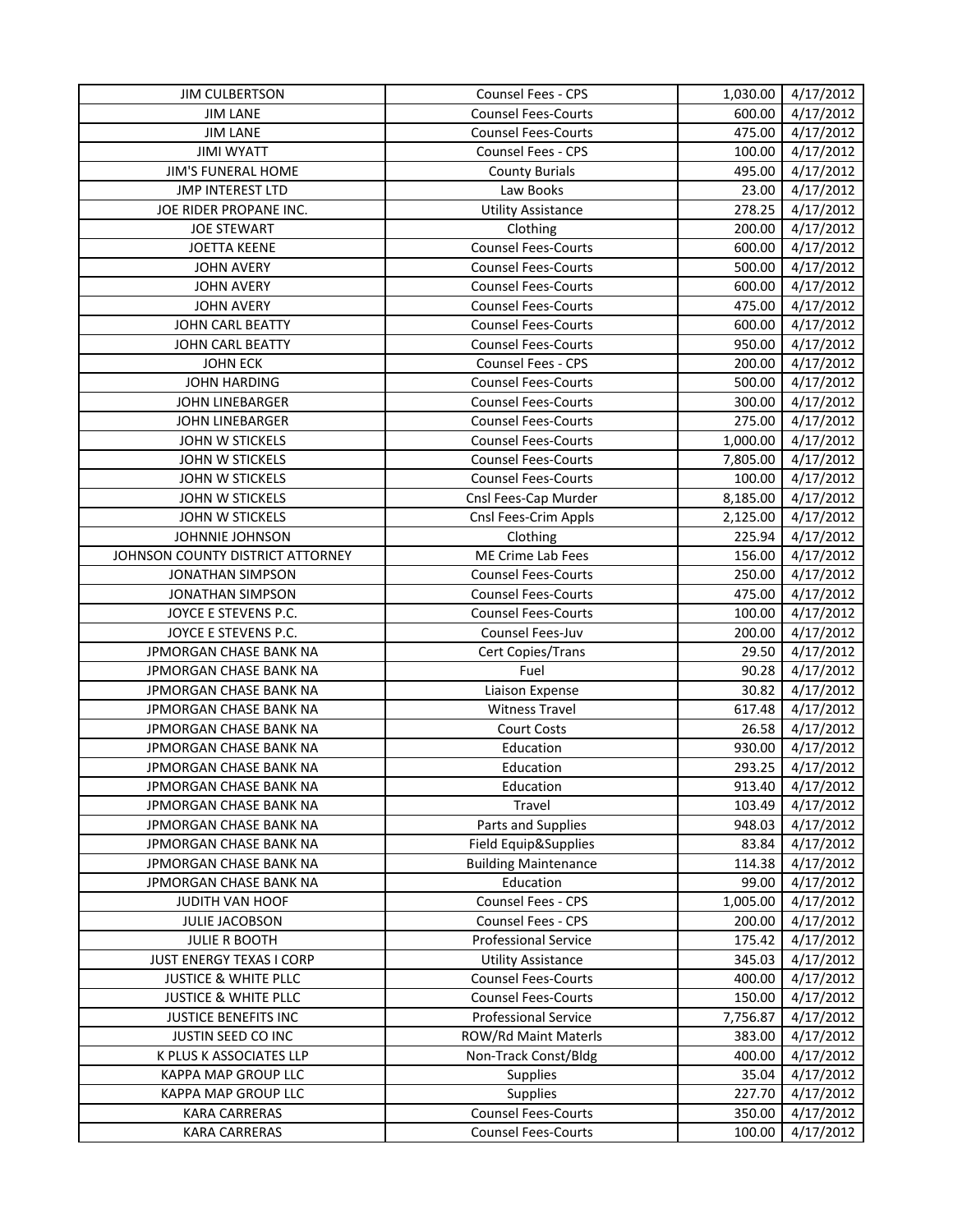| <b>KARA CARRERAS</b>                | <b>Counsel Fees-Courts</b>  | 100.00   | 4/17/2012 |
|-------------------------------------|-----------------------------|----------|-----------|
| <b>KAREN FONVILLE</b>               | <b>Court Visitor</b>        | 349.65   | 4/17/2012 |
| KARIN DENISE MAYER                  | <b>Counsel Fees-Courts</b>  | 100.00   | 4/17/2012 |
| <b>KARMEN JOHNSON</b>               | Counsel Fees - CPS          | 300.00   | 4/17/2012 |
| <b>KARMEN JOHNSON</b>               | Counsel Fees - CPS          | 1,251.06 | 4/17/2012 |
| <b>KARMEN JOHNSON</b>               | Cnsl Fees-Fam Drg Ct        | 150.00   | 4/17/2012 |
| KATHERINE AULTMAN                   | Court Visitor               | 136.53   | 4/17/2012 |
| KATHERYN HAYWOOD                    | <b>Counsel Fees-Courts</b>  | 1,000.00 | 4/17/2012 |
| KATHERYN HAYWOOD                    | <b>Counsel Fees-Courts</b>  | 975.00   | 4/17/2012 |
| KATHLEEN JEANNE MEGONIGAL           | Counsel Fees - CPS          | 4,150.00 | 4/17/2012 |
| <b>KATHRYN CRAVEN</b>               | Cnsl Fees-Fam Drg Ct        | 200.00   | 4/17/2012 |
| <b>KATHY A LOWTHORP</b>             | <b>Counsel Fees-Courts</b>  | 650.00   | 4/17/2012 |
| <b>KATHY A LOWTHORP</b>             | <b>Counsel Fees-Courts</b>  | 850.00   | 4/17/2012 |
| KATHY A LOWTHORP                    | <b>Counsel Fees-Courts</b>  | 400.00   | 4/17/2012 |
| KATTEN & BENSON                     | Counsel Fees-Probate        | 800.00   | 4/17/2012 |
| KEARNEY/WYNN ATTORNEYS AT LAW       | <b>Counsel Fees-Courts</b>  | 1,400.00 | 4/17/2012 |
| <b>KEITH MCKAY</b>                  | <b>Counsel Fees-Courts</b>  | 300.00   | 4/17/2012 |
| <b>KEITH MCKAY</b>                  | <b>Counsel Fees-Courts</b>  | 400.00   | 4/17/2012 |
| <b>KEITH MCKAY</b>                  | <b>Counsel Fees-Courts</b>  | 300.00   | 4/17/2012 |
| <b>KEITH MCKAY</b>                  | <b>Counsel Fees-Courts</b>  | 100.00   | 4/17/2012 |
| <b>KEITH MCKAY</b>                  | <b>Counsel Fees-Courts</b>  | 500.00   | 4/17/2012 |
| KELLER OUTDOOR POWER INC            | Parts and Supplies          | 138.38   | 4/17/2012 |
| <b>KELLY R GOODNESS PHD</b>         | Psych Exam/Testimony        | 400.00   | 4/17/2012 |
| <b>KELLYE SWANDA</b>                | Counsel Fees - CPS          | 100.00   | 4/17/2012 |
| <b>KENNETH CUTRER</b>               | <b>Counsel Fees-Courts</b>  | 600.00   | 4/17/2012 |
| <b>KENNETH CUTRER</b>               | <b>Counsel Fees-Courts</b>  | 3,700.00 | 4/17/2012 |
| <b>KENNETH CUTRER</b>               | <b>Counsel Fees-Courts</b>  | 250.00   | 4/17/2012 |
| KENNETH R GORDON PC                 | <b>Counsel Fees-Courts</b>  | 600.00   | 4/17/2012 |
| KENNETH R GORDON PC                 | <b>Counsel Fees-Courts</b>  | 400.00   | 4/17/2012 |
| KENNETH W MULLEN                    | <b>Counsel Fees-Courts</b>  | 450.00   | 4/17/2012 |
| <b>KERRY OWENS</b>                  | <b>Counsel Fees-Courts</b>  | 100.00   | 4/17/2012 |
| <b>KERRY OWENS</b>                  | Counsel Fees - CPS          | 2,282.00 | 4/17/2012 |
| <b>KERRY OWENS</b>                  | Cnsl Fees-Fam Drg Ct        | 100.00   | 4/17/2012 |
| <b>KERRY YANEZ</b>                  | <b>Counsel Fees-Courts</b>  | 100.00   | 4/17/2012 |
| <b>KERRY YANEZ</b>                  | <b>Counsel Fees-Courts</b>  | 250.00   | 4/17/2012 |
| <b>KERRY YANEZ</b>                  | Counsel Fees - CPS          | 100.00   | 4/17/2012 |
| KIDS FIRST INC                      | Clothing                    | 300.00   | 4/17/2012 |
| KILPATRICK INSURANCE AGNCY          | <b>Professional Service</b> | 35.50    | 4/17/2012 |
| KILPATRICK INSURANCE AGNCY          | <b>Professional Service</b> | 35.50    | 4/17/2012 |
| KIM & ANDREWS, ATTORNEYS AT LAW LLP | <b>Counsel Fees-Courts</b>  | 700.00   | 4/17/2012 |
| KIMBERLEY CAMPBELL                  | <b>Counsel Fees-Courts</b>  | 300.00   | 4/17/2012 |
| KIMBERLEY CAMPBELL                  | <b>Counsel Fees-Courts</b>  | 1,150.00 | 4/17/2012 |
| KIMBERLEY CAMPBELL                  | <b>Counsel Fees-Courts</b>  | 1,925.00 | 4/17/2012 |
| KIMBERLEY CAMPBELL                  | <b>Counsel Fees-Courts</b>  | 250.00   | 4/17/2012 |
| KIMBERLY A CHERRY                   | <b>Reporter's Records</b>   | 2,990.00 | 4/17/2012 |
| <b>KIMBERLY DEWEY</b>               | Counsel Fees - CPS          | 200.00   | 4/17/2012 |
| KIRK SCOTT LIMITED                  | Rental Assistance           | 788.00   | 4/17/2012 |
| KLEINFELDER                         | <b>Professional Service</b> | 3,038.75 | 4/17/2012 |
| KLEINFELDER                         | <b>Professional Service</b> | 186.25   | 4/17/2012 |
| <b>KOBBY T WARREN</b>               | <b>Counsel Fees-Courts</b>  | 1,000.00 | 4/17/2012 |
| KONICA MINOLTA BUSINESS SOLUTIONS   | <b>Equipment Maint</b>      | 122.63   | 4/17/2012 |
| KONICA MINOLTA BUSINESS SOLUTIONS   | <b>Equipment Maint</b>      | 23.49    | 4/17/2012 |
| KONICA MINOLTA BUSINESS SOLUTIONS   | <b>Equipment Rentals</b>    | 154.39   | 4/17/2012 |
| KONICA MINOLTA BUSINESS SOLUTIONS   | <b>Equipment Rentals</b>    | 93.50    | 4/17/2012 |
| KONICA MINOLTA BUSINESS SOLUTIONS   | <b>Equipment Rentals</b>    | 93.50    | 4/17/2012 |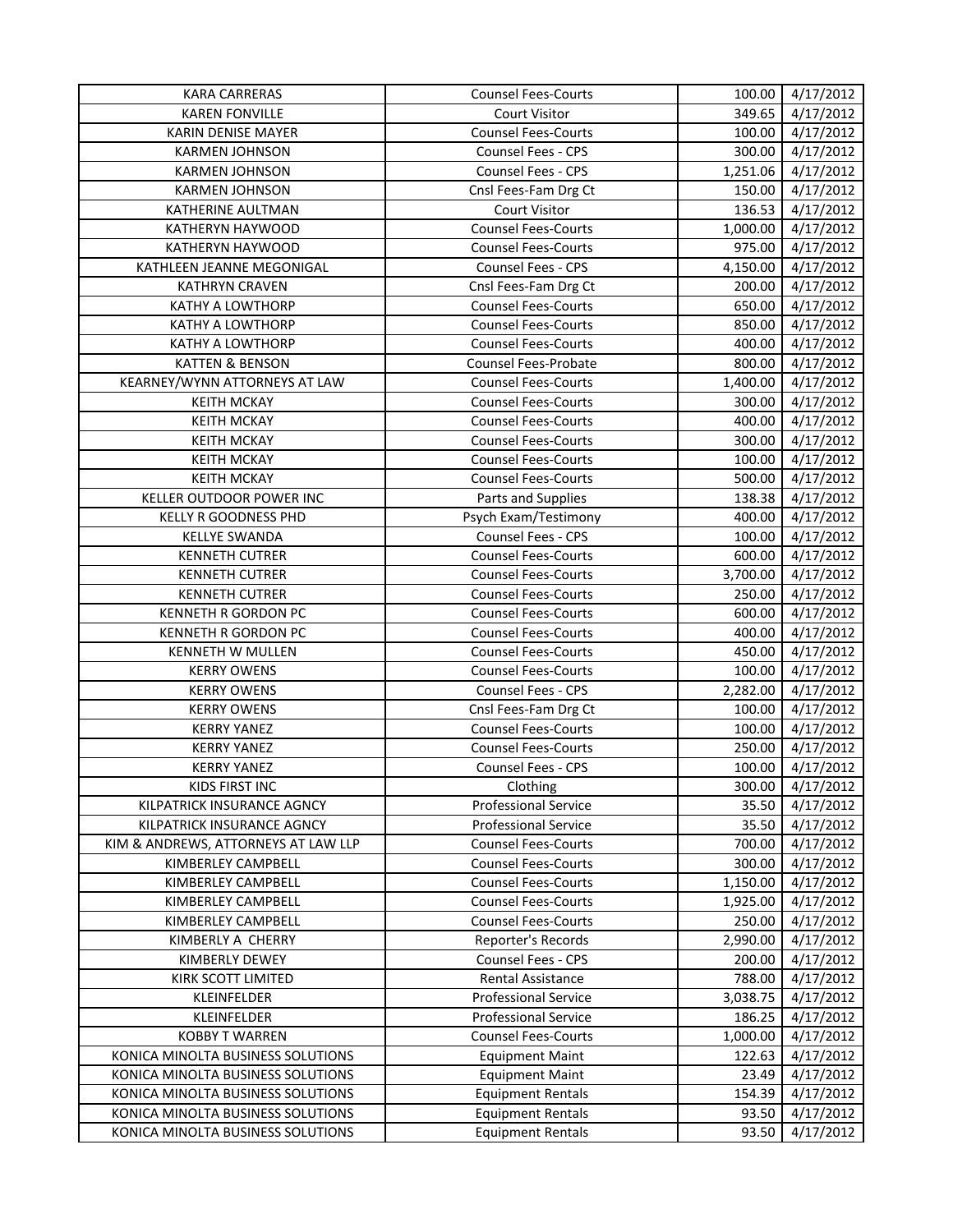| KONICA MINOLTA BUSINESS SOLUTIONS | <b>Equipment Rentals</b>    | 93.50    | 4/17/2012 |
|-----------------------------------|-----------------------------|----------|-----------|
| KONICA MINOLTA BUSINESS SOLUTIONS | Non-Track Equipment         | 457.00   | 4/17/2012 |
| KONICA MINOLTA BUSINESS SOLUTIONS | <b>Equipment Maint</b>      | 7.32     | 4/17/2012 |
| KONICA MINOLTA BUSINESS SOLUTIONS | <b>Equipment Rentals</b>    | 109.79   | 4/17/2012 |
| KONICA MINOLTA BUSINESS SOLUTIONS | <b>Equipment Maint</b>      | 7.00     | 4/17/2012 |
| KONICA MINOLTA BUSINESS SOLUTIONS | <b>Equipment Rentals</b>    | 210.11   | 4/17/2012 |
| KONICA MINOLTA BUSINESS SOLUTIONS | <b>Equipment Maint</b>      | 348.68   | 4/17/2012 |
| KONICA MINOLTA BUSINESS SOLUTIONS | <b>Equipment Rentals</b>    | 184.18   | 4/17/2012 |
| KRATOS PUBLIC SAFETY AND SECURITY | <b>Building Maintenance</b> | 205.00   | 4/17/2012 |
| <b>KRISTINA WEST</b>              | Counsel Fees-Juv            | 200.00   | 4/17/2012 |
| <b>KRISTINA WEST</b>              | Counsel Fees - CPS          | 100.00   | 4/17/2012 |
| <b>KRISTINA WEST</b>              | Cnsl Fees-Fam Drg Ct        | 100.00   | 4/17/2012 |
| KROGER #695                       | <b>Expanded Nutri Pgrm</b>  | 26.49    | 4/17/2012 |
| <b>KROGER COMPANY</b>             | Food/Hygiene Assist         | 436.16   | 4/17/2012 |
| Krystal L James                   | Travel                      | 180.00   | 4/17/2012 |
| <b>KSM EXCHANGE LLC</b>           | Parts and Supplies          | 2,644.21 | 4/17/2012 |
| <b>LACY BRITTEN</b>               | Counsel Fees-Juv            | 200.00   | 4/17/2012 |
| <b>LACY BRITTEN</b>               | Counsel Fees - CPS          | 100.00   | 4/17/2012 |
| <b>LACY BRITTEN</b>               | Cnsl Fees-Fam Drg Ct        | 150.00   | 4/17/2012 |
| LAERDAL MEDICAL CORPORATION       | <b>Educational Material</b> | 30.72    | 4/17/2012 |
| LAKE WORTH ANIMAL CLINIC          | Feed Pets/Stock             | 129.79   | 4/17/2012 |
| LANGUAGE LINE SERVICES INC        | Interpreter Fees            | 11.26    | 4/17/2012 |
| LANGUAGE LINE SERVICES INC        | <b>Interpreter Fees</b>     | 18.73    | 4/17/2012 |
| <b>LANTIS G ROBERTS</b>           | Counsel Fees - CPS          | 100.00   | 4/17/2012 |
| <b>LARISSA MILBY</b>              | Clothing                    | 99.05    | 4/17/2012 |
| LARRY M MOORE                     | <b>Counsel Fees-Courts</b>  | 543.75   | 4/17/2012 |
| LASERLINK INTERNATIONAL INC       | <b>Supplies</b>             | 1,000.00 | 4/17/2012 |
| LASERLINK INTERNATIONAL INC       | Supplies                    | 825.00   | 4/17/2012 |
| LASERLINK INTERNATIONAL INC       | Supplies                    | 825.00   | 4/17/2012 |
| LASERLINK INTERNATIONAL INC       | Supplies                    | 550.00   | 4/17/2012 |
| LASERLINK INTERNATIONAL INC       | Supplies                    | 550.00   | 4/17/2012 |
| LASERLINK INTERNATIONAL INC       | Supplies                    | 62.00    | 4/17/2012 |
| LASERLINK INTERNATIONAL INC       | Supplies                    | 124.00   | 4/17/2012 |
| LASERLINK INTERNATIONAL INC       | Supplies                    | 207.00   | 4/17/2012 |
| LASERLINK INTERNATIONAL INC       | Sheriff Inventory           | 718.00   | 4/17/2012 |
| LASERLINK INTERNATIONAL INC       | Supplies                    | 79.00    | 4/17/2012 |
| LASERLINK INTERNATIONAL INC       | <b>Supplies</b>             | 46.95    | 4/17/2012 |
| LASERLINK INTERNATIONAL INC       | <b>Supplies</b>             | 158.00   | 4/17/2012 |
| LASERLINK INTERNATIONAL INC       | Supplies                    | 697.00   | 4/17/2012 |
| LASERLINK INTERNATIONAL INC       | <b>Supplies</b>             | 305.00   | 4/17/2012 |
| LASERLINK INTERNATIONAL INC       | Supplies                    | 210.00   | 4/17/2012 |
| LASERLINK INTERNATIONAL INC       | <b>Supplies</b>             | 395.00   | 4/17/2012 |
| LASERLINK INTERNATIONAL INC       | <b>Supplies</b>             | 33.00    | 4/17/2012 |
| LASERLINK INTERNATIONAL INC       | <b>Supplies</b>             | 90.00    | 4/17/2012 |
| LASERLINK INTERNATIONAL INC       | <b>Supplies</b>             | 72.00    | 4/17/2012 |
| LASERLINK INTERNATIONAL INC       | Supplies                    | 104.00   | 4/17/2012 |
| LASERLINK INTERNATIONAL INC       | Supplies                    | 90.99    | 4/17/2012 |
| LASERLINK INTERNATIONAL INC       | Supplies                    | 237.00   | 4/17/2012 |
| LASERLINK INTERNATIONAL INC       | Supplies                    | 149.94   | 4/17/2012 |
| LASERLINK INTERNATIONAL INC       | Supplies                    | 179.85   | 4/17/2012 |
| LASERLINK INTERNATIONAL INC       | <b>Supplies</b>             | 110.00   | 4/17/2012 |
| LASERLINK INTERNATIONAL INC       | <b>Supplies</b>             | 316.00   | 4/17/2012 |
| LASERLINK INTERNATIONAL INC       | Supplies                    | 790.00   | 4/17/2012 |
| LASERLINK INTERNATIONAL INC       | <b>Computer Supplies</b>    | 893.00   | 4/17/2012 |
| LASERLINK INTERNATIONAL INC       | <b>Computer Supplies</b>    | 158.00   | 4/17/2012 |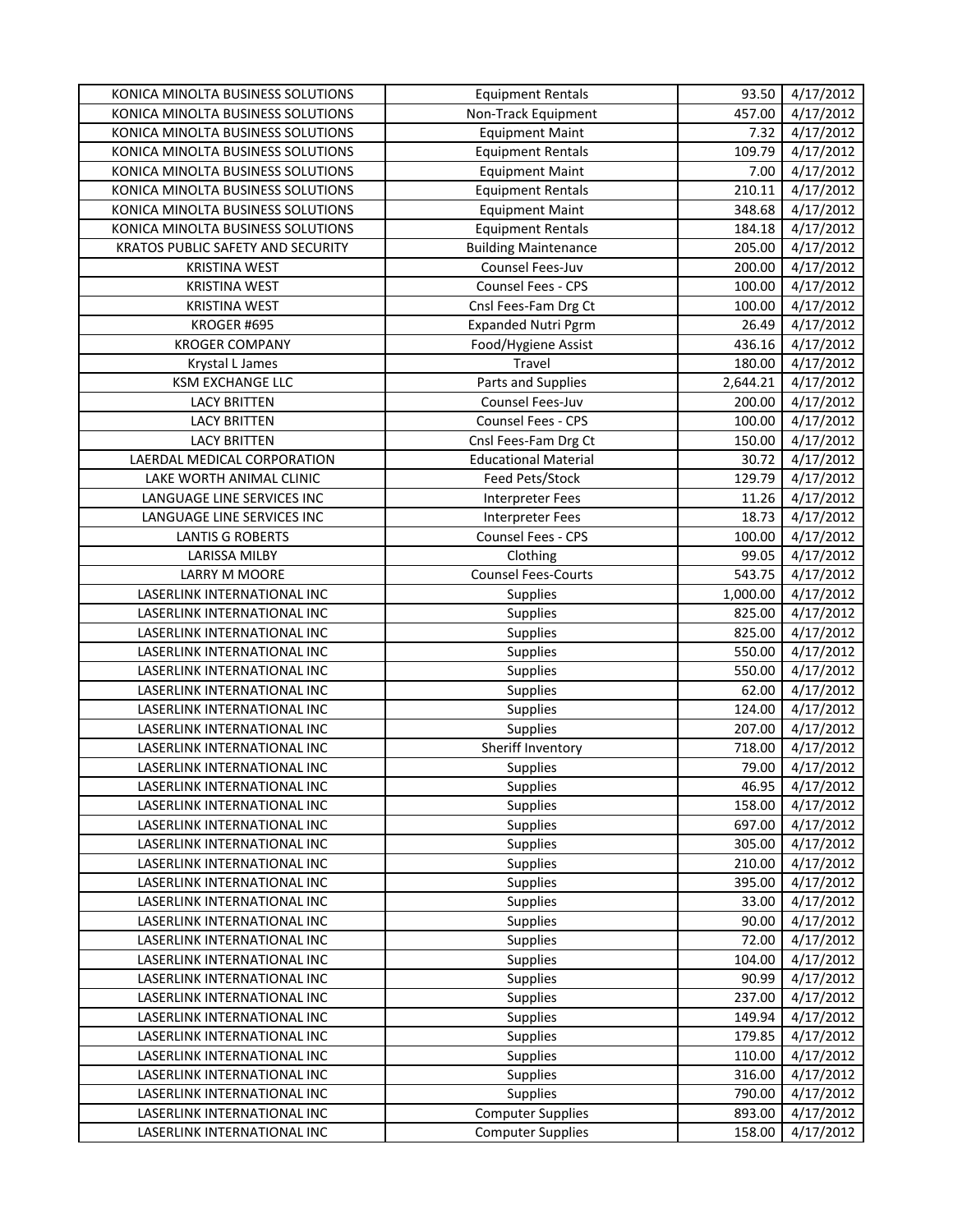| LASERLINK INTERNATIONAL INC         | <b>Computer Supplies</b>    | 660.00   | 4/17/2012 |
|-------------------------------------|-----------------------------|----------|-----------|
| LASERLINK INTERNATIONAL INC         | <b>Supplies</b>             | 446.97   | 4/17/2012 |
| LASERLINK INTERNATIONAL INC         | Supplies                    | 162.95   | 4/17/2012 |
| LASERLINK INTERNATIONAL INC         | Supplies                    | 446.97   | 4/17/2012 |
| LASERLINK INTERNATIONAL INC         | <b>Computer Supplies</b>    | 207.00   | 4/17/2012 |
| LASERLINK INTERNATIONAL INC         | <b>Computer Supplies</b>    | 79.00    | 4/17/2012 |
| LASERLINK INTERNATIONAL INC         | Misc Receivable             | 89.00    | 4/17/2012 |
| LASERLINK INTERNATIONAL INC         | Shrff Commissary Inv        | 1,164.00 | 4/17/2012 |
| LASERLINK INTERNATIONAL INC         | Supplies                    | 110.00   | 4/17/2012 |
| LATEPH ADENIJI                      | <b>Counsel Fees-Courts</b>  | 1,225.00 | 4/17/2012 |
| LATEPH ADENIJI                      | <b>Counsel Fees-Courts</b>  | 250.00   | 4/17/2012 |
| LATEPH ADENIJI                      | <b>Counsel Fees-Courts</b>  | 350.00   | 4/17/2012 |
| LATEPH ADENIJI                      | Counsel Fees-Juv            | 700.00   | 4/17/2012 |
| Laurie Taylor                       | Education                   | 766.83   | 4/17/2012 |
| LAW OFFICE EDWARD E CASTILLO PLLC   | <b>Counsel Fees-Courts</b>  | 2,925.00 | 4/17/2012 |
| LAW OFFICE EDWARD E CASTILLO PLLC   | <b>Counsel Fees-Courts</b>  | 300.00   | 4/17/2012 |
| LAW OFFICE EDWARD E CASTILLO PLLC   | Counsel Fees-Juv            | 200.00   | 4/17/2012 |
| LAW OFFICE OF BRADLEY L CLARK PC    | <b>Counsel Fees-Courts</b>  | 900.00   | 4/17/2012 |
| LAW OFFICE OF BRADLEY L CLARK PC    | <b>Counsel Fees-Courts</b>  | 300.00   | 4/17/2012 |
| LAW OFFICE OF BRADLEY L CLARK PC    | Counsel Fees - CPS          | 100.00   | 4/17/2012 |
| LAW OFFICE OF BRADLEY L CLARK PC    | Cnsl Fees-Fam Drg Ct        | 100.00   | 4/17/2012 |
| LAW OFFICE OF CARLOS G GALLIANI PC  | <b>Counsel Fees-Courts</b>  | 650.00   | 4/17/2012 |
| LAW OFFICE OF CARLOS G GALLIANI PC  | Counsel Fees-Juv            | 100.00   | 4/17/2012 |
| LAW OFFICE OF GANOZA & RODRIGUEZ    | <b>Counsel Fees-Courts</b>  | 615.00   | 4/17/2012 |
| LAW OFFICE OF GANOZA & RODRIGUEZ    | <b>Counsel Fees-Courts</b>  | 150.00   | 4/17/2012 |
| LAW OFFICE OF GANOZA & RODRIGUEZ    | Counsel Fees - CPS          | 100.00   | 4/17/2012 |
| LAW OFFICE OF GARY L NICKELSON      | <b>Counsel Fees-Courts</b>  | 387.50   | 4/17/2012 |
| LAW OFFICE OF GARY L NICKELSON      | <b>Counsel Fees-Courts</b>  | 737.00   | 4/17/2012 |
| LAW OFFICE OF GARY L NICKELSON      | <b>Counsel Fees-Courts</b>  | 600.00   | 4/17/2012 |
| LAW OFFICE OF HARMONY M SCHUERMAN P | <b>Counsel Fees-Courts</b>  | 375.00   | 4/17/2012 |
| LAW OFFICE OF JO AN G ASHLEY        | Cnsl Fees-Fam Drg Ct        | 100.00   | 4/17/2012 |
| LAW OFFICE OF KEE A ABLES PC        | Counsel Fees-Juv            | 200.00   | 4/17/2012 |
| LAW OFFICE OF KEE A ABLES PC        | Counsel Fees - CPS          | 500.00   | 4/17/2012 |
| LAWSON PRODUCTS INC                 | Parts and Supplies          | 41.18    | 4/17/2012 |
| <b>LAWSON PRODUCTS INC</b>          | Parts and Supplies          | 483.93   | 4/17/2012 |
| <b>LEARNING ZONE EXPRESS</b>        | Supplies                    | 220.91   | 4/17/2012 |
| LEIGH ANN SCHENK                    | Counsel Fees - CPS          | 100.00   | 4/17/2012 |
| LEIGH ANN SCHENK                    | Cnsl Fees-Fam Drg Ct        | 100.00   | 4/17/2012 |
| LEONARDS FARM AND RANCH             | Parts and Supplies          | 59.50    | 4/17/2012 |
| <b>LESA PAMPLIN</b>                 | <b>Counsel Fees-Courts</b>  | 500.00   | 4/17/2012 |
| <b>LESA PAMPLIN</b>                 | <b>Counsel Fees-Courts</b>  | 400.00   | 4/17/2012 |
| <b>LESA PAMPLIN</b>                 | <b>Counsel Fees-Courts</b>  | 750.00   | 4/17/2012 |
| <b>LESA PAMPLIN</b>                 | <b>Counsel Fees-Courts</b>  | 300.00   | 4/17/2012 |
| LESLEE MATTHEWS                     | Court Visitor               | 38.30    | 4/17/2012 |
| <b>LESLIE CLARK</b>                 | Petit Jury Services         | 6.00     | 4/17/2012 |
| LESLIE JOHNS                        | <b>Counsel Fees-Courts</b>  | 100.00   | 4/17/2012 |
| <b>LESTER K REED</b>                | Counsel Fees - CPS          | 670.00   | 4/17/2012 |
| <b>LEX JOHNSTON</b>                 | <b>Counsel Fees-Courts</b>  | 250.00   | 4/17/2012 |
| <b>LEX JOHNSTON</b>                 | <b>Counsel Fees-Courts</b>  | 2,555.00 | 4/17/2012 |
| <b>LEX JOHNSTON</b>                 | <b>Counsel Fees-Courts</b>  | 750.00   | 4/17/2012 |
| LEXISNEXIS                          | Subscriptions               | 27.00    | 4/17/2012 |
| LEXISNEXIS                          | Subscriptions               | 27.00    | 4/17/2012 |
| LEXISNEXIS                          | Subscriptions               | 27.00    | 4/17/2012 |
| LEXISNEXIS                          | Law Books                   | 230.00   | 4/17/2012 |
| LEXISNEXIS                          | <b>Professional Service</b> | 1,275.00 | 4/17/2012 |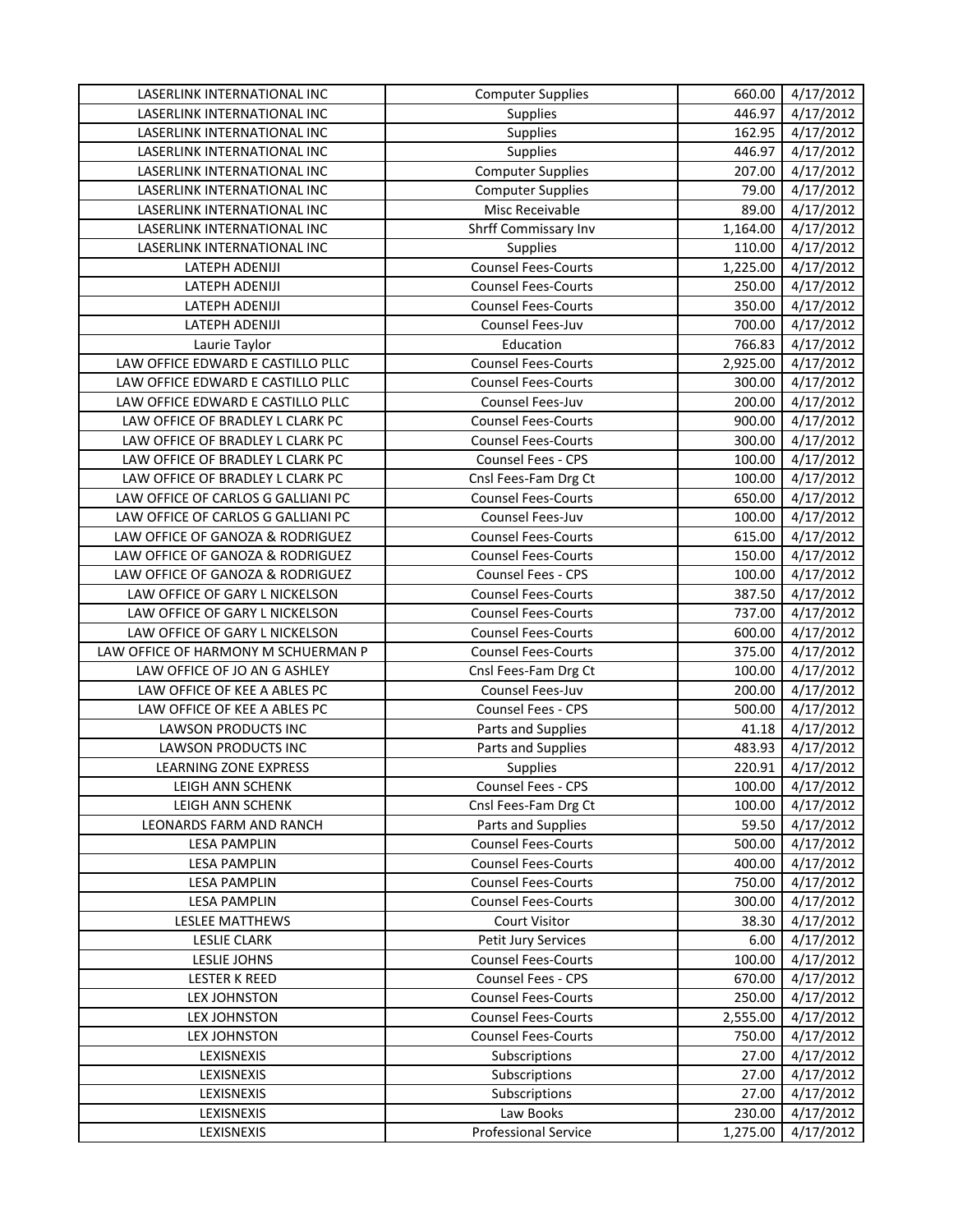| LEXISNEXIS                          | On-Line Service             | 1,959.00 | 4/17/2012              |
|-------------------------------------|-----------------------------|----------|------------------------|
| LEXISNEXIS                          | On-Line Service             | 27.00    | 4/17/2012              |
| LEXISNEXIS                          | On-Line Service             | 46.00    | 4/17/2012              |
| LEXISNEXIS                          | On-Line Service             | 293.00   | 4/17/2012              |
| LEXISNEXIS                          | On-Line Service             | 1,170.47 | 4/17/2012              |
| LEXISNEXIS RISK DATA MANAGEMENT INC | Subscriptions               | 2,060.00 | 4/17/2012              |
| LINDA L BALEY                       | <b>Professional Service</b> | 1,475.00 | 4/17/2012              |
| LISA HOOBLER                        | <b>Counsel Fees-Courts</b>  | 300.00   | 4/17/2012              |
| <b>LISA HOOBLER</b>                 | <b>Counsel Fees-Courts</b>  | 900.00   | 4/17/2012              |
| <b>LISA KOSLAN</b>                  | Clothing                    | 88.88    | 4/17/2012              |
| <b>LISA MORTON</b>                  | Reporter's Records          | 2,320.00 | 4/17/2012              |
| LISA MULLEN                         | <b>Counsel Fees-Courts</b>  | 800.00   | $\frac{1}{4}$ /17/2012 |
| LISA MULLEN                         | <b>Counsel Fees-Courts</b>  | 1,803.75 | 4/17/2012              |
| <b>LISA MULLEN</b>                  | <b>Counsel Fees-Courts</b>  | 800.00   | 4/17/2012              |
| LISA MULLEN                         | <b>Counsel Fees-Courts</b>  | 400.00   | 4/17/2012              |
| LITHO SUPPLY AND SERVICE CO INC     | <b>Equipment Maint</b>      | 412.08   | 4/17/2012              |
| LIVESTOCK SERVICE INC               | Subscriptions               | 20.00    | 4/17/2012              |
| LOCK TIGHT SECURITY INC             | <b>Building Maintenance</b> | 52.00    | 4/17/2012              |
| LOCK TIGHT SECURITY INC             | Parts and Supplies          | 252.00   | 4/17/2012              |
| <b>LOCK TIGHT SECURITY INC</b>      | Parts and Supplies          | 73.56    | 4/17/2012              |
| LOCK TIGHT SECURITY INC             | Parts and Supplies          | 14.00    | 4/17/2012              |
| <b>LOCK TIGHT SECURITY INC</b>      | Non-Track Const/Bldg        | 1,702.75 | 4/17/2012              |
| LOOMIS FARGO & COMPANY              | ArmoredCar Messenger        | 400.00   | 4/17/2012              |
| LOOMIS FARGO & COMPANY              | ArmoredCar Messenger        | 400.00   | 4/17/2012              |
| LOOMIS FARGO & COMPANY              | ArmoredCar Messenger        | 400.00   | 4/17/2012              |
| LOOMIS FARGO & COMPANY              | ArmoredCar Messenger        | 400.00   | 4/17/2012              |
| LOOMIS FARGO & COMPANY              | ArmoredCar Messenger        | 400.00   | 4/17/2012              |
| LOOMIS FARGO & COMPANY              | ArmoredCar Messenger        | 400.00   | 4/17/2012              |
| LOOMIS FARGO & COMPANY              | ArmoredCar Messenger        | 400.00   | 4/17/2012              |
| LOOMIS FARGO & COMPANY              | ArmoredCar Messenger        | 400.00   | 4/17/2012              |
| LOOMIS FARGO & COMPANY              | ArmoredCar Messenger        | 400.00   | 4/17/2012              |
| LOOMIS FARGO & COMPANY              | ArmoredCar Messenger        | 400.00   | 4/17/2012              |
| LOOMIS FARGO & COMPANY              | ArmoredCar Messenger        | 400.00   | 4/17/2012              |
| LOOMIS FARGO & COMPANY              | ArmoredCar Messenger        | 400.00   | 4/17/2012              |
| LOOMIS FARGO & COMPANY              | ArmoredCar Messenger        | 400.00   | 4/17/2012              |
| LOOMIS FARGO & COMPANY              | ArmoredCar Messenger        | 400.00   | 4/17/2012              |
| <b>LOOMIS FARGO &amp; COMPANY</b>   | ArmoredCar Messenger        | 400.00   | 4/17/2012              |
| LOOMIS FARGO & COMPANY              | ArmoredCar Messenger        | 400.00   | 4/17/2012              |
| LOOMIS FARGO & COMPANY              | ArmoredCar Messenger        | 400.00   | 4/17/2012              |
| LOOMIS FARGO & COMPANY              | ArmoredCar Messenger        | 400.00   | 4/17/2012              |
| LOOMIS FARGO & COMPANY              | ArmoredCar Messenger        | 400.00   | 4/17/2012              |
| LOOMIS FARGO & COMPANY              | ArmoredCar Messenger        | 400.00   | 4/17/2012              |
| LOOMIS FARGO & COMPANY              | ArmoredCar Messenger        | 400.00   | 4/17/2012              |
| LOOMIS FARGO & COMPANY              | ArmoredCar Messenger        | 400.00   | 4/17/2012              |
| LOOMIS FARGO & COMPANY              | ArmoredCar Messenger        | 400.00   | 4/17/2012              |
| LOOMIS FARGO & COMPANY              | ArmoredCar Messenger        | 400.00   | 4/17/2012              |
| LOOMIS FARGO & COMPANY              | ArmoredCar Messenger        | 400.00   | 4/17/2012              |
| LOOMIS FARGO & COMPANY              | ArmoredCar Messenger        | 400.00   | 4/17/2012              |
| LOOMIS FARGO & COMPANY              | ArmoredCar Messenger        | 400.00   | 4/17/2012              |
| LOOMIS FARGO & COMPANY              | ArmoredCar Messenger        | 400.00   | 4/17/2012              |
| LOOMIS FARGO & COMPANY              | ArmoredCar Messenger        | 400.00   | 4/17/2012              |
| LOOMIS FARGO & COMPANY              | ArmoredCar Messenger        | 400.00   | 4/17/2012              |
| LOOMIS FARGO & COMPANY              | ArmoredCar Messenger        | 400.00   | 4/17/2012              |
| LOOMIS FARGO & COMPANY              | ArmoredCar Messenger        | 400.00   | 4/17/2012              |
| LOOMIS FARGO & COMPANY              | ArmoredCar Messenger        | 400.00   | 4/17/2012              |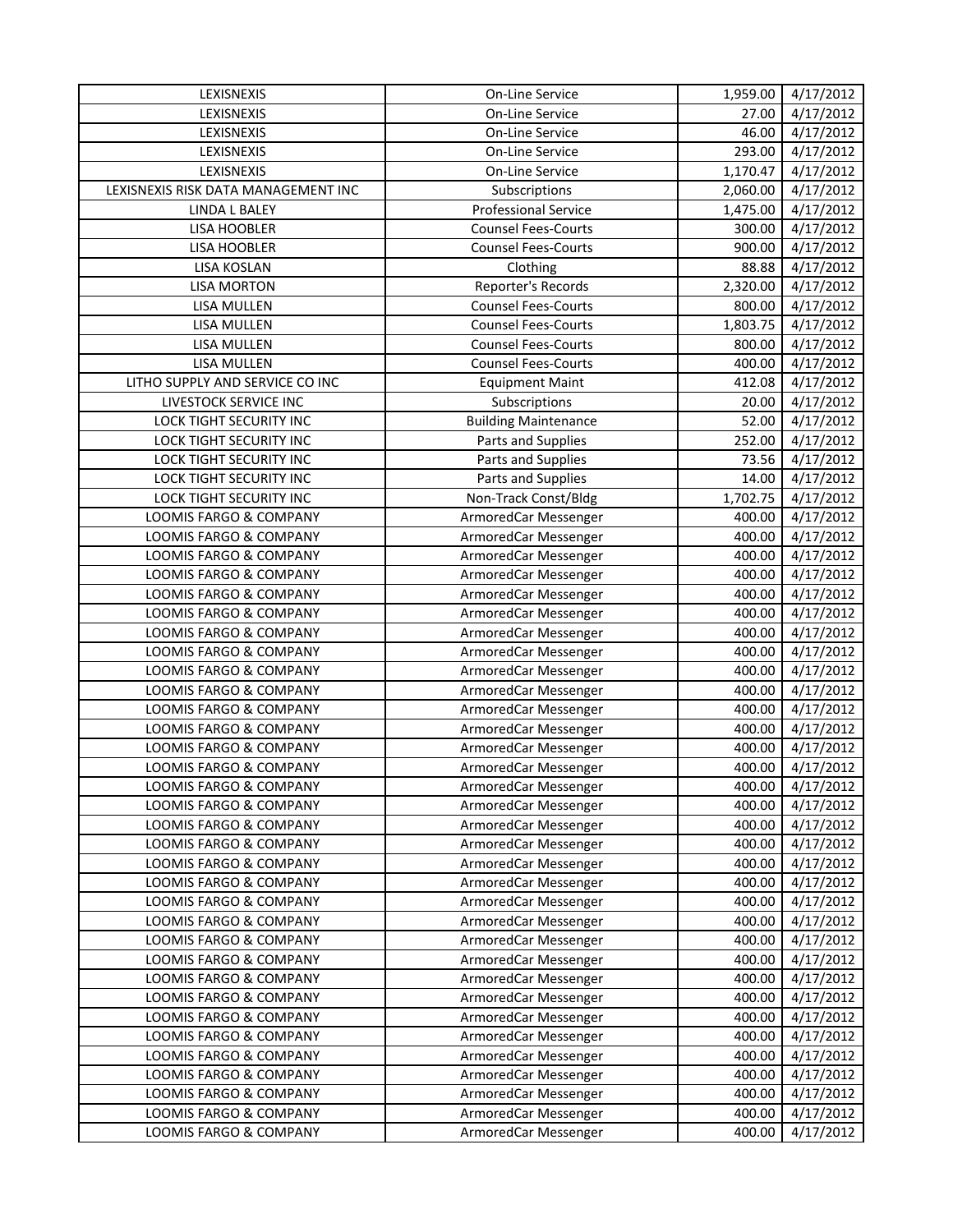| LOOMIS FARGO & COMPANY                  | ArmoredCar Messenger        | 400.00   | 4/17/2012 |
|-----------------------------------------|-----------------------------|----------|-----------|
| <b>LOOMIS FARGO &amp; COMPANY</b>       | ArmoredCar Messenger        | 80.00    | 4/17/2012 |
| LOOMIS FARGO & COMPANY                  | ArmoredCar Messenger        | 80.00    | 4/17/2012 |
| LOOMIS FARGO & COMPANY                  | ArmoredCar Messenger        | 80.00    | 4/17/2012 |
| LOOMIS FARGO & COMPANY                  | ArmoredCar Messenger        | 400.00   | 4/17/2012 |
| LOOMIS FARGO & COMPANY                  | ArmoredCar Messenger        | 160.00   | 4/17/2012 |
| <b>LORAINE POWERS</b>                   | Clothing                    | 200.00   | 4/17/2012 |
| LOREN C GREEN PC                        | <b>Counsel Fees-Courts</b>  | 350.00   | 4/17/2012 |
| LOWE'S                                  | <b>Building Maintenance</b> | 250.00   | 4/17/2012 |
| LOWE'S                                  | <b>Building Maintenance</b> | 250.00   | 4/17/2012 |
| LOWE'S                                  | <b>Building Maintenance</b> | 242.57   | 4/17/2012 |
| LOWE'S                                  | <b>Building Maintenance</b> | 295.30   | 4/17/2012 |
| LOWE'S                                  | Echo Lake Park              | 391.70   | 4/17/2012 |
| <b>LYNDA S TARWATER</b>                 | <b>Counsel Fees-Courts</b>  | 640.00   | 4/17/2012 |
| LYNDA S TARWATER                        | <b>Counsel Fees-Courts</b>  | 100.00   | 4/17/2012 |
| LYNN S OLINGER                          | Cnsl Fees-Fam Drg Ct        | 100.00   | 4/17/2012 |
| <b>LYNN TAYLOR</b>                      | Clothing                    | 100.00   | 4/17/2012 |
| M SUZANNE FROSSARD PC                   | Counsel Fees-Juv            | 700.00   | 4/17/2012 |
| M TRENT LOFTIN                          | <b>Counsel Fees-Courts</b>  | 300.00   | 4/17/2012 |
| M TRENT LOFTIN                          | Counsel Fees-Juv            | 100.00   | 4/17/2012 |
| MAMIE BUSH JOHNSON                      | <b>Counsel Fees-Courts</b>  | 100.00   | 4/17/2012 |
| MAMIE BUSH JOHNSON                      | <b>Counsel Fees-Courts</b>  | 200.00   | 4/17/2012 |
| MANAGED HEALTH NETWORK INC              | <b>Employee Group Ins</b>   | 915.98   | 4/17/2012 |
| MARK D SCOTT & ASSOCIATES PLLC          | <b>Counsel Fees-Courts</b>  | 700.00   | 4/17/2012 |
| MARK D SCOTT & ASSOCIATES PLLC          | <b>Counsel Fees-Courts</b>  | 350.00   | 4/17/2012 |
| MARK D SCOTT & ASSOCIATES PLLC          | <b>Counsel Fees-Courts</b>  | 350.00   | 4/17/2012 |
| MARK D SCOTT & ASSOCIATES PLLC          | <b>Counsel Fees-Courts</b>  | 1,200.00 | 4/17/2012 |
| MARK D SCOTT & ASSOCIATES PLLC          | <b>Counsel Fees-Courts</b>  | 600.00   | 4/17/2012 |
| MARK D SCOTT & ASSOCIATES PLLC          | <b>Counsel Fees-Courts</b>  | 450.00   | 4/17/2012 |
| MARK D SCOTT & ASSOCIATES PLLC          | <b>Counsel Fees-Courts</b>  | 255.00   | 4/17/2012 |
| <b>MARK ROSTEET</b>                     | <b>Counsel Fees-Courts</b>  | 400.00   | 4/17/2012 |
| <b>MARK ROSTEET</b>                     | <b>Counsel Fees-Courts</b>  | 200.00   | 4/17/2012 |
| <b>MARK ROSTEET</b>                     | <b>Counsel Fees-Courts</b>  | 200.00   | 4/17/2012 |
| <b>MARK ROSTEET</b>                     | <b>Counsel Fees-Courts</b>  | 100.00   | 4/17/2012 |
| MARRIOTT AUSTIN AIRPORT                 | Education                   | 626.75   | 4/17/2012 |
| <b>MARY B THORNTON</b>                  | <b>Counsel Fees-Courts</b>  | 7,785.00 | 4/17/2012 |
| <b>MARY R THOMSEN</b>                   | Counsel Fees-Juv            | 100.00   | 4/17/2012 |
| <b>MARY R THOMSEN</b>                   | Counsel Fees - CPS          | 3,912.84 | 4/17/2012 |
| <b>MARY R THOMSEN</b>                   | Cnsl Fees-Fam Drg Ct        | 150.00   | 4/17/2012 |
| MATTHEW BENDER & COMPANY INC            | Law Books                   | 30.19    | 4/17/2012 |
| MATTHEW BENDER & COMPANY INC            | Law Books                   | 124.74   | 4/17/2012 |
| MATTHEW BENDER & COMPANY INC            | Law Books                   | 76.69    | 4/17/2012 |
| MATTHEW BENDER & COMPANY INC            | Law Books                   | 1,315.36 | 4/17/2012 |
| <b>MATTHEW BENDER &amp; COMPANY INC</b> | Law Books                   | 53.59    | 4/17/2012 |
| MATTHEW BENDER & COMPANY INC            | Law Books                   | 89.29    | 4/17/2012 |
| MATTHEW BENDER & COMPANY INC            | Law Books                   | 107.64   | 4/17/2012 |
| MATTHEW BENDER & COMPANY INC            | Law Books                   | 865.93   | 4/17/2012 |
| <b>MATTHEW BENDER &amp; COMPANY INC</b> | Law Books                   | 331.14   | 4/17/2012 |
| MATTHEW BENDER & COMPANY INC            | Law Books                   | 424.70   | 4/17/2012 |
| MATTHEW BENDER & COMPANY INC            | Law Books                   | 80.89    | 4/17/2012 |
| <b>MATTHEW BENDER &amp; COMPANY INC</b> | Law Books                   | 2,568.68 | 4/17/2012 |
| <b>MATTHEW BENDER &amp; COMPANY INC</b> | Law Books                   | 6,702.00 | 4/17/2012 |
| <b>MEDINA &amp; MEDINA INC</b>          | Central Garage Inv          | 160.00   | 4/17/2012 |
| <b>MELANIE F WEBB</b>                   | Psych Exam/Testimony        | 1,400.00 | 4/17/2012 |
| Melinda G Clark                         | Fuel                        | 10.00    | 4/17/2012 |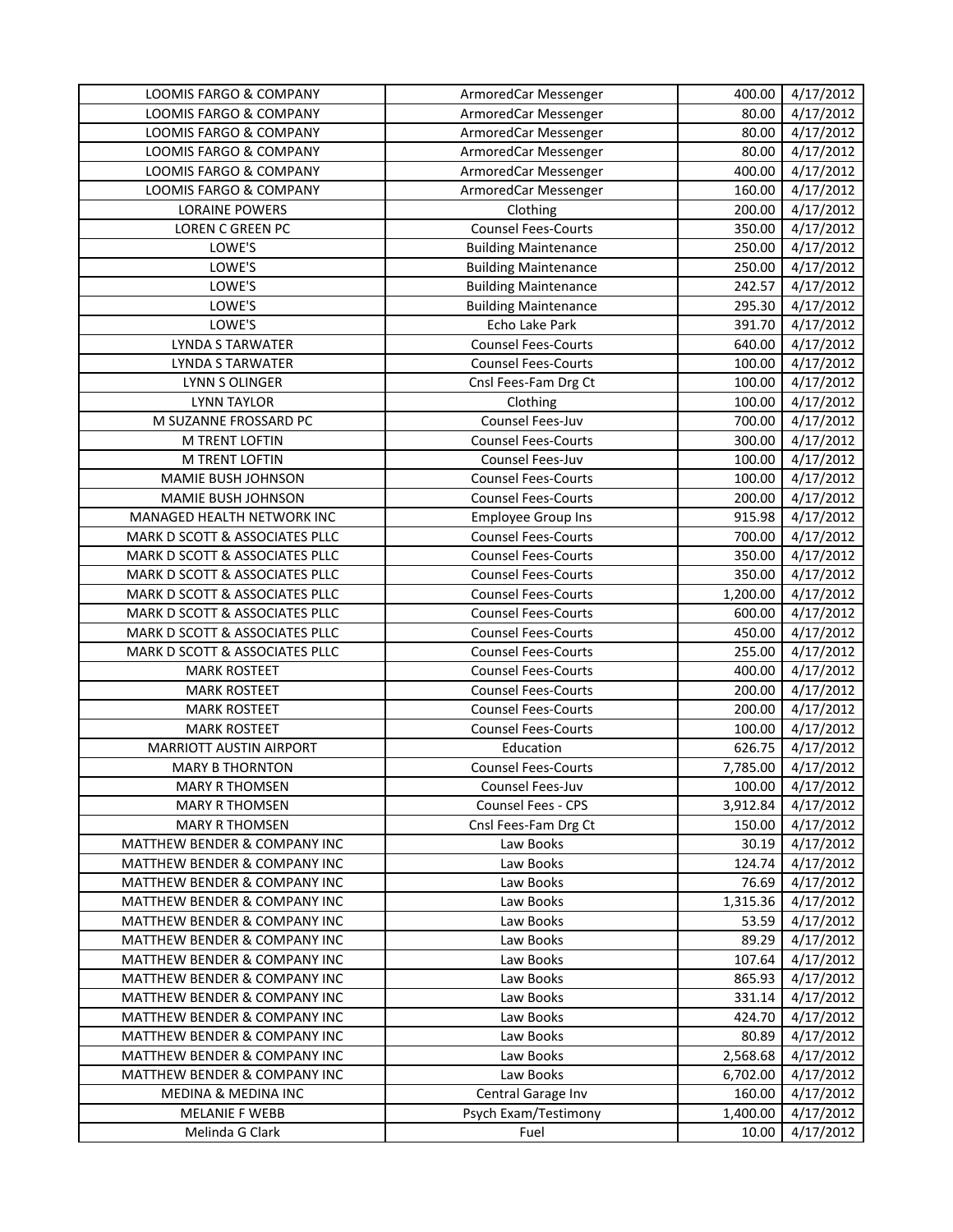| <b>MELISSA L HAMRICK</b>            | <b>Counsel Fees-Courts</b>  | 125.00   | 4/17/2012              |
|-------------------------------------|-----------------------------|----------|------------------------|
| MERCEDES MEDICAL INC                | <b>Medical Supplies</b>     | 46.25    | 4/17/2012              |
| MERCEDES MEDICAL INC                | <b>Medical Supplies</b>     | 92.50    | 4/17/2012              |
| MESSAGE4U PTY LTD                   | <b>Professional Service</b> | 500.00   | 4/17/2012              |
| METROPLEX SERVICE WELDING           | Parts and Supplies          | 52.70    | 4/17/2012              |
| METROPLEX SERVICE WELDING           | Fuel                        | 158.10   | 4/17/2012              |
| METROPLEX SERVICE WELDING           | <b>Building Maintenance</b> | 15.81    | 4/17/2012              |
| MGT OF AMERICA INC                  | <b>Professional Service</b> | 3,728.00 | 4/17/2012              |
| MHMR OF TARRANT COUNTY              | <b>Professional Service</b> | 2,000.00 | 4/17/2012              |
| MICHAEL BERGER                      | Counsel Fees-Juv            | 200.00   | 4/17/2012              |
| MICHAEL BERGER                      | Counsel Fees - CPS          | 637.50   | 4/17/2012              |
| MICHAEL DEEGAN                      | <b>Counsel Fees-Courts</b>  | 625.00   | 4/17/2012              |
| MICHAEL DEEGAN                      | <b>Counsel Fees-Courts</b>  | 100.00   | 4/17/2012              |
| MICHAEL DEEGAN                      | <b>Counsel Fees-Courts</b>  | 237.50   | 4/17/2012              |
| MICHAEL J GROVER                    | Counsel Fees-Probate        | 500.00   | 4/17/2012              |
| MICHAEL PAUL GARCIA                 | <b>Counsel Fees-Courts</b>  | 400.00   | 4/17/2012              |
| MICHAEL PAUL GARCIA                 | <b>Counsel Fees-Courts</b>  | 300.00   | 4/17/2012              |
| MICHAEL SHAWN MATLOCK               | <b>Counsel Fees-Courts</b>  | 400.00   | 4/17/2012              |
| MICHAEL SHAWN MATLOCK               | <b>Counsel Fees-Courts</b>  | 100.00   | 4/17/2012              |
| <b>MICROSTRATEGY INC</b>            | Education                   | 5,940.00 | 4/17/2012              |
| MIDWEST MEDICAL SUPPLY CO, LLC      | <b>Medical Supplies</b>     | 68.40    | 4/17/2012              |
| MINICK LAW PC                       | <b>Counsel Fees-Courts</b>  | 175.00   | 4/17/2012              |
| MOORE MEDICAL LLC                   | Lab Supplies                | 73.00    | 4/17/2012              |
| MORTECH MFG                         | Lab Supplies                | 403.40   | 4/17/2012              |
| Mr Bing Chen                        | Education                   | 48.41    | 4/17/2012              |
| Mr Carnelius L Carey                | Transportation              | 25.71    | 4/17/2012              |
| Mr Christopher D Bell               | Transportation              | 44.44    | 4/17/2012              |
| Mr James G Shugart                  | <b>County Projects</b>      | 355.34   | 4/17/2012              |
| Mr Jerry W Thetford                 | Education                   | 43.50    | 4/17/2012              |
| Mr Joseph M Ortega                  | Education                   | 140.00   | 4/17/2012              |
| Mr Michael D White                  | Transportation              | 7.24     | 4/17/2012              |
| Mr Michael D White                  | Education                   | 85.00    | 4/17/2012              |
| Mr Michael D White                  | Travel                      | 516.73   | 4/17/2012              |
| Mr Timothy A Menikos                | Education                   | 613.94   | 4/17/2012              |
| Ms Adelia M Gonzales                | Travel                      | 30.00    | 4/17/2012              |
| Ms Beverly A Smythe                 | Education                   | 140.00   | 4/17/2012              |
| Ms Blanca E Burciaga                | Travel                      | 52.00    | 4/17/2012              |
| Ms Debbie M Spoonts                 | Transportation              | 303.77   | 4/17/2012              |
| Ms Janie Zhao                       | Education                   | 29.42    | 4/17/2012              |
| Ms Kathryn A Manning                | Education                   | 180.00   | 4/17/2012              |
| Ms Kay G Hancock                    | Education                   | 237.57   | 4/17/2012              |
| Ms Keisha Leatherman                | Education                   | 92.00    | 4/17/2012              |
| Ms Kimberly Ann D'Avignon           | Education                   | 76.00    | 4/17/2012              |
| Ms Maria M Foster                   | Mileage Allowance           | 48.84    | 4/17/2012              |
| Ms Maria M Foster                   | Travel                      | 38.00    | 4/17/2012              |
| Ms Marquetta E Westmoreland         | Mileage Allowance           | 341.88   | $\frac{1}{4}$ /17/2012 |
| Ms Marquetta E Westmoreland         | Travel                      | 60.00    | 4/17/2012              |
| Ms Peggy Martindale                 | Travel                      | 144.00   | 4/17/2012              |
| Ms Roberta A Jackson                | Education                   | 19.00    | 4/17/2012              |
| MURCO WALL PRODUCTS INC             | Non-Track Equipment         | 317.28   | 4/17/2012              |
| <b>NANCY GORDON</b>                 | Cnsl Fees-Fam Drg Ct        | 100.00   | 4/17/2012              |
| <b>NANCY JEDROS</b>                 | Clothing                    | 125.00   | 4/17/2012              |
| <b>NANCY STANLEY</b>                | <b>Meeting Expenses</b>     | 33.68    | 4/17/2012              |
| <b>NASCO</b>                        | <b>Educational Material</b> | 581.18   | 4/17/2012              |
| NASW-NATIONAL ASSOCIATION OF SOCIAL | Education                   | 100.00   | 4/17/2012              |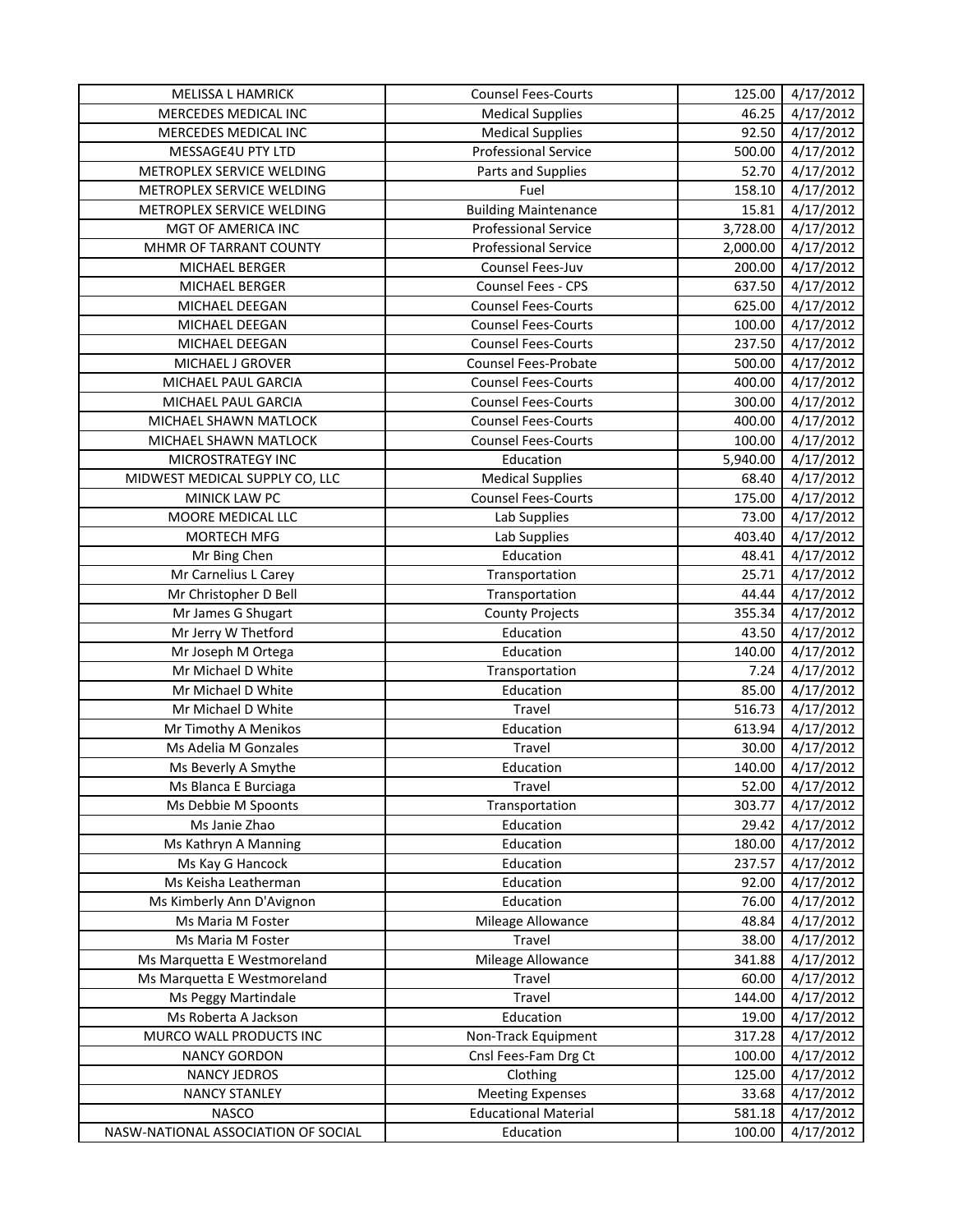| NASW-NATIONAL ASSOCIATION OF SOCIAL | Education                   | 117.48   | 4/17/2012              |
|-------------------------------------|-----------------------------|----------|------------------------|
| <b>NAVID ALBAND</b>                 | <b>Counsel Fees-Courts</b>  | 375.00   | 4/17/2012              |
| <b>NAVID ALBAND</b>                 | <b>Counsel Fees-Courts</b>  | 450.00   | 4/17/2012              |
| <b>NAVID ALBAND</b>                 | <b>Counsel Fees-Courts</b>  | 150.00   | 4/17/2012              |
| NAVID ALBAND                        | <b>Counsel Fees-Courts</b>  | 250.00   | 4/17/2012              |
| <b>NEIL SPERRY'S GARDENS</b>        | Subscriptions               | 23.95    | 4/17/2012              |
| NEOS CONSULTING GROUP LLC           | <b>Professional Service</b> | 4,682.34 | 4/17/2012              |
| NFPA-NATIONAL FIRE PROTECTION ASSOC | Subscriptions               | 165.00   | 4/17/2012              |
| NICA-NORTHSIDE INTER-CHURCH AGENCY  | <b>Subrecipient Service</b> | 1,705.21 | 4/17/2012              |
| NICHOLAS GREGORY DAVIS              | <b>Counsel Fees-Courts</b>  | 150.00   | 4/17/2012              |
| NICOLE THIBAULT ATT & COUNSELOR     | <b>Counsel Fees-Courts</b>  | 350.00   | 4/17/2012              |
| NIKKI L CHRIESMAN                   | Cnsl Fees-Fam Drg Ct        | 100.00   | 4/17/2012              |
| NOBLE 1 DECATUR OPCO LLC            | Travel                      | 542.64   | 4/17/2012              |
| <b>NORMA RIOS</b>                   | Rental Assistance           | 788.00   | 4/17/2012              |
| NORTH TEXAS ADDICTION COUNSELING    | <b>Professional Service</b> | 189.00   | 4/17/2012              |
| NOVARTIS VACCINES & DIAGNASTICS INC | <b>Medical Supplies</b>     | 432.60   | 4/17/2012              |
| OAK FARMS DAIRY                     | Food                        | 875.67   | 4/17/2012              |
| <b>OCE-USA INC</b>                  | <b>Equipment Maint</b>      | 3,610.92 | 4/17/2012              |
| OCE-USA INC                         | <b>Equipment Maint</b>      | 4,970.26 | 4/17/2012              |
| <b>OCE-USA INC</b>                  | <b>Equipment Maint</b>      | 780.84   | 4/17/2012              |
| <b>OCE-USA INC</b>                  | <b>Equipment Maint</b>      | 252.26   | 4/17/2012              |
| <b>OKEY AKPOM</b>                   | <b>Counsel Fees-Courts</b>  | 300.00   | 4/17/2012              |
| <b>OKEY AKPOM</b>                   | <b>Counsel Fees-Courts</b>  | 200.00   | 4/17/2012              |
| OLMSTED-KIRK PAPER CO               | Graphics Inventory          | 1,400.00 | 4/17/2012              |
| OMNI HOUSTON HOTEL                  | Travel                      | 1,045.97 | 4/17/2012              |
| OMNI HOUSTON HOTEL                  | Travel                      | 261.50   | 4/17/2012              |
| OMNI HOUSTON HOTEL                  | Travel                      | 261.50   | 4/17/2012              |
| OMNIBASE SERVICES OF TEXAS LP       | <b>TDPS OmniBase</b>        | 504.99   | 4/17/2012              |
| ONLINE TECH STORES.COM              | Supplies                    | 45.75    | 4/17/2012              |
| ONLINE TECH STORES.COM              | Supplies                    | 64.80    | 4/17/2012              |
| O'REILLY AUTO PARTS                 | <b>Equipment Maint</b>      | 22.99    | 4/17/2012              |
| O'REILLY AUTO PARTS                 | Central Garage Inv          | 39.90    | 4/17/2012              |
| O'REILLY AUTO PARTS                 | Parts and Supplies          | 83.56    | 4/17/2012              |
| <b>OWENS &amp; OWENS</b>            | Counsel Fees - CPS          | 2,885.50 | 4/17/2012              |
| P MICHAEL SCHNEIDER LAW FIRM PC     | <b>Counsel Fees-Courts</b>  | 350.00   | 4/17/2012              |
| P MICHAEL SCHNEIDER LAW FIRM PC     | <b>Counsel Fees-Courts</b>  | 450.00   | 4/17/2012              |
| P MICHAEL SCHNEIDER LAW FIRM PC     | <b>Counsel Fees-Courts</b>  | 500.00   | 4/17/2012              |
| P MICHAEL SCHNEIDER LAW FIRM PC     | <b>Counsel Fees-Courts</b>  | 150.00   | 4/17/2012              |
| P MICHAEL SCHNEIDER LAW FIRM PC     | Counsel Fees-Juv            | 200.00   | 4/17/2012              |
| P.I.E. MANAGEMENT LLC               | <b>Professional Service</b> | 168.80   | 4/17/2012              |
| P.I.E. MANAGEMENT LLC               | <b>Professional Service</b> | 1,371.50 | 4/17/2012              |
| P.I.E. MANAGEMENT LLC               | Contract Labor              | 1,620.00 | 4/17/2012              |
| PAMELA S FERNANDEZ                  | <b>Counsel Fees-Courts</b>  | 600.00   | 4/17/2012              |
| PAMELA S FERNANDEZ                  | <b>Counsel Fees-Courts</b>  | 975.00   | $\frac{1}{4}$ /17/2012 |
| PAMELA S FERNANDEZ                  | <b>Counsel Fees-Courts</b>  | 100.00   | 4/17/2012              |
| PARKER ELECTRIC                     | <b>Building Maintenance</b> | 1,265.49 | 4/17/2012              |
| PARKER ELECTRIC                     | <b>Building Maintenance</b> | 290.00   | 4/17/2012              |
| PARKER ELECTRIC                     | <b>Building Maintenance</b> | 2,811.50 | 4/17/2012              |
| PARNELL E RYAN                      | Psych Exam/Testimony        | 100.00   | 4/17/2012              |
| PAT ROGERS                          | Clothing                    | 200.00   | 4/17/2012              |
| PATRICE MORROW                      | Clothing                    | 100.00   | 4/17/2012              |
| PATRICIA L SUMMERS                  | Counsel Fees - CPS          | 2,497.50 | 4/17/2012              |
| PATRICK CURRAN                      | <b>Counsel Fees-Courts</b>  | 390.00   | 4/17/2012              |
| PATRICK CURRAN                      | <b>Counsel Fees-Courts</b>  | 1,500.00 | 4/17/2012              |
| PATRICK CURRAN                      | <b>Counsel Fees-Courts</b>  | 120.00   | 4/17/2012              |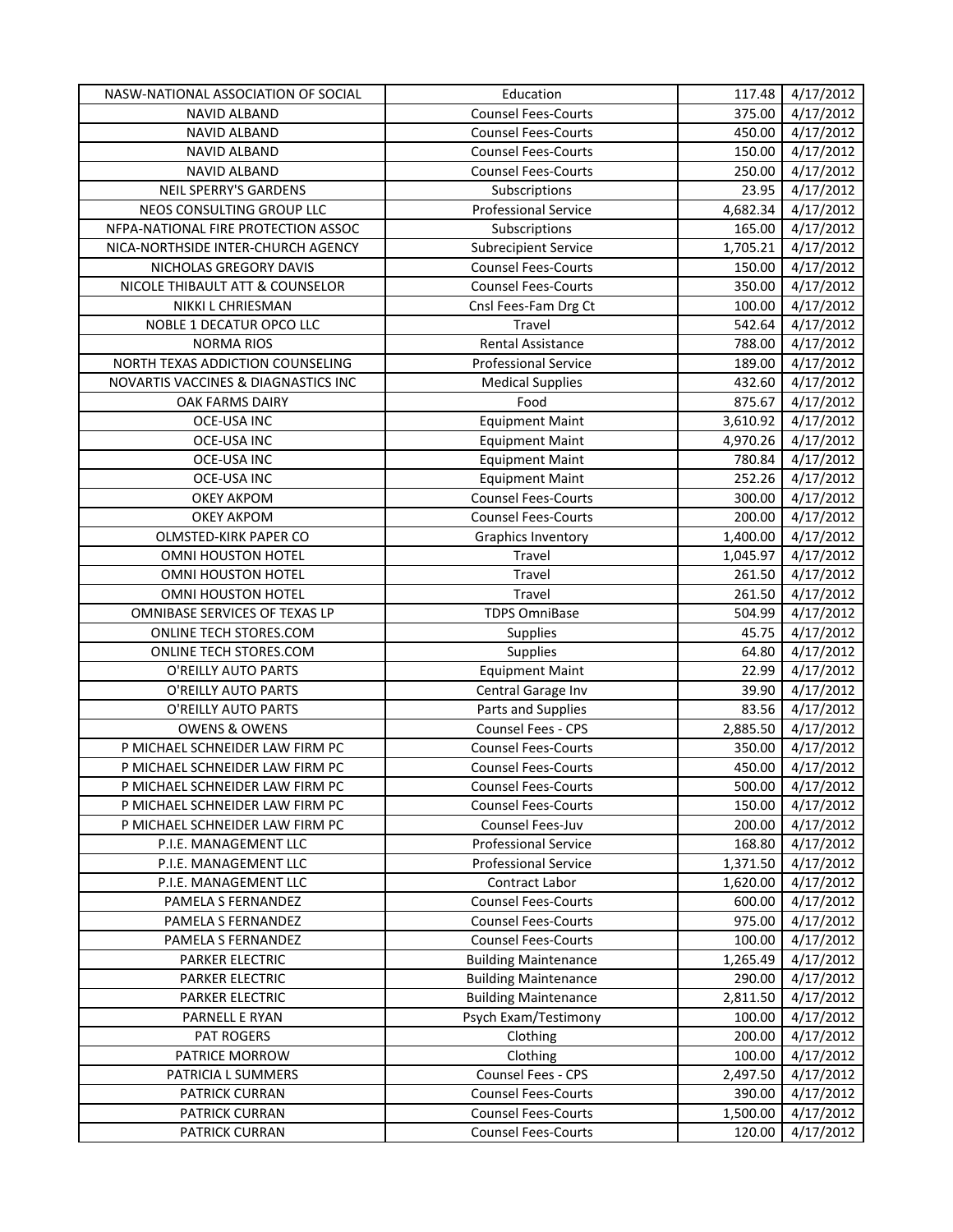| PATRICK CURRAN                      | <b>Counsel Fees-Courts</b>  | 475.00    | 4/17/2012             |
|-------------------------------------|-----------------------------|-----------|-----------------------|
| PATRICK CURRAN                      | <b>Counsel Fees-Courts</b>  | 520.00    | 4/17/2012             |
| PATRICK CURRAN                      | <b>Counsel Fees-Courts</b>  | 300.00    | 4/17/2012             |
| PATRICK R MCCARTY                   | <b>Counsel Fees-Courts</b>  | 780.00    | 4/17/2012             |
| PATRICK S DOHONEY & ASSOCIATES PLLC | <b>Counsel Fees-Courts</b>  | 500.00    | 4/17/2012             |
| PATRICK S DOHONEY & ASSOCIATES PLLC | <b>Counsel Fees-Courts</b>  | 975.00    | 4/17/2012             |
| PATRICK S DOHONEY & ASSOCIATES PLLC | <b>Counsel Fees-Courts</b>  | 1,400.00  | $\frac{1}{4}$ 17/2012 |
| PATRICK S DOHONEY & ASSOCIATES PLLC | <b>Counsel Fees-Courts</b>  | 250.00    | 4/17/2012             |
| PATTI RICHARDS                      | Reporter's Records          | 56.00     | 4/17/2012             |
| PATTY TILLMAN                       | <b>Counsel Fees-Courts</b>  | 375.00    | 4/17/2012             |
| PATTY TILLMAN                       | <b>Counsel Fees-Courts</b>  | 825.00    | 4/17/2012             |
| PATTY TILLMAN                       | <b>Counsel Fees-Courts</b>  | 100.00    | 4/17/2012             |
| PATTY TILLMAN                       | <b>Counsel Fees-Courts</b>  | 262.50    | 4/17/2012             |
| PATTY TILLMAN                       | Counsel Fees-Juv            | 350.00    | 4/17/2012             |
| PATTY TILLMAN                       | Counsel Fees - CPS          | 100.00    | 4/17/2012             |
| PAUL CONNER                         | <b>Counsel Fees-Courts</b>  | 937.50    | 4/17/2012             |
| PAUL CONNER                         | <b>Counsel Fees-Courts</b>  | 2,100.00  | 4/17/2012             |
| PAUL LEWALLEN                       | <b>Counsel Fees-Courts</b>  | 1,350.00  | 4/17/2012             |
| PAUL V PREVITE                      | <b>Counsel Fees-Courts</b>  | 600.00    | 4/17/2012             |
| PAUL V PREVITE                      | <b>Counsel Fees-Courts</b>  | 450.00    | 4/17/2012             |
| PEDRO CISNEROS                      | Counsel Fees-Juv            | 700.00    | 4/17/2012             |
| PEDRO CISNEROS                      | <b>Interpreter Fees</b>     | 50.00     | 4/17/2012             |
| PEGGY MOORE                         | Clothing                    | 87.54     | 4/17/2012             |
| PETER A VAN DALEN                   | <b>Building Maintenance</b> | 290.00    | 4/17/2012             |
| PETER A VAN DALEN                   | Kitchen Maintenance         | 378.00    | 4/17/2012             |
| PHAMATECH INC                       | Laboratory Costs            | 17,796.50 | 4/17/2012             |
| PHILLIPS & NABORS PLLC              | Counsel Fees - CPS          | 150.00    | 4/17/2012             |
| PIA R. RODRIGUEZ                    | <b>Counsel Fees-Courts</b>  | 1,200.00  | 4/17/2012             |
| PIA R. RODRIGUEZ                    | <b>Counsel Fees-Courts</b>  | 200.00    | 4/17/2012             |
| PIA R. RODRIGUEZ                    | <b>Counsel Fees-Courts</b>  | 150.00    | 4/17/2012             |
| PIZZA HUT OF SOUTHEAST KS INC       | <b>Meeting Expenses</b>     | 42.00     | 4/17/2012             |
| PLANTATION WEST APARTMENTS          | <b>Utility Assistance</b>   | 46.62     | 4/17/2012             |
| PORT CITY MEDICAL                   | Lab Supplies                | 399.12    | 4/17/2012             |
| PRACTICAL A/R SOLUTIONS INC         | <b>Medical Supplies</b>     | 386.46    | 4/17/2012             |
| PRACTICAL A/R SOLUTIONS INC         | Lab Supplies                | 381.75    | 4/17/2012             |
| PRAETORIAN OPERATING INC            | Sheriff Inventory           | 616.50    | 4/17/2012             |
| PRESENTA PLAQUE                     | <b>Graphics Inventory</b>   | 2,266.77  | 4/17/2012             |
| PRESSTEK INC                        | <b>Equipment Maint</b>      | 1,696.00  | 4/17/2012             |
| PRICE PROCTOR AND ASSOCIATES LLP    | Psych Exam/Testimony        | 500.00    | 4/17/2012             |
| PROJECT MANAGEMENT INSTITUTE        | <b>Dues</b>                 | 129.00    | 4/17/2012             |
| PRONTO COURIER SERVICE LLC          | <b>Professional Service</b> | 200.01    | 4/17/2012             |
| PSYCHOTHERAPY SERVICES & YOKEFELLOW | Psych Exam/Testimony        | 660.00    | 4/17/2012             |
| PTS OF AMERICA LLC                  | <b>Professional Service</b> | 1,504.50  | 4/17/2012             |
| <b>QUEST DIAGNOSTICS INC</b>        | <b>Professional Service</b> | 121.00    | 4/17/2012             |
| <b>QUEST DIAGNOSTICS INC</b>        | <b>Professional Service</b> | 227.00    | 4/17/2012             |
| <b>QUEST DIAGNOSTICS INC</b>        | <b>Professional Service</b> | 6,329.90  | 4/17/2012             |
| <b>QUEST DIAGNOSTICS INC</b>        | <b>Professional Service</b> | 3,251.50  | 4/17/2012             |
| <b>QUEST DIAGNOSTICS INC</b>        | <b>Medical Supplies</b>     | 186.77    | 4/17/2012             |
| <b>QUEST DIAGNOSTICS INC</b>        | Laboratory Costs            | 97.00     | 4/17/2012             |
| <b>QUEST DIAGNOSTICS INC</b>        | Laboratory Costs            | 114.75    | 4/17/2012             |
| <b>QUEST DIAGNOSTICS INC</b>        | Laboratory Costs            | 59.25     | 4/17/2012             |
| <b>QUEST DIAGNOSTICS INC</b>        | Laboratory Costs            | 364.00    | 4/17/2012             |
| QUICKSEARCH COM LLC                 | <b>Background Check</b>     | 889.00    | 4/17/2012             |
| R B EVERETT AND COMPANY             | Parts and Supplies          | 80.33     | 4/17/2012             |
| R D SHEET METAL INC                 | Kitchen Maintenance         | 150.00    | 4/17/2012             |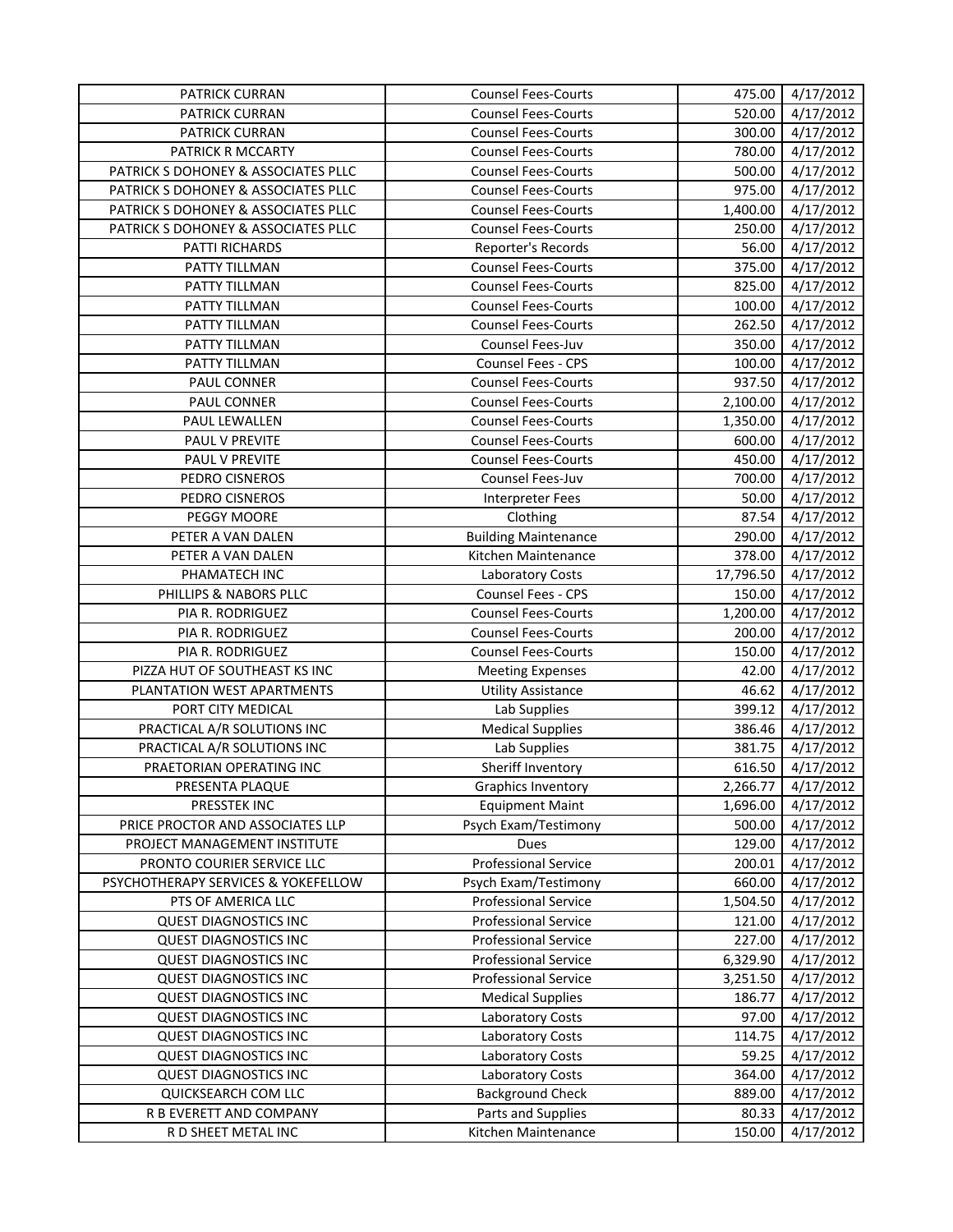| <b>R MAUREEN TOLBERT</b>        | <b>Counsel Fees-Courts</b>  | 175.00    | 4/17/2012 |
|---------------------------------|-----------------------------|-----------|-----------|
| RADIOLOGY ASSOCIATES OF TARRANT | <b>Professional Service</b> | 22.99     | 4/17/2012 |
| Ramon A Campos                  | Education                   | 373.69    | 4/17/2012 |
| RANDALL B MILLER                | <b>Counsel Fees-Courts</b>  | 137.50    | 4/17/2012 |
| RANDALL B MILLER                | <b>Counsel Fees-Courts</b>  | 137.50    | 4/17/2012 |
| RASIX COMPUTER CENTER INC       | Supplies                    | 58.00     | 4/17/2012 |
| RASIX COMPUTER CENTER INC       | Sheriff Inventory           | 232.00    | 4/17/2012 |
| RASIX COMPUTER CENTER INC       | Supplies                    | 696.00    | 4/17/2012 |
| RAUL NEVAREZ                    | <b>Counsel Fees-Courts</b>  | 400.00    | 4/17/2012 |
| RAUL NEVAREZ                    | Counsel Fees - CPS          | 100.00    | 4/17/2012 |
| RAY HALL JR                     | <b>Counsel Fees-Courts</b>  | 400.00    | 4/17/2012 |
| RAY HALL JR                     | <b>Counsel Fees-Courts</b>  | 600.00    | 4/17/2012 |
| RAY HALL JR                     | Counsel Fees-Juv            | 350.00    | 4/17/2012 |
| RAY HALL JR                     | Counsel Fees - CPS          | 150.00    | 4/17/2012 |
| RAY HALL JR                     | Cnsl Fees-Fam Drg Ct        | 100.00    | 4/17/2012 |
| RAYMOND DANIEL PC               | <b>Counsel Fees-Courts</b>  | 300.00    | 4/17/2012 |
| RAYMOND DANIEL PC               | Counsel Fees - CPS          | 100.00    | 4/17/2012 |
| RAYMOND DANIEL PC               | Counsel Fees - CPS          | 100.00    | 4/17/2012 |
| RAYMOND F FINN PHD              | Psych Exam/Testimony        | 1,450.00  | 4/17/2012 |
| RD CORNELL LLC                  | Parts and Supplies          | 124.00    | 4/17/2012 |
| RD CORNELL LLC                  | Parts and Supplies          | 795.00    | 4/17/2012 |
| REALTECH INC                    | Appl Serv Prov (ASP)        | 28,500.00 | 4/17/2012 |
| RECEPT PHARMACY LP              | <b>Medical Supplies</b>     | 4,523.57  | 4/17/2012 |
| RECEPT PHARMACY LP              | <b>Medical Supplies</b>     | 616.43    | 4/17/2012 |
| RECEPT PHARMACY LP              | <b>Medical Supplies</b>     | 500.00    | 4/17/2012 |
| <b>REDMAN GEAR</b>              | Safety/Tact Supplies        | 313.45    | 4/17/2012 |
| REDWOOD ESTATES MHC             | <b>Utility Assistance</b>   | 22.36     | 4/17/2012 |
| REEDER DISTRIBUTORS INC         | Central Garage Inv          | 2,096.60  | 4/17/2012 |
| RELIANT ENERGY SERVICES         | <b>Utility Assistance</b>   | 254.12    | 4/17/2012 |
| RELIANT ENERGY SERVICES         | <b>Utility Assistance</b>   | 281.46    | 4/17/2012 |
| RELIANT ENERGY SERVICES         | <b>Utility Assistance</b>   | 477.10    | 4/17/2012 |
| RELIANT ENERGY SOLUTIONS LLC    | Electricity                 | 4,080.22  | 4/17/2012 |
| RELIANT ENERGY SOLUTIONS LLC    | Electricity                 | 64.49     | 4/17/2012 |
| RELIANT ENERGY SOLUTIONS LLC    | Electricity                 | 2,850.89  | 4/17/2012 |
| RELIANT ENERGY SOLUTIONS LLC    | Electricity                 | 74.16     | 4/17/2012 |
| RELIANT ENERGY SOLUTIONS LLC    | Electricity                 | 1,811.66  | 4/17/2012 |
| RELIANT ENERGY SOLUTIONS LLC    | Electricity                 | 20.04     | 4/17/2012 |
| RELIANT ENERGY SOLUTIONS LLC    | Electricity                 | 609.44    | 4/17/2012 |
| RELIANT ENERGY SOLUTIONS LLC    | Electricity                 | 12,665.41 | 4/17/2012 |
| RELIANT ENERGY SOLUTIONS LLC    | Electricity                 | 74,860.54 | 4/17/2012 |
| RELIANT ENERGY SOLUTIONS LLC    | Electricity                 | 1,708.40  | 4/17/2012 |
| RELIANT ENERGY SOLUTIONS LLC    | Electricity                 | 4,408.34  | 4/17/2012 |
| RELIANT ENERGY SOLUTIONS LLC    | Electricity                 | 4,509.34  | 4/17/2012 |
| RELIANT ENERGY SOLUTIONS LLC    | Electricity                 | 982.31    | 4/17/2012 |
| RELIANT ENERGY SOLUTIONS LLC    | Electricity                 | 5,868.03  | 4/17/2012 |
| RELIANT ENERGY SOLUTIONS LLC    | Electricity                 | 5,959.14  | 4/17/2012 |
| RELIANT ENERGY SOLUTIONS LLC    | Electricity                 | 2,832.83  | 4/17/2012 |
| RELIANT ENERGY SOLUTIONS LLC    | Electricity                 | 1,657.04  | 4/17/2012 |
| RELIANT ENERGY SOLUTIONS LLC    | Electricity                 | 908.61    | 4/17/2012 |
| RELIANT ENERGY SOLUTIONS LLC    | Electricity                 | 4,770.40  | 4/17/2012 |
| RELIANT ENERGY SOLUTIONS LLC    | Electricity                 | 12,566.59 | 4/17/2012 |
| RELIANT ENERGY SOLUTIONS LLC    | Electricity                 | 3,202.58  | 4/17/2012 |
| RELIANT ENERGY SOLUTIONS LLC    | Electricity                 | 24,154.68 | 4/17/2012 |
| RELIANT ENERGY SOLUTIONS LLC    | Electricity                 | 6,292.69  | 4/17/2012 |
| RELIANT ENERGY SOLUTIONS LLC    | Electricity                 | 522.56    | 4/17/2012 |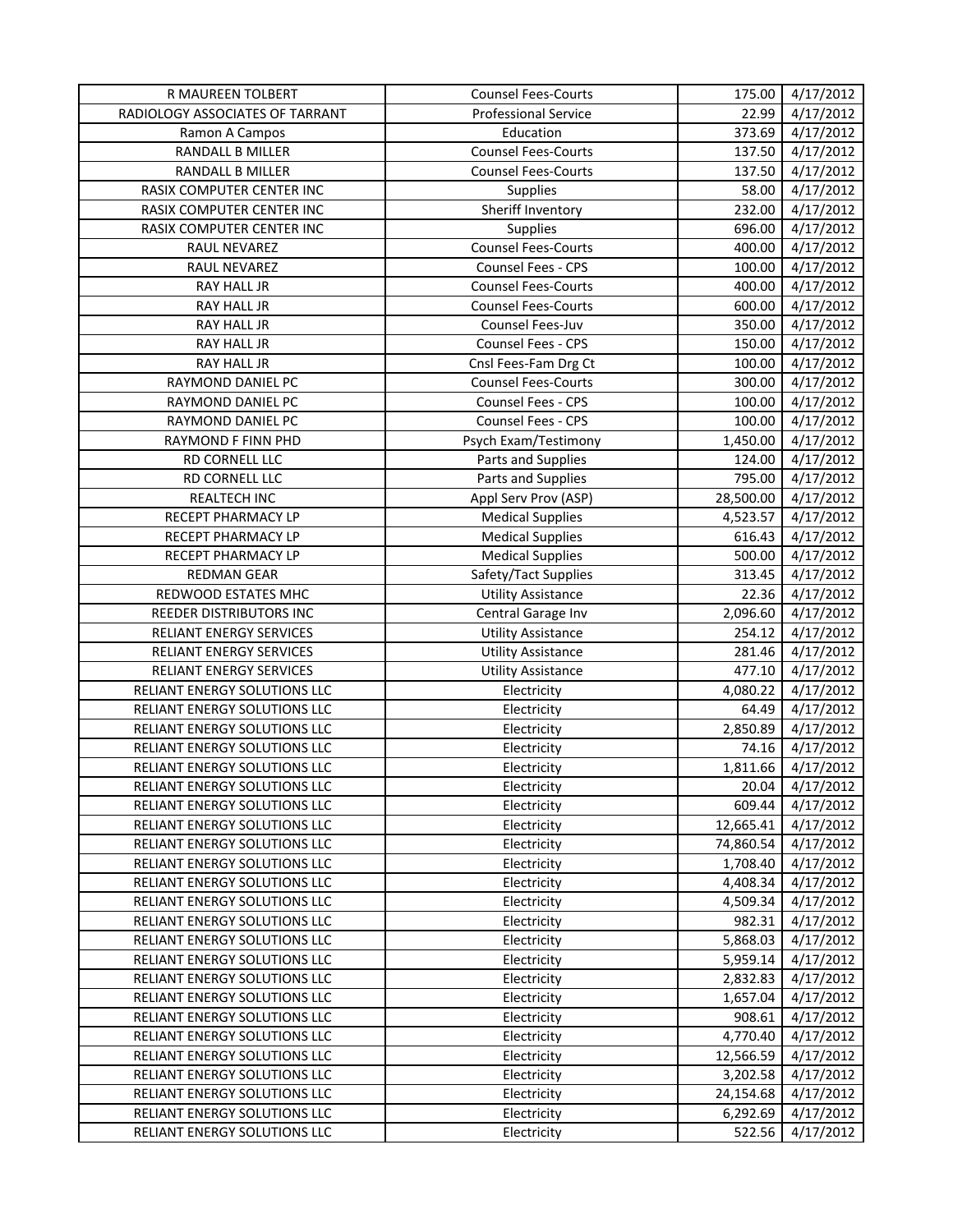| RELIANT ENERGY SOLUTIONS LLC      | Electricity                 | 578.60    | 4/17/2012 |
|-----------------------------------|-----------------------------|-----------|-----------|
| RELIANT ENERGY SOLUTIONS LLC      | Electricity                 | 68,430.63 | 4/17/2012 |
| RELIANT ENERGY SOLUTIONS LLC      | Electricity                 | 11,180.54 | 4/17/2012 |
| RELIANT ENERGY SOLUTIONS LLC      | Electricity                 | 25,018.72 | 4/17/2012 |
| RELIANT ENERGY SOLUTIONS LLC      | Electricity                 | 2,731.37  | 4/17/2012 |
| RELIANT ENERGY SOLUTIONS LLC      | Electricity                 | 10,257.64 | 4/17/2012 |
| RELIANT ENERGY SOLUTIONS LLC      | Electricity                 | 12,597.09 | 4/17/2012 |
| RELIANT ENERGY SOLUTIONS LLC      | Electricity                 | 53,948.64 | 4/17/2012 |
| RELIANT ENERGY SOLUTIONS LLC      | Electricity                 | 6,198.35  | 4/17/2012 |
| RELIANT ENERGY SOLUTIONS LLC      | Electricity                 | 23,044.98 | 4/17/2012 |
| RELIANT ENERGY SOLUTIONS LLC      | Electricity                 | 57.65     | 4/17/2012 |
| RELIANT ENERGY SOLUTIONS LLC      | Electricity                 | 5,063.03  | 4/17/2012 |
| RELIANT ENERGY SOLUTIONS LLC      | Electricity                 | 2,253.09  | 4/17/2012 |
| RELIANT ENERGY SOLUTIONS LLC      | Electricity                 | 2,075.30  | 4/17/2012 |
| RELIANT ENERGY SOLUTIONS LLC      | Electricity                 | 3,259.87  | 4/17/2012 |
| RELIANT ENERGY SOLUTIONS LLC      | Electricity                 | 2,280.75  | 4/17/2012 |
| RELIANT ENERGY SOLUTIONS LLC      | Electricity                 | 3,441.20  | 4/17/2012 |
| RELIANT ENERGY SOLUTIONS LLC      | Electricity                 | 1,583.98  | 4/17/2012 |
| RELIANT ENERGY SOLUTIONS LLC      | Electricity                 | 60.45     | 4/17/2012 |
| RELIANT ENERGY SOLUTIONS LLC      | Electricity                 | 1,130.69  | 4/17/2012 |
| RELIANT ENERGY SOLUTIONS LLC      | Electricity                 | 4,457.07  | 4/17/2012 |
| RELIANT ENERGY SOLUTIONS LLC      | Electricity                 | 2,363.72  | 4/17/2012 |
| RELIANT ENERGY SOLUTIONS LLC      | Electricity                 | 2,025.05  | 4/17/2012 |
| RELIANT ENERGY SOLUTIONS LLC      | Electricity                 | 1,793.78  | 4/17/2012 |
| RELIANT ENERGY SOLUTIONS LLC      | Electricity                 | 106.07    | 4/17/2012 |
| RELIANT ENERGY SOLUTIONS LLC      | Electricity                 | 1,425.33  | 4/17/2012 |
| RELIANT ENERGY SOLUTIONS LLC      | <b>Professional Service</b> | 413.82    | 4/17/2012 |
| RELIANT ENERGY SOLUTIONS LLC      | Electricity                 | 31,672.58 | 4/17/2012 |
| RELIANT ENERGY SOLUTIONS LLC      | Electricity                 | 11,496.93 | 4/17/2012 |
| RELIANT ENERGY SOLUTIONS LLC      | Electricity                 | 370.81    | 4/17/2012 |
| RELIANT ENERGY SOLUTIONS LLC      | Electricity                 | 765.58    | 4/17/2012 |
| RENEE A SANCHEZ                   | Counsel Fees - CPS          | 3,720.00  | 4/17/2012 |
| REPUBLIC SERVICES OF TEXAS LTD    | <b>Disposal Service</b>     | 127.21    | 4/17/2012 |
| REPUBLIC SERVICES OF TEXAS LTD    | <b>Building Maintenance</b> | 61.62     | 4/17/2012 |
| REPUBLIC SERVICES OF TEXAS LTD    | <b>Disposal Service</b>     | 100.28    | 4/17/2012 |
| REPUBLIC SERVICES OF TEXAS LTD    | <b>Disposal Service</b>     | 134.31    | 4/17/2012 |
| REPUBLIC SERVICES OF TEXAS LTD    | Disposal Service            | 170.58    | 4/17/2012 |
| REXEL SUMMERS                     | <b>Building Maintenance</b> | 136.12    | 4/17/2012 |
| REXEL SUMMERS                     | <b>Building Maintenance</b> | 28.80     | 4/17/2012 |
| REYNOLDS ASPHALT                  | Asphalt-Rock/Hot Mix        | 3,205.35  | 4/17/2012 |
| RICHARD A HENDERSON PC            | <b>Counsel Fees-Courts</b>  | 600.00    | 4/17/2012 |
| RICHARD A HENDERSON PC            | <b>Counsel Fees-Courts</b>  | 200.00    | 4/17/2012 |
| RICHARD A HENDERSON PC            | <b>Counsel Fees-Courts</b>  | 500.00    | 4/17/2012 |
| RICHARD ALLEY                     | <b>Counsel Fees-Courts</b>  | 1,450.00  | 4/17/2012 |
| RICHARD ALLEY                     | <b>Counsel Fees-Courts</b>  | 1,110.00  | 4/17/2012 |
| <b>RICHARD GLADSTONE</b>          | Counsel Fees-Juv            | 800.00    | 4/17/2012 |
| RICHARD GLADSTONE                 | Counsel Fees - CPS          | 100.00    | 4/17/2012 |
| RICHARD GLADSTONE                 | Cnsl Fees-Juv Det&Tr        | 100.00    | 4/17/2012 |
| RICHARD KLINE                     | <b>Counsel Fees-Courts</b>  | 715.00    | 4/17/2012 |
| RICHARD SCOTT WALKER              | <b>Counsel Fees-Courts</b>  | 500.00    | 4/17/2012 |
| RICHARD SCOTT WALKER              | <b>Counsel Fees-Courts</b>  | 350.00    | 4/17/2012 |
| RICHARD SCOTT WALKER              | <b>Counsel Fees-Courts</b>  | 175.00    | 4/17/2012 |
| RICHARDSON SAW & LAWNMOVER CO INC | Landscaping Expense         | 2,100.16  | 4/17/2012 |
| <b>RICOH</b>                      | <b>Equipment Rentals</b>    | 369.45    | 4/17/2012 |
| <b>RICOH</b>                      | <b>Equipment Maint</b>      | 6.32      | 4/17/2012 |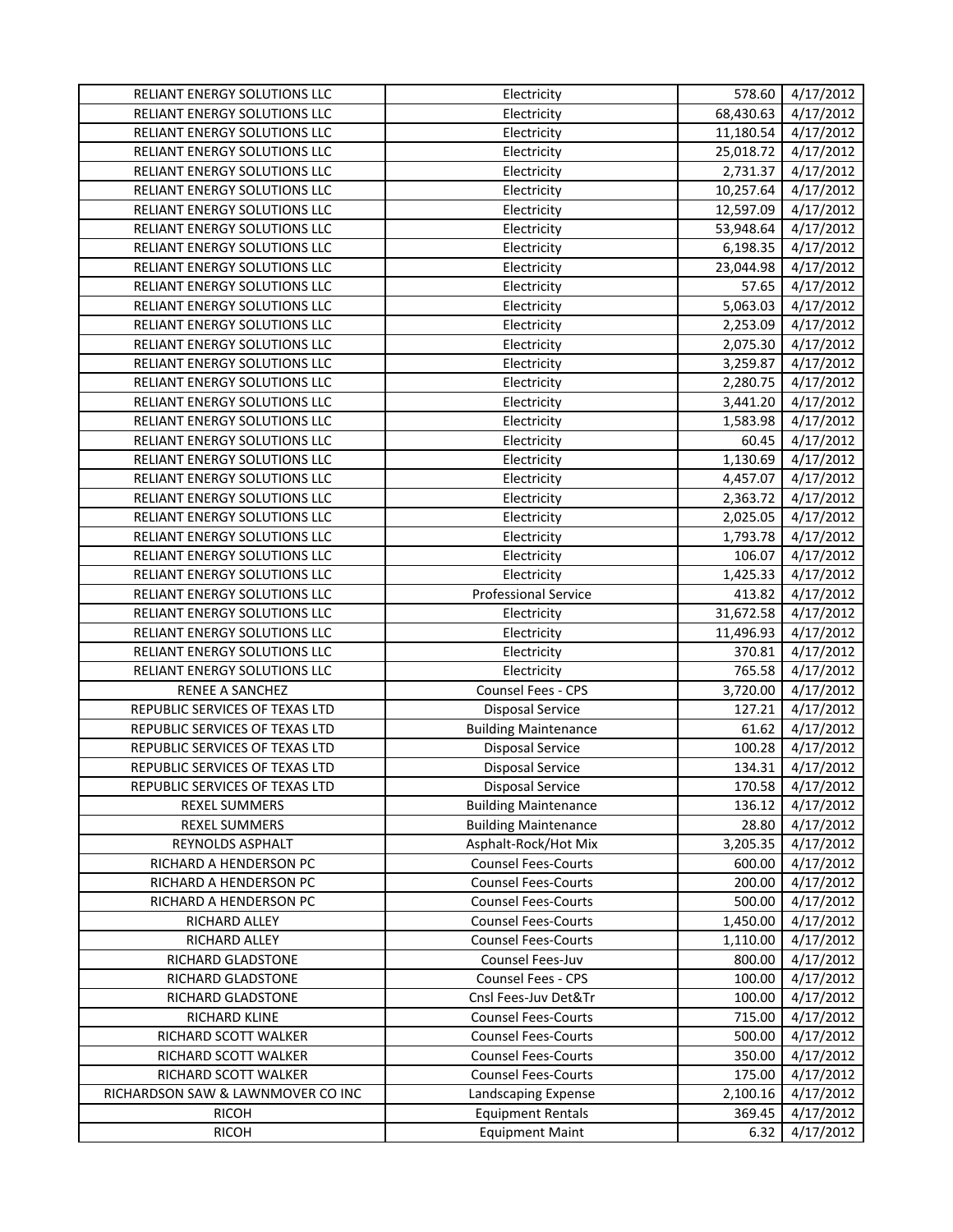| RINKER MATERIAL                | Culverts                    | 3,231.00 | 4/17/2012 |
|--------------------------------|-----------------------------|----------|-----------|
| RITA UZOWIHE LAW FIRM          | Counsel Fees-Juv            | 200.00   | 4/17/2012 |
| RITA UZOWIHE LAW FIRM          | Counsel Fees - CPS          | 100.00   | 4/17/2012 |
| RITA UZOWIHE LAW FIRM          | Cnsl Fees-Fam Drg Ct        | 100.00   | 4/17/2012 |
| <b>ROBERT C RIDDELL</b>        | <b>Counsel Fees-Courts</b>  | 400.00   | 4/17/2012 |
| <b>ROBERT C RUSSELL</b>        | Counsel Fees-Probate        | 200.00   | 4/17/2012 |
| ROBERTA WALKER                 | <b>Counsel Fees-Courts</b>  | 200.00   | 4/17/2012 |
| ROBERTA WALKER                 | <b>Counsel Fees-Courts</b>  | 400.00   | 4/17/2012 |
| ROBERTA WALKER                 | Counsel Fees-Juv            | 262.50   | 4/17/2012 |
| ROBERTA WALKER                 | Counsel Fees - CPS          | 37.50    | 4/17/2012 |
| <b>ROBIN V GROUNDS</b>         | Counsel Fees - CPS          | 200.00   | 4/17/2012 |
| <b>ROBINSON &amp; SMART PC</b> | <b>Counsel Fees-Courts</b>  | 400.00   | 4/17/2012 |
| <b>ROBINSON &amp; SMART PC</b> | <b>Counsel Fees-Courts</b>  | 1,800.00 | 4/17/2012 |
| <b>ROBINSON &amp; SMART PC</b> | <b>Counsel Fees-Courts</b>  | 2,665.00 | 4/17/2012 |
| ROCKHURST UNIV CONT EDUC CTR   | Education                   | 199.00   | 4/17/2012 |
| RODNEY M PATTERSON             | Counsel Fees-Juv            | 100.00   | 4/17/2012 |
| RONALD COUCH                   | <b>Counsel Fees-Courts</b>  | 700.00   | 4/17/2012 |
| RONALD COUCH                   | <b>Counsel Fees-Courts</b>  | 2,660.00 | 4/17/2012 |
| RONALD COUCH                   | <b>Counsel Fees-Courts</b>  | 400.00   | 4/17/2012 |
| RONALD COUCH                   | Cnsl Fees-Crim Appls        | 550.00   | 4/17/2012 |
| ROSE ANNA SALINAS              | <b>Counsel Fees-Courts</b>  | 650.00   | 4/17/2012 |
| ROSE ANNA SALINAS              | <b>Counsel Fees-Courts</b>  | 300.00   | 4/17/2012 |
| ROSE ANNA SALINAS              | <b>Counsel Fees-Courts</b>  | 890.00   | 4/17/2012 |
| ROSE ANNA SALINAS              | <b>Counsel Fees-Courts</b>  | 600.00   | 4/17/2012 |
| ROSE ANNA SALINAS              | <b>Counsel Fees-Courts</b>  | 500.00   | 4/17/2012 |
| ROSE ANNA SALINAS              | <b>Counsel Fees-Courts</b>  | 600.00   | 4/17/2012 |
| ROSE ANNA SALINAS              | <b>Counsel Fees-Courts</b>  | 250.00   | 4/17/2012 |
| ROSE ANNA SALINAS              | <b>Counsel Fees-Courts</b>  | 400.00   | 4/17/2012 |
| ROSE ANNA SALINAS              | Interpreter Fees            | 100.00   | 4/17/2012 |
| ROXANNE ROBINSON               | <b>Counsel Fees-Courts</b>  | 675.00   | 4/17/2012 |
| ROXANNE ROBINSON               | <b>Counsel Fees-Courts</b>  | 275.00   | 4/17/2012 |
| ROXANNE SINDELAR               | Clothing                    | 100.00   | 4/17/2012 |
| <b>RUBEN MORALES</b>           | Transportation              | 160.00   | 4/17/2012 |
| RUIZ PROTECTIVE SERVICE        | Polygraph                   | 164.43   | 4/17/2012 |
| Russell B. Casey               | Education                   | 256.05   | 4/17/2012 |
| <b>RUTH ANN VOSS</b>           | Clothing                    | 100.00   | 4/17/2012 |
| <b>RUTH CRUZ</b>               | <b>Meeting Expenses</b>     | 8.42     | 4/17/2012 |
| <b>RYAN W HARDY</b>            | <b>Counsel Fees-Courts</b>  | 100.00   | 4/17/2012 |
| RYAN W HARDY                   | <b>Counsel Fees-Courts</b>  | 100.00   | 4/17/2012 |
| RYAN W HARDY                   | <b>Counsel Fees-Courts</b>  | 200.00   | 4/17/2012 |
| <b>SATTRUCKING INC</b>         | Rock and Gravel             | 9,834.31 | 4/17/2012 |
| SAFEHAVEN OF TARRANT COUNTY    | <b>Subrecipient Service</b> | 8,717.00 | 4/17/2012 |
| SAF-T-GLOVE INC                | Supplies                    | 71.75    | 4/17/2012 |
| SAF-T-GLOVE INC                | Field Equip&Supplies        | 53.32    | 4/17/2012 |
| SAINT LEGAL PLLC               | Counsel Fees-Juv            | 200.00   | 4/17/2012 |
| SAKURA FINETEK USA INC         | Lab Equip Mainten           | 5,050.00 | 4/17/2012 |
| SALDANA INC                    | <b>County Burials</b>       | 1,110.00 | 4/17/2012 |
| <b>SAM BONIFIELD</b>           | <b>Counsel Fees-Courts</b>  | 500.00   | 4/17/2012 |
| <b>SAM BONIFIELD</b>           | <b>Counsel Fees-Courts</b>  | 150.00   | 4/17/2012 |
| SAMANTHA K HILL                | <b>Counsel Fees-Courts</b>  | 200.00   | 4/17/2012 |
| SAMANTHA K HILL                | <b>Counsel Fees-Courts</b>  | 300.00   | 4/17/2012 |
| SANDRA J ANDREWS               | <b>Professional Service</b> | 400.00   | 4/17/2012 |
| <b>SANDRA ROSS</b>             | Clothing                    | 400.00   | 4/17/2012 |
| SANTA FE ADOLESCENT SERVICES   | <b>Professional Service</b> | 1,666.63 | 4/17/2012 |
| SANTIAGO SALINAS               | <b>Counsel Fees-Courts</b>  | 350.00   | 4/17/2012 |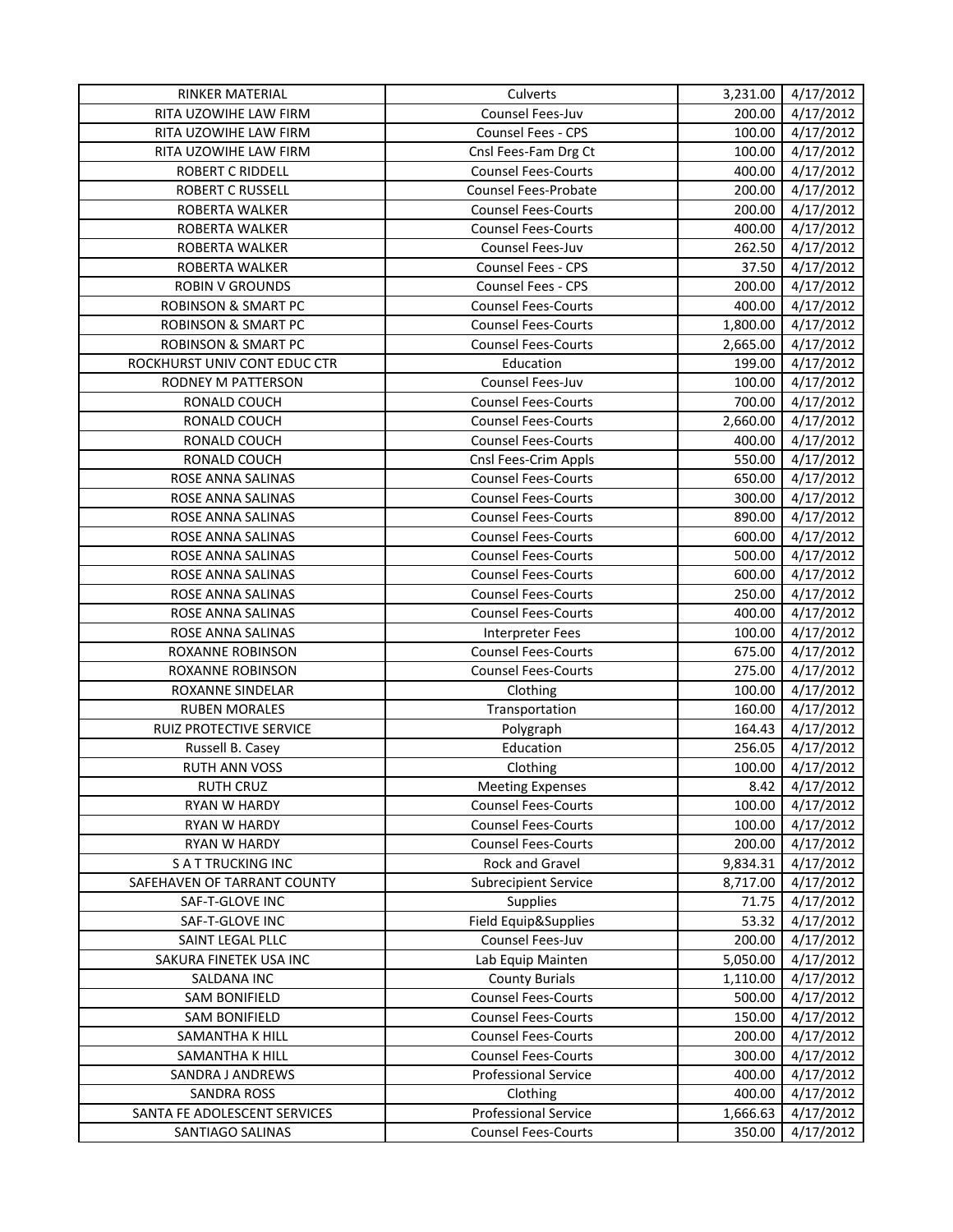| <b>SCOTT BROWN</b>                  | <b>Counsel Fees-Courts</b>  | 650.00    | 4/17/2012 |
|-------------------------------------|-----------------------------|-----------|-----------|
| <b>SCOTT BROWN</b>                  | <b>Counsel Fees-Courts</b>  | 600.00    | 4/17/2012 |
| <b>SCOTT BROWN</b>                  | <b>Counsel Fees-Courts</b>  | 350.00    | 4/17/2012 |
| <b>SCOTT C FACIANE</b>              | Counsel Fees-Probate        | 1,575.00  | 4/17/2012 |
| SHAWN PASCHALL                      | <b>Counsel Fees-Courts</b>  | 1,075.00  | 4/17/2012 |
| SHAWN PASCHALL                      | <b>Counsel Fees-Courts</b>  | 705.00    | 4/17/2012 |
| SHEILA WALKER                       | Reporter's Records          | 752.00    | 4/17/2012 |
| SHEILA WALKER                       | Reporter's Records          | 728.00    | 4/17/2012 |
| SHERWIN WILLIAMS PAINT              | <b>Building Maintenance</b> | 979.00    | 4/17/2012 |
| SID W SHAPIRO                       | Counsel Fees-Juv            | 100.00    | 4/17/2012 |
| SIGNTX SIGNS & GRAPHICS INC         | <b>Building Maintenance</b> | 270.00    | 4/17/2012 |
| <b>SIMBA INDUSTRIES</b>             | <b>Building Maintenance</b> | 117.00    | 4/17/2012 |
| SIRE TECHNOLOGIES                   | Education                   | 100.00    | 4/17/2012 |
| SKYVUE MEMORIAL GARDENS             | <b>County Burials</b>       | 1,350.00  | 4/17/2012 |
| SMITH TEMPORARIES INC               | <b>Professional Service</b> | 16.90     | 4/17/2012 |
| SMITH TEMPORARIES INC               | Contract Labor              | 9,292.66  | 4/17/2012 |
| SMITH TEMPORARIES INC               | <b>Contract Labor</b>       | 565.44    | 4/17/2012 |
| SMITH TEMPORARIES INC               | <b>Contract Labor</b>       | 24,013.73 | 4/17/2012 |
| SOUTHEASTERN EMERGENCY EQUIPMENT IN | Lab Supplies                | 813.80    | 4/17/2012 |
| SOUTHERN COMPUTER WAREHOUSE         | <b>Computer Maintenance</b> | 240.00    | 4/17/2012 |
| SOUTHERN TIRE MART LLC              | Parts and Supplies          | 52.00     | 4/17/2012 |
| SOUTHWASTE DISPOSAL LLC             | <b>Building Maintenance</b> | 200.00    | 4/17/2012 |
| SOUTHWEST INTERNATIONAL TRUCKS INC  | Parts and Supplies          | 113.03    | 4/17/2012 |
| <b>STACY ALFORD</b>                 | Counsel Fees-Juv            | 100.00    | 4/17/2012 |
| STANDARD INSURANCE COMPANY          | Long Term Disability        | 42,293.73 | 4/17/2012 |
| STANDARD REGISTER COMPANY           | Software Maintenance        | 1,946.88  | 4/17/2012 |
| STAPLES ADVANTAGE                   | Supplies                    | 164.12    | 4/17/2012 |
| STAPLES ADVANTAGE                   | Supplies                    | 163.57    | 4/17/2012 |
| STAPLES ADVANTAGE                   | <b>Training Supplies</b>    | 64.91     | 4/17/2012 |
| STAPLES ADVANTAGE                   | <b>Supplies</b>             | 102.67    | 4/17/2012 |
| STAPLES ADVANTAGE                   | Supplies                    | 14.40     | 4/17/2012 |
| STAPLES ADVANTAGE                   | Supplies                    | 14.40     | 4/17/2012 |
| STAPLES ADVANTAGE                   | Supplies                    | 44.07     | 4/17/2012 |
| STAPLES ADVANTAGE                   | Supplies                    | 45.81     | 4/17/2012 |
| STAPLES ADVANTAGE                   | Supplies                    | 117.74    | 4/17/2012 |
| STAPLES ADVANTAGE                   | Supplies                    | 22.86     | 4/17/2012 |
| STAPLES ADVANTAGE                   | Supplies                    | 15.02     | 4/17/2012 |
| STAPLES ADVANTAGE                   | Supplies                    | 172.20    | 4/17/2012 |
| STAPLES ADVANTAGE                   | Supplies                    | 386.46    | 4/17/2012 |
| STAPLES ADVANTAGE                   | Supplies                    | 56.05     | 4/17/2012 |
| STAPLES ADVANTAGE                   | Supplies                    | 101.86    | 4/17/2012 |
| STAPLES ADVANTAGE                   | Supplies                    | 86.98     | 4/17/2012 |
| STAPLES ADVANTAGE                   | Supplies                    | 7.99      | 4/17/2012 |
| STAPLES ADVANTAGE                   | Supplies                    | 24.52     | 4/17/2012 |
| STAPLES ADVANTAGE                   | Supplies                    | 51.32     | 4/17/2012 |
| STAPLES ADVANTAGE                   | Supplies                    | 41.44     | 4/17/2012 |
| STAPLES ADVANTAGE                   | Supplies                    | 83.05     | 4/17/2012 |
| STAPLES ADVANTAGE                   | Supplies                    | 51.20     | 4/17/2012 |
| STAPLES ADVANTAGE                   | Supplies                    | 75.16     | 4/17/2012 |
| STAPLES ADVANTAGE                   | Supplies                    | 83.64     | 4/17/2012 |
| STAPLES ADVANTAGE                   | Supplies                    | 99.95     | 4/17/2012 |
| STAPLES ADVANTAGE                   | Supplies                    | 50.57     | 4/17/2012 |
| STAPLES ADVANTAGE                   | Supplies                    | (124.09)  | 4/17/2012 |
| STAPLES ADVANTAGE                   | Supplies                    | 375.78    | 4/17/2012 |
| STAPLES ADVANTAGE                   | Supplies                    | 121.56    | 4/17/2012 |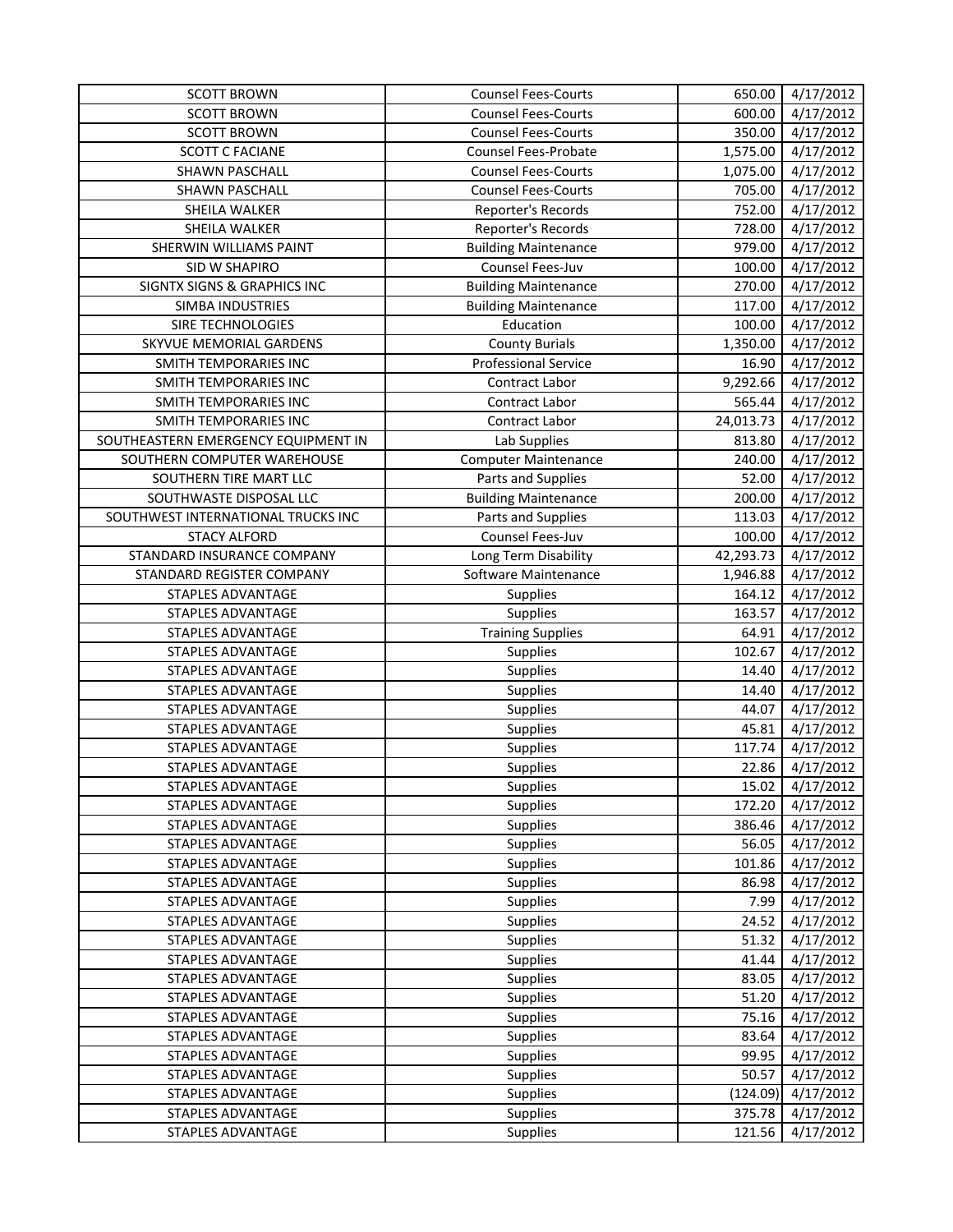| <b>STAPLES ADVANTAGE</b>            | Supplies                    | 243.87    | 4/17/2012 |
|-------------------------------------|-----------------------------|-----------|-----------|
| STAPLES ADVANTAGE                   | Non-Track Equipment         | 250.40    | 4/17/2012 |
| STAPLES ADVANTAGE                   | <b>County Projects</b>      | 19.96     | 4/17/2012 |
| <b>STAR TEX POWER</b>               | <b>Utility Assistance</b>   | 126.33    | 4/17/2012 |
| STATLAB MEDICAL PRODUCTS            | Lab Supplies                | 252.00    | 4/17/2012 |
| <b>STATON &amp; TAYLOR PC</b>       | <b>Counsel Fees-Courts</b>  | 750.00    | 4/17/2012 |
| <b>STATON &amp; TAYLOR PC</b>       | <b>Counsel Fees-Courts</b>  | 750.00    | 4/17/2012 |
| <b>STATON &amp; TAYLOR PC</b>       | Counsel Fees-Juv            | 300.00    | 4/17/2012 |
| STEEPLECHASE ASSOCIATES LTD         | Rental Assistance           | 960.00    | 4/17/2012 |
| STEEPLECHASE ASSOCIATES LTD         | <b>Utility Assistance</b>   | 68.22     | 4/17/2012 |
| <b>STELCO INDUSTRIES</b>            | Capital Outlay Low V        | 4,890.00  | 4/17/2012 |
| STEPHANIE GONZALEZ                  | <b>Counsel Fees-Courts</b>  | 500.00    | 4/17/2012 |
| STEPHANIE GONZALEZ                  | <b>Counsel Fees-Courts</b>  | 250.00    | 4/17/2012 |
| STEPHANIE GONZALEZ                  | <b>Counsel Fees-Courts</b>  | 575.00    | 4/17/2012 |
| STEPHANIE PATTEN                    | <b>Counsel Fees-Courts</b>  | 1,325.00  | 4/17/2012 |
| <b>STEPHANIE PATTEN</b>             | <b>Counsel Fees-Courts</b>  | 450.00    | 4/17/2012 |
| <b>STEPHANIE PATTEN</b>             | <b>Counsel Fees-Courts</b>  | 700.00    | 4/17/2012 |
| STEPHANIE PATTEN                    | <b>Counsel Fees-Courts</b>  | 600.00    | 4/17/2012 |
| STEPHANIE PATTEN                    | <b>Counsel Fees-Courts</b>  | 200.00    | 4/17/2012 |
| STEPHANIE PATTEN                    | <b>Counsel Fees-Courts</b>  | 650.00    | 4/17/2012 |
| STEPHEN D HANDY PLLC                | <b>Counsel Fees-Courts</b>  | 400.00    | 4/17/2012 |
| STEPHEN D HANDY PLLC                | <b>Counsel Fees-Courts</b>  | 700.00    | 4/17/2012 |
| STEPHEN D HANDY PLLC                | <b>Counsel Fees-Courts</b>  | 125.00    | 4/17/2012 |
| STEPHEN D HANDY PLLC                | <b>Counsel Fees-Courts</b>  | 156.25    | 4/17/2012 |
| Steven M Davis                      | Travel                      | 77.00     | 4/17/2012 |
| <b>STREAM ENERGY</b>                | <b>Utility Assistance</b>   | 188.71    | 4/17/2012 |
| SUKNA ALBAKHTARI                    | Transportation              | 70.00     | 4/17/2012 |
| <b>SUPERIOR SIGNAL CO</b>           | Non-Track Equipment         | 4,884.66  | 4/17/2012 |
| <b>TAMMY ANDERSON</b>               | <b>Witness Travel</b>       | 214.05    | 4/17/2012 |
| <b>TAN THAN</b>                     | <b>Interpreter Fees</b>     | 450.00    | 4/17/2012 |
| <b>TAN THAN</b>                     | <b>Interpreter Fees</b>     | 1,125.00  | 4/17/2012 |
| <b>TAN THAN</b>                     | <b>Interpreter Fees</b>     | 450.00    | 4/17/2012 |
| TARA V KERSH                        | Counsel Fees - CPS          | 200.00    | 4/17/2012 |
| <b>TARGET BANK</b>                  | Supplies                    | 59.65     | 4/17/2012 |
| <b>TARGET BANK</b>                  | Food                        | 44.40     | 4/17/2012 |
| TARRANT CO CONSTABLE PRECINCT 6     | Supplies                    | 30.35     | 4/17/2012 |
| TARRANT CO SAMARITAN HOUSE INC      | Subrecipient Service        | 24,040.24 | 4/17/2012 |
| TARRANT CO SAMARITAN HOUSE INC      | <b>Subrecipient Service</b> | 4,988.76  | 4/17/2012 |
| TARRANT CO SAMARITAN HOUSE INC      | <b>Subrecipient Service</b> | 15,649.72 | 4/17/2012 |
| <b>TARRANT COUNTY</b>               | <b>Professional Service</b> | 917.00    | 4/17/2012 |
| <b>TARRANT COUNTY</b>               | <b>Professional Service</b> | 1,110.00  | 4/17/2012 |
| <b>TARRANT COUNTY CLERK</b>         | CC Cnty Crim Ct Fee         | 100.00    | 4/17/2012 |
| TARRANT COUNTY COLLEGE-NW           | Education                   | 3,400.00  | 4/17/2012 |
| TARRANT COUNTY DISTRICT ATTORNEY    | <b>Counsel Fees-Courts</b>  | 1,150.00  | 4/17/2012 |
| TARRANT COUNTY DISTRICT ATTORNEY    | <b>Counsel Fees-Courts</b>  | 1,015.00  | 4/17/2012 |
| TARRANT COUNTY DISTRICT ATTORNEY    | <b>Counsel Fees-Courts</b>  | 225.00    | 4/17/2012 |
| TARRANT COUNTY FAMILY LAW BAR ASSOC | Dues                        | 60.00     | 4/17/2012 |
| TARRANT COUNTY FIRE CHIEFS          | Dues                        | 100.00    | 4/17/2012 |
| TARRANT COUNTY NARCOTICS UNIT       | <b>Confidential Funds</b>   | 534.81    | 4/17/2012 |
| TCEQ-TEXAS COMMISSION               | Due to TNRCC P Fees         | 310.00    | 4/17/2012 |
| TDCAA-TEXAS DISTRICT & COUNTY       | Education                   | 275.00    | 4/17/2012 |
| <b>TEAGUE LUMBER</b>                | <b>Building Maintenance</b> | 242.90    | 4/17/2012 |
| <b>TEAGUE LUMBER</b>                | Non-Track Equipment         | 19,953.60 | 4/17/2012 |
| TEJAS COMMERCIAL CONSTRUCTION       | Non-Track Const/Bldg        | 30,916.80 | 4/17/2012 |
| <b>TEKSYSTEMS INC</b>               | <b>Professional Service</b> | 4,320.00  | 4/17/2012 |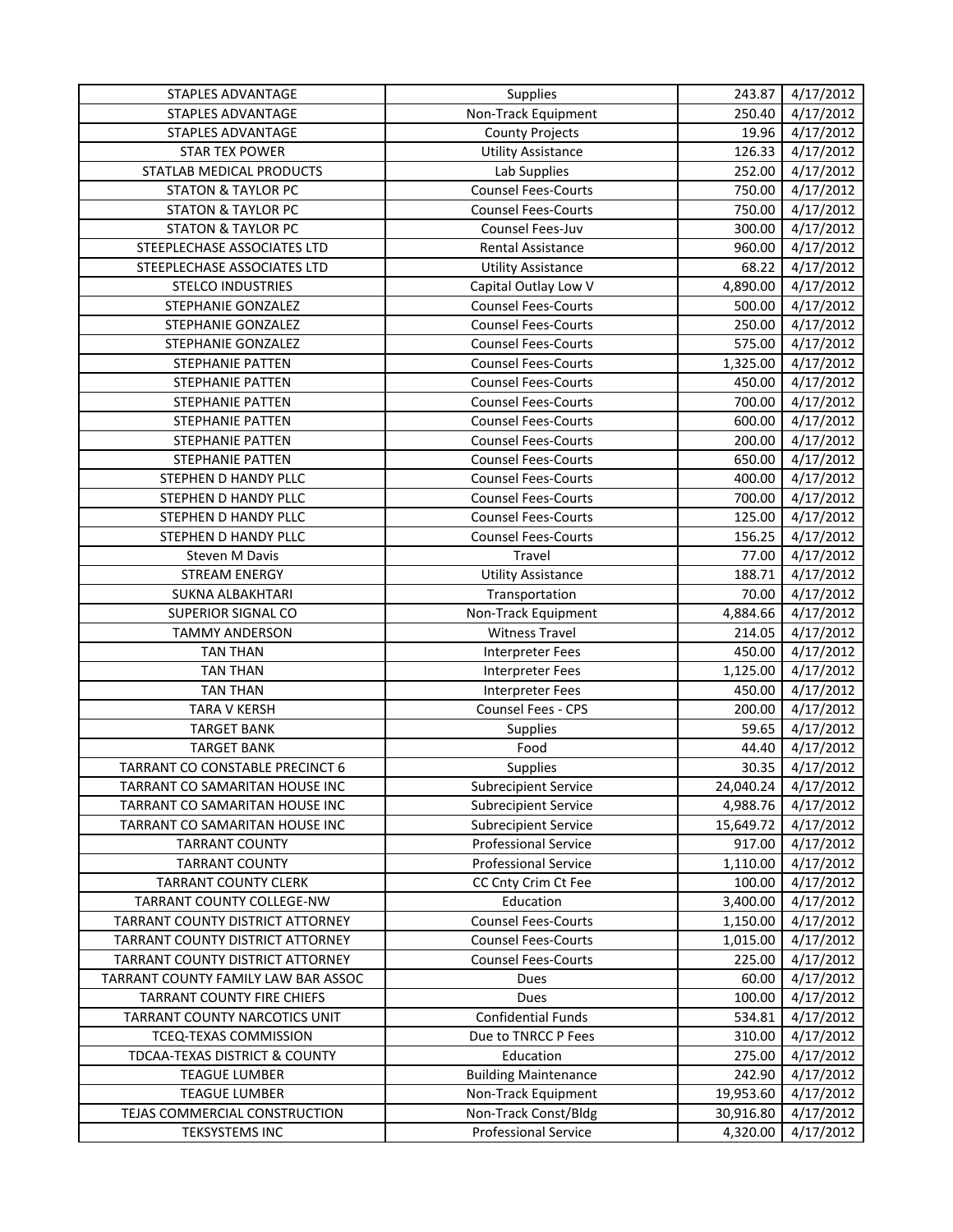| TELETOUCH COMMUNICATIONS INC         | Telephone - Mobile          | 616.04          | 4/17/2012              |
|--------------------------------------|-----------------------------|-----------------|------------------------|
| TELETOUCH COMMUNICATIONS INC         | Telephone - Mobile          | 640.43          | 4/17/2012              |
| TELETOUCH COMMUNICATIONS INC         | Telephone - Mobile          | 14.39           | 4/17/2012              |
| TELETOUCH COMMUNICATIONS INC         | Telephone - Mobile          | 14.39           | 4/17/2012              |
| TELETOUCH COMMUNICATIONS INC         | Telephone - Mobile          | 28.78           | 4/17/2012              |
| TELETOUCH COMMUNICATIONS INC         | Telephone - Mobile          | 28.78           | 4/17/2012              |
| TELETOUCH COMMUNICATIONS INC         | Telephone - Mobile          | 100.74          | 4/17/2012              |
| TELETOUCH COMMUNICATIONS INC         | Telephone - Mobile          | 100.73          | 4/17/2012              |
| TELETOUCH COMMUNICATIONS INC         | Telephone - Mobile          | 28.78           | 4/17/2012              |
| TELETOUCH COMMUNICATIONS INC         | Telephone - Mobile          | 28.81           | 4/17/2012              |
| TELETOUCH COMMUNICATIONS INC         | Telephone - Mobile          | 191.15          | 4/17/2012              |
| TELETOUCH COMMUNICATIONS INC         | Telephone - Mobile          | 187.12          | 4/17/2012              |
| TELETOUCH COMMUNICATIONS INC         | Telephone - Mobile          | 100.73          | 4/17/2012              |
| TELETOUCH COMMUNICATIONS INC         | Telephone - Mobile          | 100.73          | 4/17/2012              |
| TELETOUCH COMMUNICATIONS INC         | Telephone - Mobile          | 107.76          | $\frac{4}{17}/2012$    |
| TELLER LAW FIRM PC                   | Counsel Fees - CPS          | 100.00          | 4/17/2012              |
| <b>TERESEA ADCOCK</b>                | <b>Professional Service</b> | 701.68          | 4/17/2012              |
| TERRACON CONSULTANTS INC             | <b>Professional Service</b> | 6,000.00        | 4/17/2012              |
| <b>TERRI MOORE</b>                   | <b>Counsel Fees-Courts</b>  | 800.00          | 4/17/2012              |
| <b>TERRI MOORE</b>                   | <b>Counsel Fees-Courts</b>  | 250.00          | 4/17/2012              |
| <b>TERRY BARLOW</b>                  | <b>Counsel Fees-Courts</b>  | 300.00          | 4/17/2012              |
| <b>TESSCO</b>                        | Central Garage Inv          | 101.42          | 4/17/2012              |
| TEXAS ASSOCIATION OF ASSESSING       | Education                   | 305.00          | 4/17/2012              |
| <b>TEXAS ASSOCIATION OF COUNTIES</b> | Education                   | 220.00          | 4/17/2012              |
| TEXAS CENTER FOR THE JUDICIARY       | Education                   | 60.00           | 4/17/2012              |
| TEXAS COLLEGE/PROBATE JUDGES         | Education                   | 325.00          | 4/17/2012              |
| TEXAS COLLEGE/PROBATE JUDGES         | Education                   | 325.00          | 4/17/2012              |
| TEXAS COLLEGE/PROBATE JUDGES         | Education                   | 325.00          | 4/17/2012              |
| <b>TEXAS COUNTY &amp; DISTRICT</b>   | Education                   | 225.00          | 4/17/2012              |
| TEXAS DEPT OF CRIMINAL JUSTICE       | Sheriff Inventory           | 3,861.60        | 4/17/2012              |
| TEXAS DEPT OF STATE HEALTH SERVICES  | <b>Professional Service</b> | 136,000.00      | 4/17/2012              |
| TEXAS DEPT OF TRANSPORTATION         | <b>Bridge Programs</b>      | 82,545.56       | 4/17/2012              |
| TEXAS FIRE PROTECTION SPECL'ST       | <b>Building Maintenance</b> | 600.00          | 4/17/2012              |
| TEXAS FIRE PROTECTION SPECL'ST       | <b>Building Maintenance</b> | 170.00          | 4/17/2012              |
| TEXAS FURNITURE SOURCE INC           | Non-Track Equipment         | 136.94          | 4/17/2012              |
| TEXAS GARDENER MAGAZINE              | Subscriptions               | 24.95           | 4/17/2012              |
| <b>TEXAS JAIL ASSOCIATION</b>        | Dues                        | 30.00           | 4/17/2012              |
| <b>TEXAS NAHRO</b>                   | Education                   | 300.00          | 4/17/2012              |
| TEXAS TECH UNIVERSITY                | Education                   | 395.00          | 4/17/2012              |
| <b>TEXAS TECH UNIVERSITY</b>         | Education                   | 395.00          | 4/17/2012              |
| <b>TEXAS TECH UNIVERSITY</b>         | Education                   | 395.00          | 4/17/2012              |
| <b>TEXAS TOLLWAYS</b>                | Travel                      | 2.95            | 4/17/2012              |
| THE DECKER LAW FIRM PC               | <b>Counsel Fees - CPS</b>   | 3,035.00        | 4/17/2012              |
| THE HAMPTON LAW FIRM PLLC            | <b>Counsel Fees-Courts</b>  | 600.00          | 4/17/2012              |
| THE HAMPTON LAW FIRM PLLC            | <b>Counsel Fees-Courts</b>  | 400.00          | 4/17/2012              |
| THE HUSTON FIRM PC                   | <b>Counsel Fees-Courts</b>  | 550.00          | 4/17/2012              |
| THE HUSTON FIRM PC                   | <b>Counsel Fees-Courts</b>  | 3,010.00        | 4/17/2012              |
| THE HUSTON FIRM PC                   | <b>Counsel Fees-Courts</b>  | 115.00          | 4/17/2012              |
| THE LAW OFFICE OF ANGELA DOSKOCIL    | Cnsl Fees-Fam Drg Ct        | 100.00          | 4/17/2012              |
| THE LAW OFFICES OF MICHAEL POOL PLL  | <b>Counsel Fees-Courts</b>  | 400.00          | 4/17/2012              |
| THE LAW OFFICES OF MICHAEL POOL PLL  | <b>Counsel Fees-Courts</b>  | 900.00          | 4/17/2012              |
| THE LAW OFFICES OF MICHAEL POOL PLL  | <b>Counsel Fees-Courts</b>  | 200.00          | 4/17/2012              |
| THE LAW OFFICES OF MICHAEL POOL PLL  | <b>Counsel Fees-Courts</b>  | 50.00           | 4/17/2012              |
| THE LAW OFFICES OF WADE L GRIFFIN J  | <b>Counsel Fees-Courts</b>  | 150.00<br>27.00 | 4/17/2012<br>4/17/2012 |
| THE MULHOLLAND CO                    | Supplies                    |                 |                        |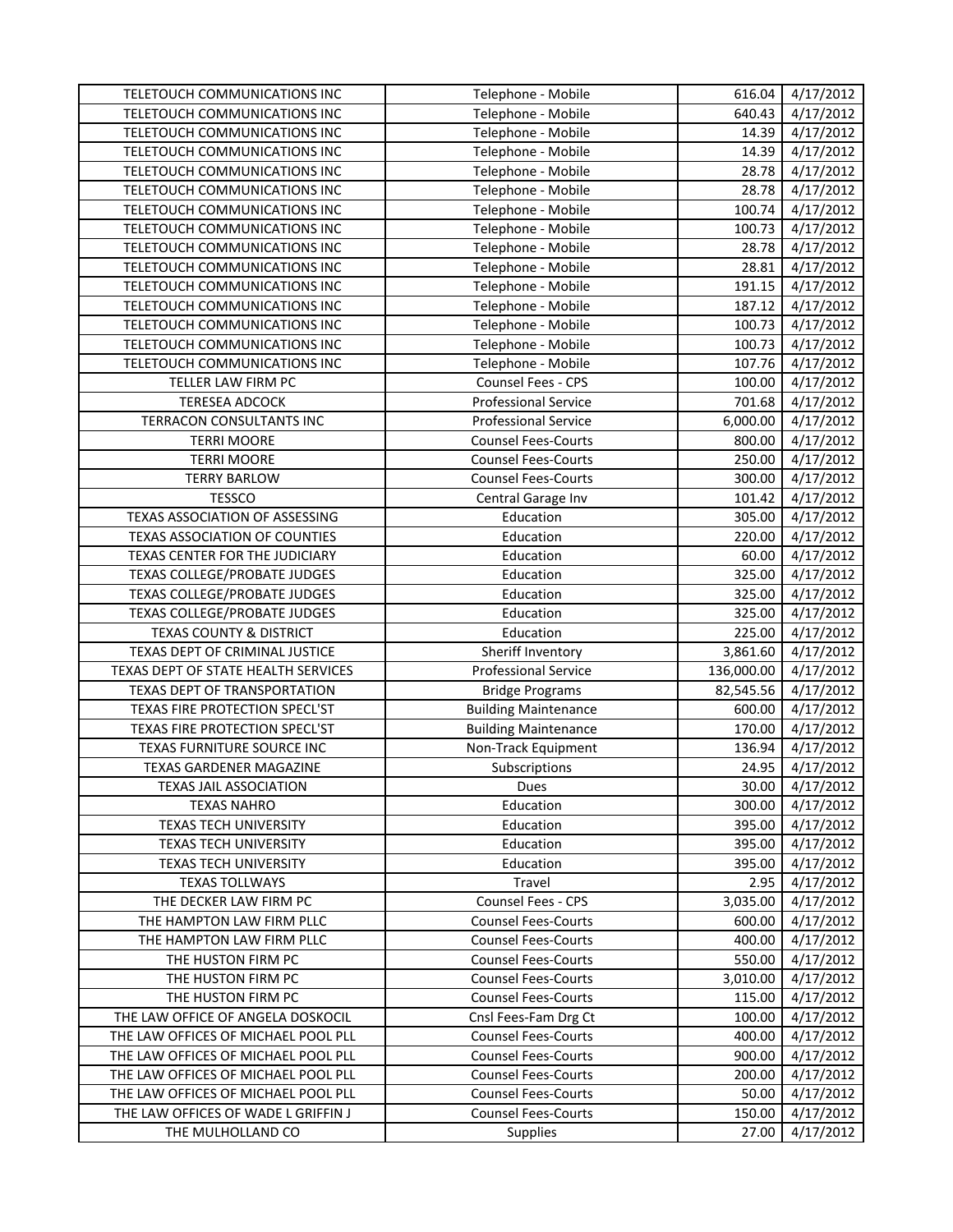| THE MULHOLLAND CO                   | Supplies                    | 40.49      | 4/17/2012              |
|-------------------------------------|-----------------------------|------------|------------------------|
| THE MULHOLLAND CO                   | <b>Supplies</b>             | 157.75     | 4/17/2012              |
| THE MULHOLLAND CO                   | <b>Bonds</b>                | 9.00       | 4/17/2012              |
| THE NELAC INSTITUTE                 | Dues                        | 125.00     | 4/17/2012              |
| THE NELAC INSTITUTE                 | Dues                        | 125.00     | 4/17/2012              |
| THE PEAVEY CORPORATION              | Lab Supplies                | 310.80     | 4/17/2012              |
| THE SOURCE FOR PUBLICDATA LP        | On-Line Service             | 75.00      | 4/17/2012              |
| THE SPOKEN WORD LLC                 | <b>Interpreter Fees</b>     | 120.00     | 4/17/2012              |
| THE SPOKEN WORD LLC                 | <b>Interpreter Fees</b>     | 180.00     | 4/17/2012              |
| THE SPOKEN WORD LLC                 | <b>Interpreter Fees</b>     | 600.00     | 4/17/2012              |
| THE SPOKEN WORD LLC                 | Interpreter Fees            | 780.00     | 4/17/2012              |
| THE SPOKEN WORD LLC                 | Interpreter Fees            | 630.00     | 4/17/2012              |
| THE SPOKEN WORD LLC                 | <b>Interpreter Fees</b>     | 1,770.00   | 4/17/2012              |
| THE SPOKEN WORD LLC                 | <b>Interpreter Fees</b>     | 240.00     | 4/17/2012              |
| THE SPOKEN WORD LLC                 | <b>Interpreter Fees</b>     | 1,020.00   | 4/17/2012              |
| THE TREE HOUSE INC                  | <b>Supplies</b>             | 689.64     | 4/17/2012              |
| THE TREE HOUSE INC                  | Supplies                    | 234.20     | 4/17/2012              |
| THE TREE HOUSE INC                  | <b>Supplies</b>             | 468.40     | 4/17/2012              |
| THE WYNNE LAW FIRM PC               | <b>Counsel Fees-Courts</b>  | 540.00     | 4/17/2012              |
| THE WYNNE LAW FIRM PC               | Counsel Fees - CPS          | 100.00     | 4/17/2012              |
| THE X-RAY SALES & SERVICE CO        | <b>Equipment Maint</b>      | 437.50     | 4/17/2012              |
| <b>THYSSENKRUPP ELEVATOR</b>        | <b>Elevator Maintenance</b> | 734.91     | 4/17/2012              |
| THYSSENKRUPP ELEVATOR               | <b>Elevator Maintenance</b> | 2,296.61   | 4/17/2012              |
| <b>THYSSENKRUPP ELEVATOR</b>        | <b>Elevator Maintenance</b> | 5,603.70   | 4/17/2012              |
| THYSSENKRUPP ELEVATOR               | <b>Elevator Maintenance</b> | 3,827.71   | 4/17/2012              |
| THYSSENKRUPP ELEVATOR               | <b>Elevator Maintenance</b> | 14,853.42  | 4/17/2012              |
| THYSSENKRUPP ELEVATOR               | <b>Elevator Maintenance</b> | 765.53     | 4/17/2012              |
| THYSSENKRUPP ELEVATOR               | <b>Elevator Maintenance</b> | 2,296.61   | 4/17/2012              |
| <b>THYSSENKRUPP ELEVATOR</b>        | <b>Elevator Maintenance</b> | 734.91     | 4/17/2012              |
| <b>TIM MOORE</b>                    | <b>Counsel Fees-Courts</b>  | 14,150.00  | 4/17/2012              |
| <b>TIM MOORE</b>                    | <b>Counsel Fees-Courts</b>  | 725.00     | 4/17/2012              |
| <b>TIM MOORE</b>                    | <b>Counsel Fees-Courts</b>  | 250.00     | 4/17/2012              |
| <b>TIM MOORE</b>                    | <b>Counsel Fees-Courts</b>  | 200.00     | 4/17/2012              |
| <b>TIM MOORE</b>                    | <b>Counsel Fees-Courts</b>  | 300.00     | 4/17/2012              |
| TINA M PRICE                        | <b>Counsel Fees-Courts</b>  | 225.00     | 4/17/2012              |
| <b>TOM QUINONES</b>                 | <b>Court Costs</b>          | 1,750.00   | 4/17/2012              |
| TOMMY JONES                         | <b>Hith Food Permits</b>    | 35.00      | 4/17/2012              |
| TRACI D WILKINSON PC                | Counsel Fees - CPS          | 200.00     | 4/17/2012              |
| <b>TRACIE KENAN</b>                 | <b>Counsel Fees-Courts</b>  | 350.00     | 4/17/2012              |
| <b>TRACIE KENAN</b>                 | <b>Counsel Fees-Courts</b>  | 100.00     | 4/17/2012              |
| <b>TRAVIS YOUNG</b>                 | <b>Counsel Fees-Courts</b>  | 700.00     | 4/17/2012              |
| <b>TRAVIS YOUNG</b>                 | <b>Counsel Fees-Courts</b>  | 2,555.00   | 4/17/2012              |
| TRUCKPRO INC                        | Parts and Supplies          | 47.95      | 4/17/2012              |
| TRUGREEN CHEMLAWN                   | Landscaping Expense         | 178.00     | 4/17/2012              |
| TRUGREEN CHEMLAWN                   | Landscaping Expense         | 365.00     | 4/17/2012              |
| TRUGREEN CHEMLAWN                   | Landscaping Expense         | 261.00     | 4/17/2012              |
| TRUGREEN LANDCARE LLC               | Landscaping Expense         | 258.00     | $\frac{1}{4}$ /17/2012 |
| TRUGREEN LANDCARE LLC               | Landscaping Expense         | 2,767.78   | 4/17/2012              |
| TRUGREEN LANDCARE LLC               | Landscaping Expense         | 174.00     | 4/17/2012              |
| TX DIVISION OF EMERGENCY MANAGEMENT | Int Income Received         | 4,709.11   | 4/17/2012              |
| TX DIVISION OF EMERGENCY MANAGEMENT | Int Income Received         | 97.95      | 4/17/2012              |
| TX DIVISION OF EMERGENCY MANAGEMENT | Int Income Received         | 13,479.83  | 4/17/2012              |
| TX DIVISION OF EMERGENCY MANAGEMENT | Due to Other Govts          | 158,261.69 | 4/17/2012              |
| <b>TX PATIOS</b>                    | Landscaping Expense         | 334.00     | 4/17/2012              |
| TX STATE DIRECTORY PRESS            | Supplies                    | 149.30     | 4/17/2012              |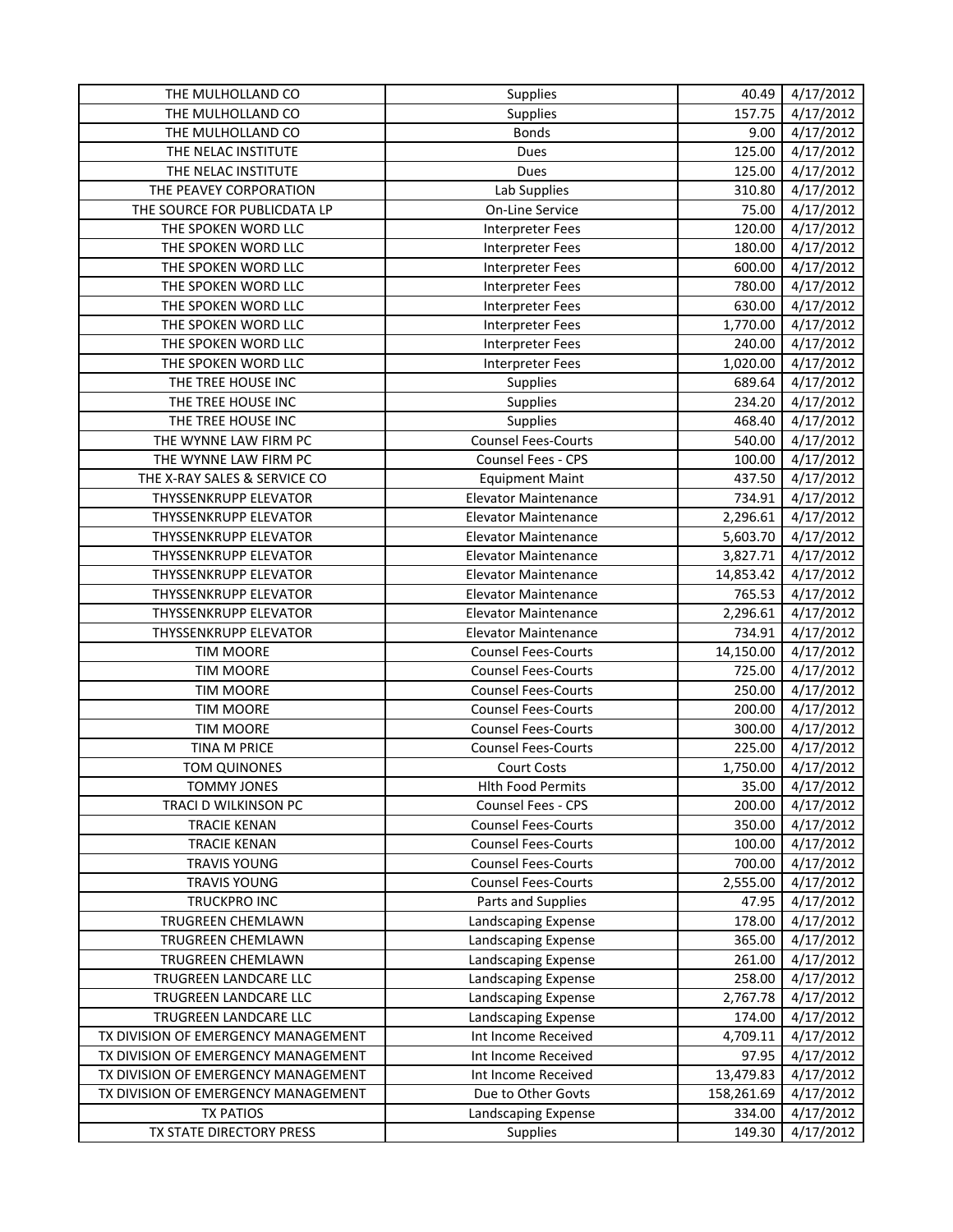| TXU ELECTRIC COMPANY               | <b>Utility Assistance</b>   | 75.08     | 4/17/2012 |
|------------------------------------|-----------------------------|-----------|-----------|
| TXU ELECTRIC COMPANY               | <b>Utility Assistance</b>   | 1,348.19  | 4/17/2012 |
| TXU ELECTRIC COMPANY               | <b>Utility Assistance</b>   | 4,392.35  | 4/17/2012 |
| TXU ELECTRIC COMPANY               | <b>Utility Assistance</b>   | 1,367.63  | 4/17/2012 |
| TXU ELECTRIC COMPANY               | <b>Utility Assistance</b>   | 695.93    | 4/17/2012 |
| U S POSTAL SERVICE                 | Postage                     | 2,714.00  | 4/17/2012 |
| <b>U S POSTMASTER</b>              | Postage                     | 190.00    | 4/17/2012 |
| <b>U S POSTMASTER</b>              | Postage                     | 2,700.00  | 4/17/2012 |
| UNION GOSPEL MISSION               | Rental Assistance           | 719.00    | 4/17/2012 |
| UNITED STATES DISTRICT COURT       | Cert Copies/Trans           | 103.00    | 4/17/2012 |
| UNITED WAY OF METROPOLITAN TARRANT | <b>Meeting Expenses</b>     | 25.00     | 4/17/2012 |
| UNIVERSITY OF N TX HEALTH SCIENCE  | <b>Professional Service</b> | 100.50    | 4/17/2012 |
| UNIVERSITY OF N TX HEALTH SCIENCE  | <b>Professional Service</b> | 28.13     | 4/17/2012 |
| UNIVERSITY OF TEXAS AT ARLINGTON   | Education                   | 50.00     | 4/17/2012 |
| UNIVERSITY OF TEXAS AT ARLINGTON   | Education                   | 50.00     | 4/17/2012 |
| UNIVERSITY OF TEXAS AT ARLINGTON   | Education                   | 50.00     | 4/17/2012 |
| UPS/UNITED PARCEL SERVICE          | Postage                     | 31.42     | 4/17/2012 |
| UPS/UNITED PARCEL SERVICE          | Postage                     | 18.04     | 4/17/2012 |
| UPS/UNITED PARCEL SERVICE          | Postage                     | 9.44      | 4/17/2012 |
| UPS/UNITED PARCEL SERVICE          | Postage                     | 32.44     | 4/17/2012 |
| US BUSINESS SYSTEMS INC            | Supplies                    | 17.10     | 4/17/2012 |
| UTA GRANT & CONTRACT ACCOUNTING    | Education                   | 240.00    | 4/17/2012 |
| <b>VENDING NUT COMPANY</b>         | Food                        | 302.75    | 4/17/2012 |
| VENTANA CANYON HOTEL ASSOCIATES    | Education                   | 729.15    | 4/17/2012 |
| <b>VERNON RUDD</b>                 | Rent                        | 3,302.05  | 4/17/2012 |
| <b>VERNON RUDD</b>                 | Rent                        | 2,594.47  | 4/17/2012 |
| <b>VICKI E WILEY</b>               | Counsel Fees-Juv            | 200.00    | 4/17/2012 |
| <b>VICKI E WILEY</b>               | Counsel Fees - CPS          | 100.00    | 4/17/2012 |
| <b>VIJAY K CHAWLA</b>              | Rental Assistance           | 650.00    | 4/17/2012 |
| VISIONS-MHMR                       | <b>Meeting Expenses</b>     | 75.00     | 4/17/2012 |
| VULCAN ALUMINUM VULCAN SIGNS       | Sign Shop Inventory         | 397.60    | 4/17/2012 |
| W & M ENVIRONMENTAL GROUP INC      | Capital Outlay Land         | 175.00    | 4/17/2012 |
| W.R.G. LLC                         | Non-Track Equipment         | 15,050.70 | 4/17/2012 |
| WAL MART #01-1178                  | Food/Hygiene Assist         | 35.00     | 4/17/2012 |
| WALGREENS #4785                    | Food/Hygiene Assist         | 19.75     | 4/17/2012 |
| WALMART #1801                      | Food/Hygiene Assist         | 20.00     | 4/17/2012 |
| WALMART #2397                      | Food/Hygiene Assist         | 20.00     | 4/17/2012 |
| WALMART #284                       | Food/Hygiene Assist         | 40.00     | 4/17/2012 |
| WALMART #2978                      | Food/Hygiene Assist         | 58.75     | 4/17/2012 |
| WALMART #2981                      | Food/Hygiene Assist         | 20.00     | 4/17/2012 |
| WALMART #3284                      | Food/Hygiene Assist         | 152.77    | 4/17/2012 |
| WALT A CLEVELAND                   | <b>Counsel Fees-Courts</b>  | 350.00    | 4/17/2012 |
| WALT A CLEVELAND                   | <b>Counsel Fees-Courts</b>  | 900.00    | 4/17/2012 |
| <b>WARREN ST JOHN</b>              | <b>Counsel Fees-Courts</b>  | 200.00    | 4/17/2012 |
| <b>WARREN ST JOHN</b>              | Cnsl Fees-Crim Appls        | 3,087.50  | 4/17/2012 |
| <b>WARREN ST JOHN</b>              | Crim Appeal-OthrCost        | 58.13     | 4/17/2012 |
| WASTE PARTNERS OF TEXAS INC        | Range Supplies              | 113.60    | 4/17/2012 |
| WEATHERS LAW FIRM PC               | <b>Counsel Fees-Courts</b>  | 1,000.00  | 4/17/2012 |
| WEATHERS LAW FIRM PC               | <b>Counsel Fees-Courts</b>  | 1,050.00  | 4/17/2012 |
| <b>WENDY HACKLER</b>               | <b>Counsel Fees-Courts</b>  | 250.00    | 4/17/2012 |
| <b>WENDY HACKLER</b>               | <b>Counsel Fees-Courts</b>  | 125.00    | 4/17/2012 |
| <b>WENDY HACKLER</b>               | <b>Counsel Fees-Courts</b>  | 125.00    | 4/17/2012 |
| <b>WENDY SNEED</b>                 | Clothing                    | 100.00    | 4/17/2012 |
| <b>WEST GROUP</b>                  | <b>On-Line Service</b>      | 13,827.60 | 4/17/2012 |
| <b>WEST GROUP</b>                  | On-Line Service             | 8,468.00  | 4/17/2012 |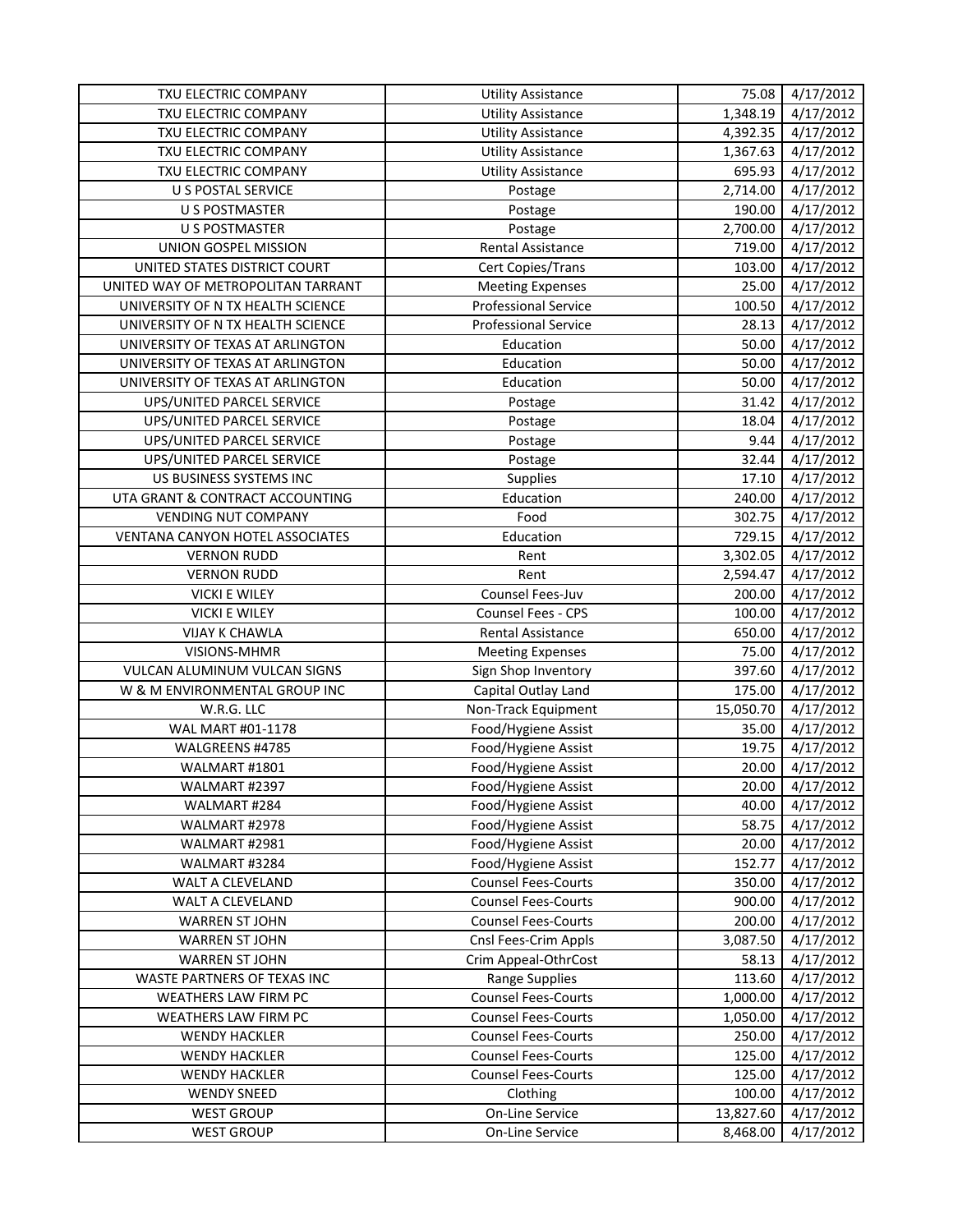| <b>WEST GROUP</b>                   | On-Line Service                                   | 5,866.84           | 4/17/2012              |
|-------------------------------------|---------------------------------------------------|--------------------|------------------------|
| <b>WEST GROUP</b>                   | On-Line Service                                   | 260.00             | 4/17/2012              |
| WEST SIDE LANDFILL WM               | <b>Disposal Service</b>                           | 163.53             | 4/17/2012              |
| WESTERN-BRW PAPER CO INC            | <b>Supplies</b>                                   | 237.00             | 4/17/2012              |
| WESTERN-BRW PAPER CO INC            | Supplies                                          | 197.50             | 4/17/2012              |
| WESTERN-BRW PAPER CO INC            | Supplies                                          | 237.00             | 4/17/2012              |
| WESTERN-BRW PAPER CO INC            | Supplies                                          | 197.50             | 4/17/2012              |
| WESTERN-BRW PAPER CO INC            | Supplies                                          | 134.00             | 4/17/2012              |
| <b>WHARRY ENGINEERING</b>           | <b>Professional Service</b>                       | 4,725.00           | 4/17/2012              |
| WILLIAM BRIAN GOZA                  | <b>Counsel Fees-Courts</b>                        | 100.00             | 4/17/2012              |
| WILLIAM H BILL RAY PC               | <b>Counsel Fees-Courts</b>                        | 1,150.00           | 4/17/2012              |
| WILLIAM H BILL RAY PC               | <b>Counsel Fees-Courts</b>                        | 250.00             | 4/17/2012              |
| WOOD & ASSOCIATES POLYGRAPH SERVICE | <b>Professional Service</b>                       | 1,100.00           | 4/17/2012              |
| WOODARD BUILDING SUPPLY             | <b>Building Maintenance</b>                       | 111.23             | 4/17/2012              |
| <b>WSD ENTERPRISES LTD</b>          | <b>Rental Assistance</b>                          | 788.00             | 4/17/2012              |
| YMCA OF METROPOLITAN FORT WORTH     | <b>Subrecipient Service</b>                       | 1,004.33           | 4/17/2012              |
|                                     |                                                   |                    |                        |
|                                     | <b>COMMISSIONERS' REPORT OF CLAIMS - Addendum</b> |                    |                        |
|                                     | FOR THE WEEK ENDING - April 17, 2012              |                    |                        |
|                                     |                                                   |                    |                        |
| Vendor Name                         | Item Description                                  | <b>Paid Amount</b> | <b>Check Date</b>      |
| <b>ADT Security Services Inc</b>    | Trust - Constable 8                               | 3,000.00           | 4/17/2012              |
| Alice Whitten                       | 5006 Chapter 13 Levy                              | 4,078.75           | 4/17/2012              |
| Arkansas Office of Child            | Child Support                                     | 201.23             | 4/17/2012              |
| Ben Dyess & Associates              | State Right of Way                                | 4,806.99           | 4/17/2012              |
| Ben Dyess & Associates              | State Right of Way                                | 2,193.01           | 4/17/2012              |
| CLEAT                               | <b>Union Dues</b>                                 | 5,979.00           | 4/17/2012              |
| California Sdu                      | Child Support                                     | 119.07             | $\frac{1}{4}$ /17/2012 |
| Chapter 13 Trustee                  | 5006 Chapter 13 Levy                              | 534.25             | 4/17/2012              |
| <b>Charter Communications</b>       | Subscriptions                                     | 112.34             | 4/17/2012              |
| Delta Dental Insurance Co           | <b>Dental Claims</b>                              | 19,081.10          | 4/17/2012              |
| Delta Dental Insurance Co           | <b>Dental Claims</b>                              | 1,931.70           | 4/17/2012              |
| Delta Dental Insurance Co           | <b>Dental Claims</b>                              | 30,000.00          | 4/17/2012              |
| Delta Dental Insurance Co           | <b>Dental Claims</b>                              | 10,000.00          | 4/17/2012              |
| Delta Management Associat           | 5002 Student Loan Levy                            | 139.31             | 4/17/2012              |
| Directv Inc                         | Subscriptions                                     | 69.06              | 4/17/2012              |
| <b>Express-Scripts</b>              | Drug Claims-AC & CO                               | 560,409.99         | 4/17/2012              |
| Express-Scripts                     | Drug Claims-RT                                    | 72,502.80          | 4/17/2012              |
| Fertitta Hospitality                | Education                                         | 174.24             | 4/17/2012              |
| Fertitta Hospitality                | Education                                         | 174.24             | 4/17/2012              |
| Fertitta Hospitality                | Education                                         | 174.24             | 4/17/2012              |
| Fraternal Order of Police           | <b>Union Dues</b>                                 | 1,700.00           | 4/17/2012              |
| <b>GC Services LP</b>               | 5002 Student Loan Levy                            | 411.72             | 4/17/2012              |
| General Revenue Corporation         | 5002 Student Loan Levy                            | 217.32             | 4/17/2012              |
| <b>HTL Operating Llc</b>            | Education                                         | 180.78             | 4/17/2012              |
| HUD, US Dept of                     | HUD 5007 Garnishment                              | 75.00              | 4/17/2012              |
| Internal Revenue Service            | 5001 Tax Levy                                     | 1,772.80           | 4/17/2012              |
| <b>IRS FICA EE</b>                  | FICA-Employee                                     | 350,257.18         | 4/17/2012              |
| <b>IRS FICA ER</b>                  | FICA-Employer                                     | 517,046.61         | 4/17/2012              |
| <b>IRS FIT</b>                      | FIT Withholding                                   | 952,849.95         | 4/17/2012              |
| IRS MED EE                          | Medicare-Employee                                 | 120,921.89         | 4/17/2012              |
|                                     |                                                   |                    |                        |
| IRS MED ER                          | Medicare-Employer                                 | 120,921.89         | 4/17/2012              |
| John L McKnight                     | <b>Professional Service</b>                       | 4,300.00           | 4/17/2012              |
| JPMorgan Chase Bank NA              | <b>Supplies</b>                                   | 16.24              | 4/17/2012              |
| JPMorgan Chase Bank NA              | Travel                                            | 1,207.60           | 4/17/2012              |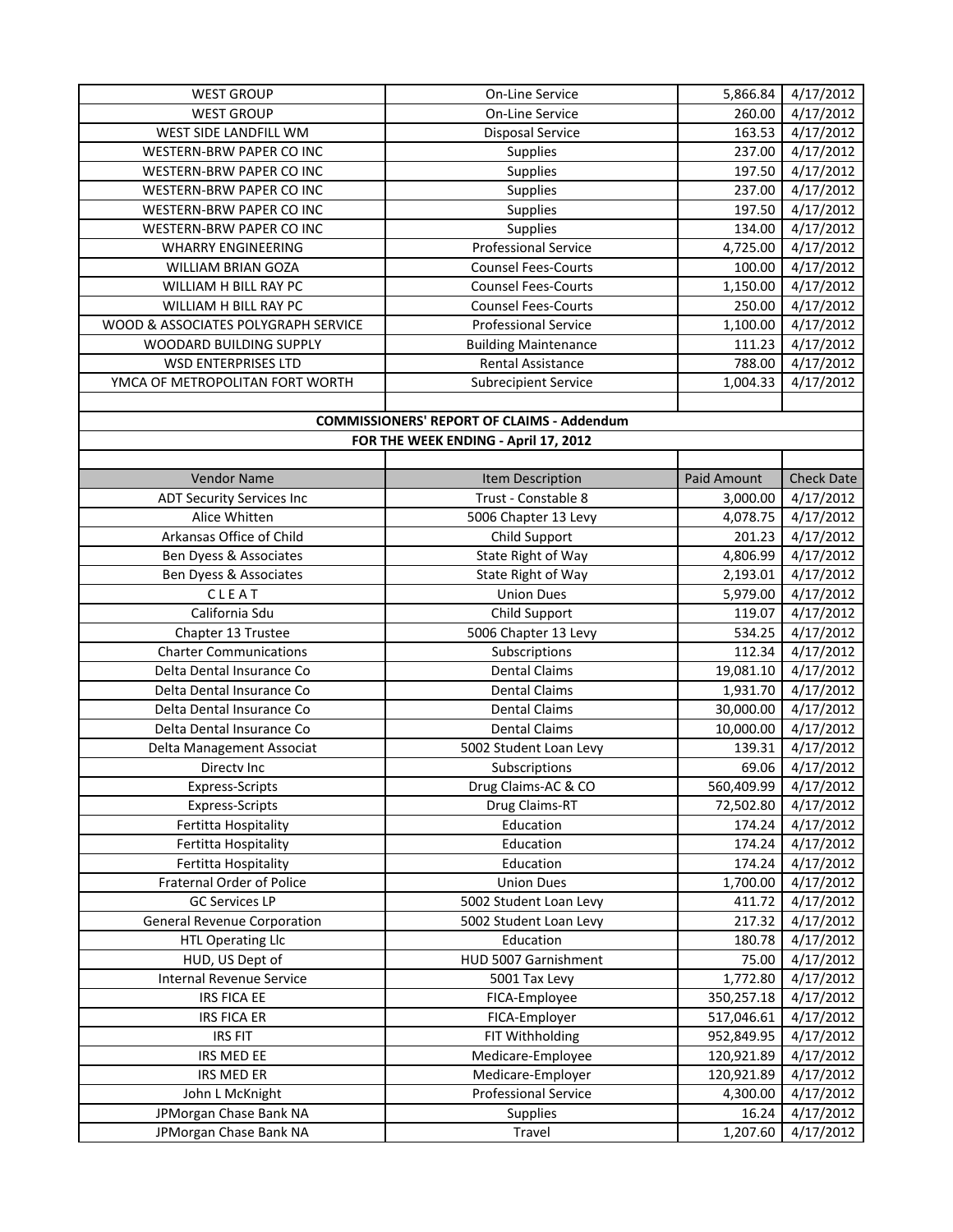| JPMorgan Chase Bank NA                   | Field Equip&Supplies                        | 121.63       | 4/17/2012 |
|------------------------------------------|---------------------------------------------|--------------|-----------|
| JPMorgan Chase Bank NA                   | Transportation                              | 264.80       | 4/17/2012 |
| JPMorgan Chase Bank NA                   | Fuel                                        | 84.00        | 4/17/2012 |
| JPMorgan Chase Bank NA                   | <b>Estray Livestock</b>                     | 375.00       | 4/17/2012 |
| JPMorgan Chase Bank NA                   | <b>County Projects</b>                      | 372.60       | 4/17/2012 |
| JPMorgan Chase Bank NA                   | <b>Jury Costs</b>                           | 33.50        | 4/17/2012 |
| JPMorgan Chase Bank NA                   | Education                                   | 350.00       | 4/17/2012 |
| JPMorgan Chase Bank NA                   | Education                                   | 293.25       | 4/17/2012 |
| JPMorgan Chase Bank NA                   | Travel                                      | 5,346.52     | 4/17/2012 |
| JPMorgan Chase Bank NA                   | Travel                                      | 318.32       | 4/17/2012 |
| JPMorgan Chase Bank NA                   | <b>Medical Supplies</b>                     | 42.77        | 4/17/2012 |
| JPMorgan Chase Bank NA                   | Parts and Supplies                          | 242.62       | 4/17/2012 |
| JPMorgan Chase Bank NA                   | Supplies                                    | 9.68         | 4/17/2012 |
| JPMorgan Chase Bank NA                   | Education                                   | 105.00       | 4/17/2012 |
| <b>Lincoln Financial Group</b>           | Deferred Comp                               | 12,588.08    | 4/17/2012 |
| Managed Health Network Inc               | <b>Mental Health Claims</b>                 | 52,177.22    | 4/17/2012 |
| Managed Health Network Inc               | <b>Mental Health Claims</b>                 | 1,900.00     | 4/17/2012 |
| Metropolitan Life                        | Metlife                                     | 16,320.43    | 4/17/2012 |
| Michigan State Disburseme                | Child Support                               | 201.61       | 4/17/2012 |
| Mr Chester Luckett                       | Education                                   | 140.00       | 4/17/2012 |
| Mr John E Thompson                       | Education                                   | 140.00       | 4/17/2012 |
| Mr Weldon E Smith                        | Education                                   | 140.00       | 4/17/2012 |
| Nationwide Retirement Sol                | Deferred Comp                               | 93,523.27    | 4/17/2012 |
| <b>NCO Financial Systems Inc</b>         | 5002 Student Loan Levy                      | 340.92       | 4/17/2012 |
| New Jersey Support Payment               | Child Support                               | 222.00       | 4/17/2012 |
| North Dakota Sdu                         | Child Support                               | 281.54       | 4/17/2012 |
| Oil Price Information Service LLC        | Subscriptions                               | 336.00       | 4/17/2012 |
| Oklahoma Guaranteed Stude                | 5002 Student Loan Levy                      | 216.51       | 4/17/2012 |
| Pacificare of Texas                      | <b>HMO Premiums</b>                         | 224,955.60   | 4/17/2012 |
| Paulette Williams                        | Williams 5007 Garnishment                   | 303.54       | 4/17/2012 |
| PayFlex                                  | Dependent Care                              | 7,459.88     | 4/17/2012 |
| PayFlex                                  | Medical                                     | 81,823.95    | 4/17/2012 |
| Pennsylvania-HEAA                        | 5002 Student Loan Levy                      | 516.33       | 4/17/2012 |
| Pharia LLC                               | Trust - Constable 8                         | 500.00       | 4/17/2012 |
| Police & Firefighters Ins                | <b>Union Dues</b>                           | 18,036.15    | 4/17/2012 |
| <b>Randall Moore</b>                     | Damage Claims                               | 2,700.00     | 4/17/2012 |
| <b>Reliant Energy Solutions LLC</b>      | Electricity                                 | 12,928.00    | 4/17/2012 |
| Sheraton Austin Hotel @ the Capitol      | Education                                   | 250.70       | 4/17/2012 |
| Social Security Admin Lev                | SSA 5007 Garnishment                        | 25.00        | 4/17/2012 |
| <b>Standing Chapter 13 Trust</b>         | 5006 Chapter 13 Levy                        | 121.00       | 4/17/2012 |
| State of Florida Disburse                | Child Support                               | 64.38        | 4/17/2012 |
| Tarrant Co Tax Assessor Collector        | Change Funds                                | 3,000.00     | 4/17/2012 |
| Tarrant Co. P/R Acct                     | <b>Payroll Transfers</b>                    | 6,014,833.09 | 4/17/2012 |
| <b>Tarrant County Child Supp</b>         | Child Support                               | 144.92       | 4/17/2012 |
| <b>Tarrant County Deputy She</b>         | <b>Union Dues</b>                           | 1,478.50     | 4/17/2012 |
| TCDLA-Texas Criminal Defense Lawyer      | Education                                   | 250.00       | 4/17/2012 |
| <b>Teletouch Communications Inc</b>      | Telephone - Mobile                          | 808.58       | 4/17/2012 |
| <b>Teletouch Communications Inc</b>      | Telephone - Mobile                          | 7,350.36     | 4/17/2012 |
| Tennesse Child Support Re                | Child Support                               | 212.30       | 4/17/2012 |
| Texas Center for the Judiciary           | Education                                   | 160.00       | 4/17/2012 |
| Texas Child Support Disbu                | Child Support                               | 40,322.89    | 4/17/2012 |
| <b>Texas Comptroller of Public Accts</b> | State Ct Costs and Arrest Fees-1st Qtr 2012 | 655.45       | 4/17/2012 |
| <b>Texas Comptroller of Public Accts</b> | State Ct Costs and Arrest Fees-1st Qtr 2012 | 13.99        | 4/17/2012 |
| Texas Comptroller of Public Accts        | State Ct Costs and Arrest Fees-1st Qtr 2012 | 88.85        | 4/17/2012 |
| <b>Texas Comptroller of Public Accts</b> | State Ct Costs and Arrest Fees-1st Qtr 2012 | 641.41       | 4/17/2012 |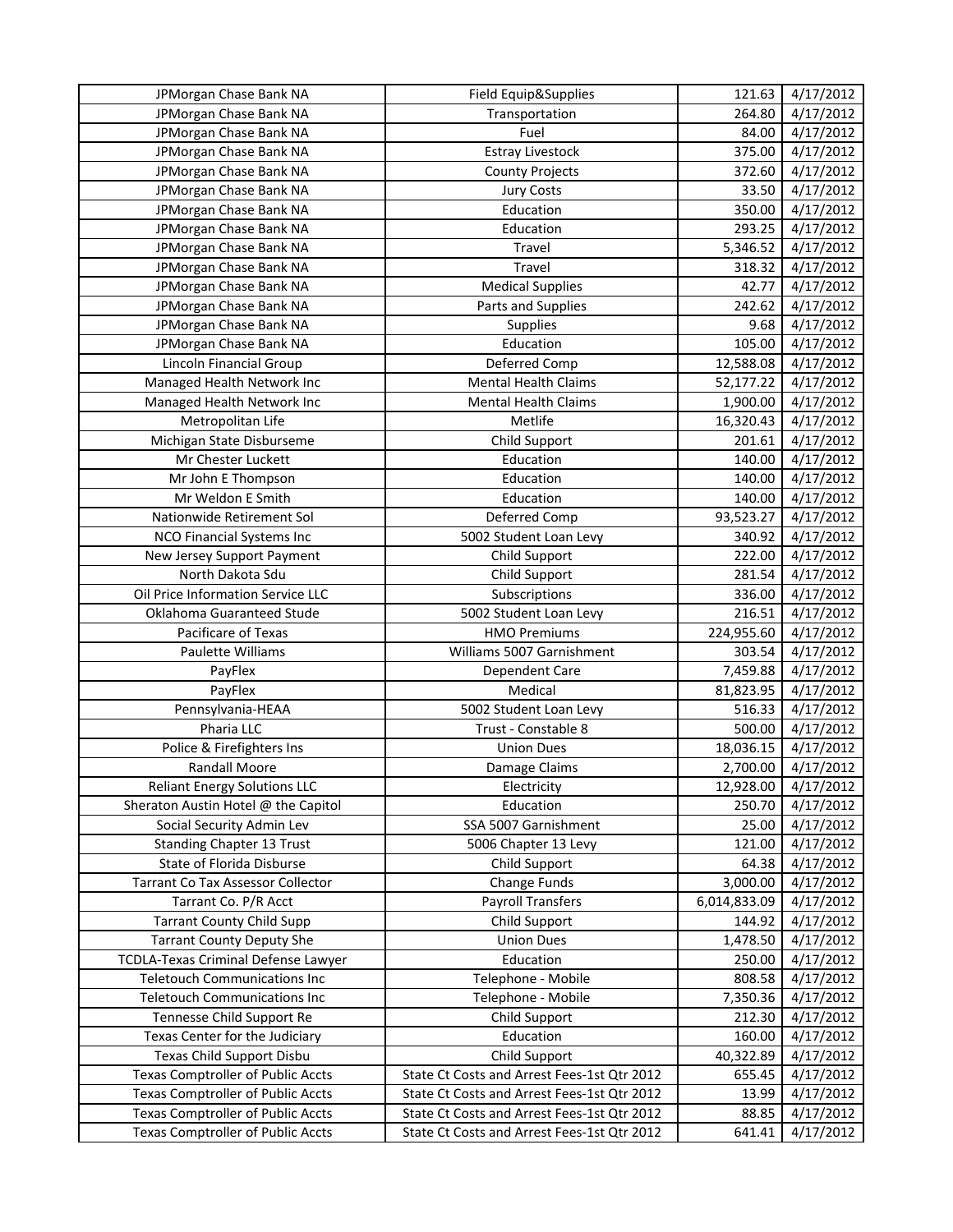| <b>Texas Comptroller of Public Accts</b> | State Ct Costs and Arrest Fees-1st Qtr 2012 | 12.85      | 4/17/2012 |
|------------------------------------------|---------------------------------------------|------------|-----------|
| <b>Texas Comptroller of Public Accts</b> | State Ct Costs and Arrest Fees-1st Qtr 2012 | 139.28     | 4/17/2012 |
| <b>Texas Comptroller of Public Accts</b> | State Ct Costs and Arrest Fees-1st Qtr 2012 | 5,633.89   | 4/17/2012 |
| <b>Texas Comptroller of Public Accts</b> | State Ct Costs and Arrest Fees-1st Qtr 2012 | 1.00       | 4/17/2012 |
| <b>Texas Comptroller of Public Accts</b> | State Ct Costs and Arrest Fees-1st Qtr 2012 | 39.02      | 4/17/2012 |
| <b>Texas Comptroller of Public Accts</b> | State Ct Costs and Arrest Fees-1st Qtr 2012 | 7.41       | 4/17/2012 |
| <b>Texas Comptroller of Public Accts</b> | State Ct Costs and Arrest Fees-1st Qtr 2012 | 3.41       | 4/17/2012 |
| <b>Texas Comptroller of Public Accts</b> | State Ct Costs and Arrest Fees-1st Qtr 2012 | 6.75       | 4/17/2012 |
| <b>Texas Comptroller of Public Accts</b> | State Ct Costs and Arrest Fees-1st Qtr 2012 | 64.50      | 4/17/2012 |
| <b>Texas Comptroller of Public Accts</b> | State Ct Costs and Arrest Fees-1st Qtr 2012 | 33.06      | 4/17/2012 |
| <b>Texas Comptroller of Public Accts</b> | State Ct Costs and Arrest Fees-1st Qtr 2012 | 13,965.53  | 4/17/2012 |
| <b>Texas Comptroller of Public Accts</b> | State Ct Costs and Arrest Fees-1st Qtr 2012 | 1.80       | 4/17/2012 |
| <b>Texas Comptroller of Public Accts</b> | State Ct Costs and Arrest Fees-1st Qtr 2012 | 3,239.00   | 4/17/2012 |
| <b>Texas Comptroller of Public Accts</b> | State Ct Costs and Arrest Fees-1st Qtr 2012 | 340,978.03 | 4/17/2012 |
| <b>Texas Comptroller of Public Accts</b> | State Ct Costs and Arrest Fees-1st Qtr 2012 | 363.62     | 4/17/2012 |
| <b>Texas Comptroller of Public Accts</b> | State Ct Costs and Arrest Fees-1st Qtr 2012 | 31.63      | 4/17/2012 |
| <b>Texas Comptroller of Public Accts</b> | State Ct Costs and Arrest Fees-1st Qtr 2012 | 20,777.94  | 4/17/2012 |
| <b>Texas Comptroller of Public Accts</b> | State Ct Costs and Arrest Fees-1st Qtr 2012 | 386.00     | 4/17/2012 |
| <b>Texas Comptroller of Public Accts</b> | State Ct Costs and Arrest Fees-1st Qtr 2012 | 18.70      | 4/17/2012 |
| <b>Texas Comptroller of Public Accts</b> | State Ct Costs and Arrest Fees-1st Qtr 2012 | 4,980.54   | 4/17/2012 |
| <b>Texas Comptroller of Public Accts</b> | State Ct Costs and Arrest Fees-1st Qtr 2012 | 104,016.00 | 4/17/2012 |
| <b>Texas Comptroller of Public Accts</b> | State Ct Costs and Arrest Fees-1st Qtr 2012 | 16,847.27  | 4/17/2012 |
| <b>Texas Comptroller of Public Accts</b> | State Ct Costs and Arrest Fees-1st Qtr 2012 | 18,640.46  | 4/17/2012 |
| <b>Texas Comptroller of Public Accts</b> | State Ct Costs and Arrest Fees-1st Qtr 2012 | 79,419.46  | 4/17/2012 |
| <b>Texas Comptroller of Public Accts</b> | State Ct Costs and Arrest Fees-1st Qtr 2012 | 27,671.76  | 4/17/2012 |
| Texas Comptroller of Public Accts        | State Ct Costs and Arrest Fees-1st Qtr 2012 | 8,877.04   | 4/17/2012 |
| <b>Texas Comptroller of Public Accts</b> | State Ct Costs and Arrest Fees-1st Qtr 2012 | 33,448.71  | 4/17/2012 |
| <b>Texas Comptroller of Public Accts</b> | State Ct Costs and Arrest Fees-1st Qtr 2012 | 107.09     | 4/17/2012 |
| <b>Texas Comptroller of Public Accts</b> | State Ct Costs and Arrest Fees-1st Qtr 2012 | 624.65     | 4/17/2012 |
| <b>Texas Comptroller of Public Accts</b> | Civil Fees State Compt-1st Qtr 2012         | 20,611.80  | 4/17/2012 |
| <b>Texas Comptroller of Public Accts</b> | Civil Fees State Compt-1st Qtr 2012         | 29,510.00  | 4/17/2012 |
| <b>Texas Comptroller of Public Accts</b> | Civil Fees State Compt-1st Qtr 2012         | 59,020.00  | 4/17/2012 |
| <b>Texas Comptroller of Public Accts</b> | Civil Fees State Compt-1st Qtr 2012         | 1,425.00   | 4/17/2012 |
| <b>Texas Comptroller of Public Accts</b> | Civil Fees State Compt-1st Qtr 2012         | 2,660.00   | 4/17/2012 |
| <b>Texas Comptroller of Public Accts</b> | Civil Fees State Compt-1st Qtr 2012         | 5,808.00   | 4/17/2012 |
| <b>Texas Comptroller of Public Accts</b> | Civil Fees State Compt-1st Qtr 2012         | 55,127.28  | 4/17/2012 |
| <b>Texas Comptroller of Public Accts</b> | Civil Fees State Compt-1st Qtr 2012         | 9,899.00   | 4/17/2012 |
| <b>Texas Comptroller of Public Accts</b> | Civil Fees State Compt-1st Qtr 2012         | 40,160.00  | 4/17/2012 |
| <b>Texas Comptroller of Public Accts</b> | Civil Fees State Compt-1st Qtr 2012         | 25,262.17  | 4/17/2012 |
| <b>Texas Comptroller of Public Accts</b> | Civil Fees State Compt-1st Qtr 2012         | 105,363.00 | 4/17/2012 |
| <b>Texas Comptroller of Public Accts</b> | Civil Fees State Compt-1st Qtr 2012         | 143,941.70 | 4/17/2012 |
| <b>Texas Comptroller of Public Accts</b> | Civil Fees State Compt-1st Qtr 2012         | 16,957.50  | 4/17/2012 |
| <b>Texas Comptroller of Public Accts</b> | Civil Fees State Compt-1st Qtr 2012         | 107,384.18 | 4/17/2012 |
| <b>Texas Comptroller of Public Accts</b> | Civil Fees State Compt-1st Qtr 2012         | 23,121.21  | 4/17/2012 |
| <b>Texas Comptroller of Public Accts</b> | Civil Fees State Compt-1st Qtr 2012         | 48,771.45  | 4/17/2012 |
| <b>Texas Comptroller of Public Accts</b> | Civil Fees State Compt-1st Qtr 2012         | 409,531.63 | 4/17/2012 |
| <b>Texas Comptroller of Public Accts</b> | Drug Court Program- 1st Qtr 2012            | 44,523.28  | 4/17/2012 |
| <b>Texas Comptroller of Public Accts</b> | Drug Court Program- 1st Qtr 2012            | (8,925.06) | 4/17/2012 |
| <b>Texas Comptroller of Public Accts</b> | Sales Tax - Law Library                     | 175.15     | 4/17/2012 |
| <b>Texas Comptroller of Public Accts</b> | Sales Tax - Auction Sales                   | 1,454.15   | 4/17/2012 |
| <b>Texas Comptroller of Public Accts</b> | Sales Tax - Parking                         | 3,469.54   | 4/17/2012 |
| <b>Texas Comptroller of Public Accts</b> | Sales Tax - Pspt Photo                      | 1,298.22   | 4/17/2012 |
| <b>Texas Comptroller of Public Accts</b> | Discount                                    | (31.98)    | 4/17/2012 |
| <b>Texas Guaranteed Student</b>          | 5002 Student Loan Levy                      | 1,904.16   | 4/17/2012 |
| <b>Texas Guaranteed Tuition</b>          | <b>State TX Guaranteed Tuition Plan</b>     | 101.00     | 4/17/2012 |